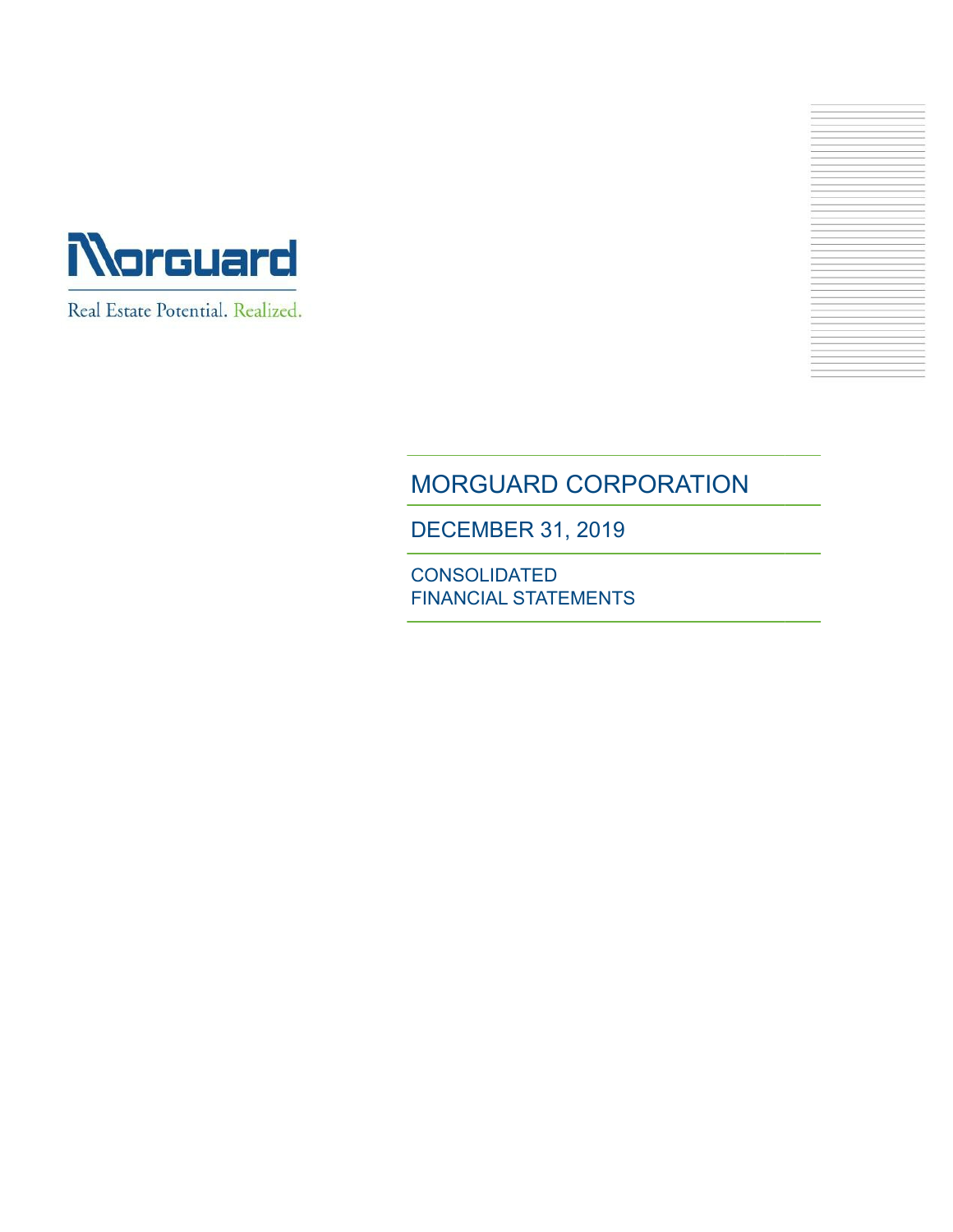## **MANAGEMENT'S REPORT TO SHAREHOLDERS**

The consolidated financial statements of Morguard Corporation (the "Company" or "Morguard") have been prepared by management in accordance with International Financial Reporting Standards ("IFRS"). Management is responsible for the information in these consolidated financial statements and other sections of this annual report.

Management maintains a system of internal controls to provide reasonable assurance that the Company's assets are safeguarded and to facilitate the preparation of relevant, reliable and timely financial information. Where necessary, management uses its judgment to make estimates required to ensure fair and consistent presentation of this information. Management recognizes its responsibility for conducting the Company's affairs in compliance with applicable laws and proper standards of conduct.

As at December 31, 2019, the Chief Executive Officer and Chief Financial Officer evaluated, or caused the evaluation of under their direct supervision, the disclosure controls and procedures and the internal controls over financial reporting (as defined in Multilateral Instrument 52-109, *Certification of Disclosure in Issuers'Annual and Interim Filings)*and, based on that assessment, determined that the disclosure controls and procedures were designed and operating effectively and the internal controls over financial reporting were designed and operating effectively.

The Audit Committee of the Board of Directors of the Company, consisting solely of independent directors, has reviewed the consolidated financial statements, the report to shareholders of the external auditors, Ernst & Young LLP, and the management's discussion and analysis with management and recommended their approval to the Board of Directors. The Board of Directors has approved the consolidated financial statements.

Ernst & Young LLP, as independent auditors, have conducted the audits in accordance with Canadian generally accepted auditing standards and have had full access to the Audit Committee, with and without management being present.

*(Signed) "K. Rai Sahi" (Signed) "Paul Miatello"* 

K. Rai Sahi **Paul Miatello** Chief Executive Officer Chief Financial Officer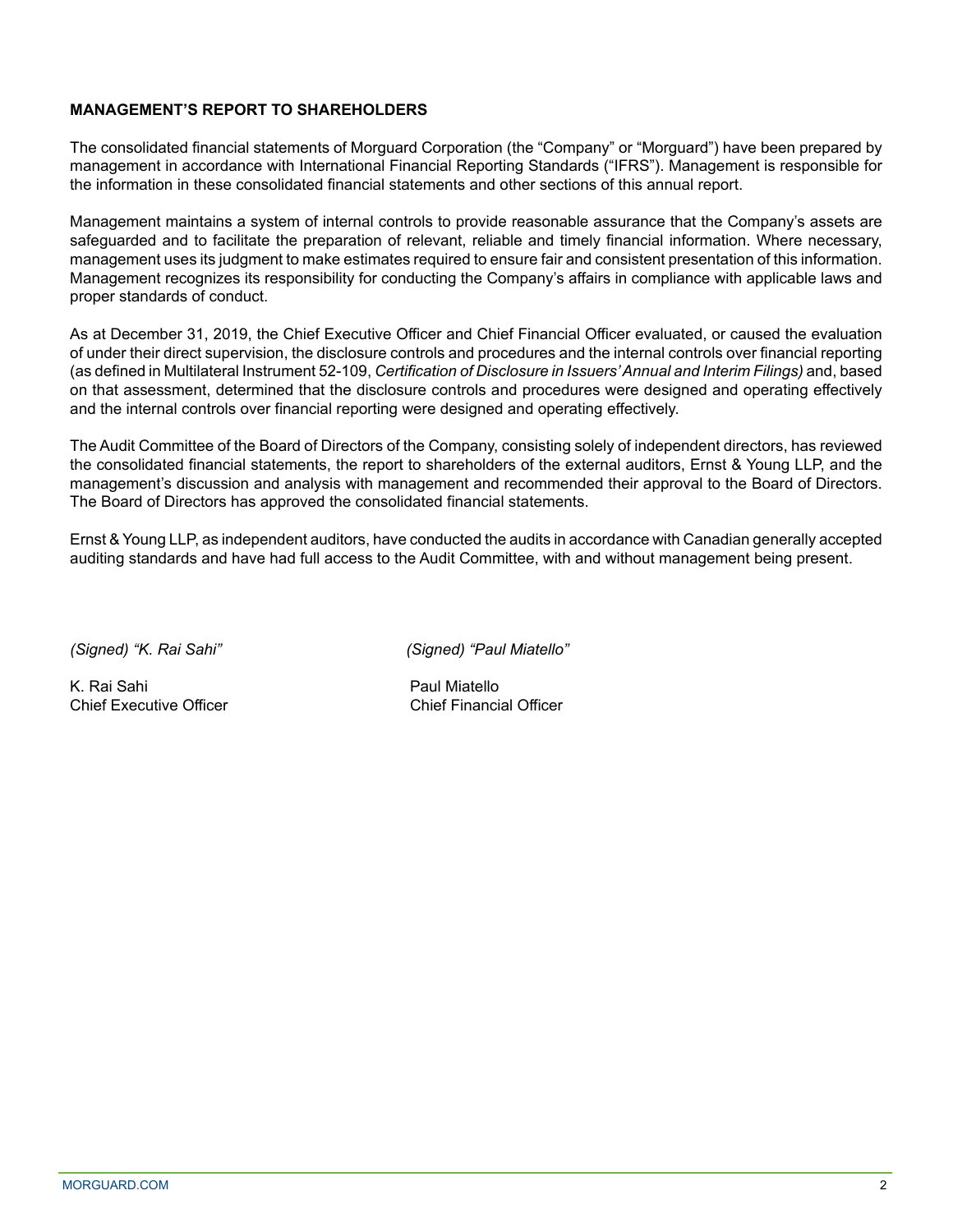## **INDEPENDENT AUDITOR'S REPORT**

## **To the Shareholders of Morguard Corporation**

## **Opinion**

We have audited the consolidated financial statements of Morguard Corporation and its subsidiaries (the Company), which comprise the consolidated balance sheets as at December 31, 2019 and 2018, and the consolidated statements of income, consolidated statements of comprehensive income, consolidated statements of changes in shareholders' equity and consolidated statements of cash flows for the years then ended, and notes to the consolidated financial statements, including a summary of significant accounting policies.

In our opinion, the accompanying consolidated financial statements present fairly, in all material respects, the consolidated financial position of the Company as at December 31, 2019 and 2018, and its consolidated financial performance and its consolidated cash flows for the years then ended in accordance with International Financial Reporting Standards (IFRS).

## **Basis for opinion**

We conducted our audit in accordance with Canadian generally accepted auditing standards. Our responsibilities under those standards are further described in the *Auditor's responsibilities for the audit of the consolidated financial statements* section of our report. We are independent of the Company in accordance with the ethical requirements that are relevant to our audit of the (consolidated) financial statements in Canada, and we have fulfilled our other ethical responsibilities in accordance with these requirements. We believe that the audit evidence we have obtained is sufficient and appropriate to provide a basis for our opinion.

## **Other information**

Management is responsible for the other information. The other information comprises:

- Management's discussion and analysis
- The information, other than the consolidated financial statements and our auditor's report thereon, in the Annual Report

Our opinion on the consolidated financial statements does not cover the other information and we do not express any form of assurance conclusion thereon.

In connection with our audit of the consolidated financial statements, our responsibility is to read the other information, and in doing so, consider whether the other information is materially inconsistent with the consolidated financial statements or our knowledge obtained in the audit or otherwise appears to be materially misstated.

We obtained Management's Discussion & Analysis prior to the date of this auditor's report. If, based on the work we have performed, we conclude that there is a material misstatement of this other information, we are required to report that fact in this auditor's report. We have nothing to report in this regard.

The Annual Report is expected to be made available to us after the date of the auditor's report. If based on the work we will perform on this other information, we conclude there is a material misstatement of other information, we are required to report that fact to those charged with governance.

## **Responsibilities of management and those charged with governance for the consolidated financial statements**

Management is responsible for the preparation and fair presentation of the consolidated financial statements in accordance with IFRS, and for such internal control as management determines is necessary to enable the preparation of consolidated financial statements that are free from material misstatement, whether due to fraud or error.

In preparing the consolidated financial statements, management is responsible for assessing the Company's ability to continue as a going concern, disclosing, as applicable, matters related to going concern and using the going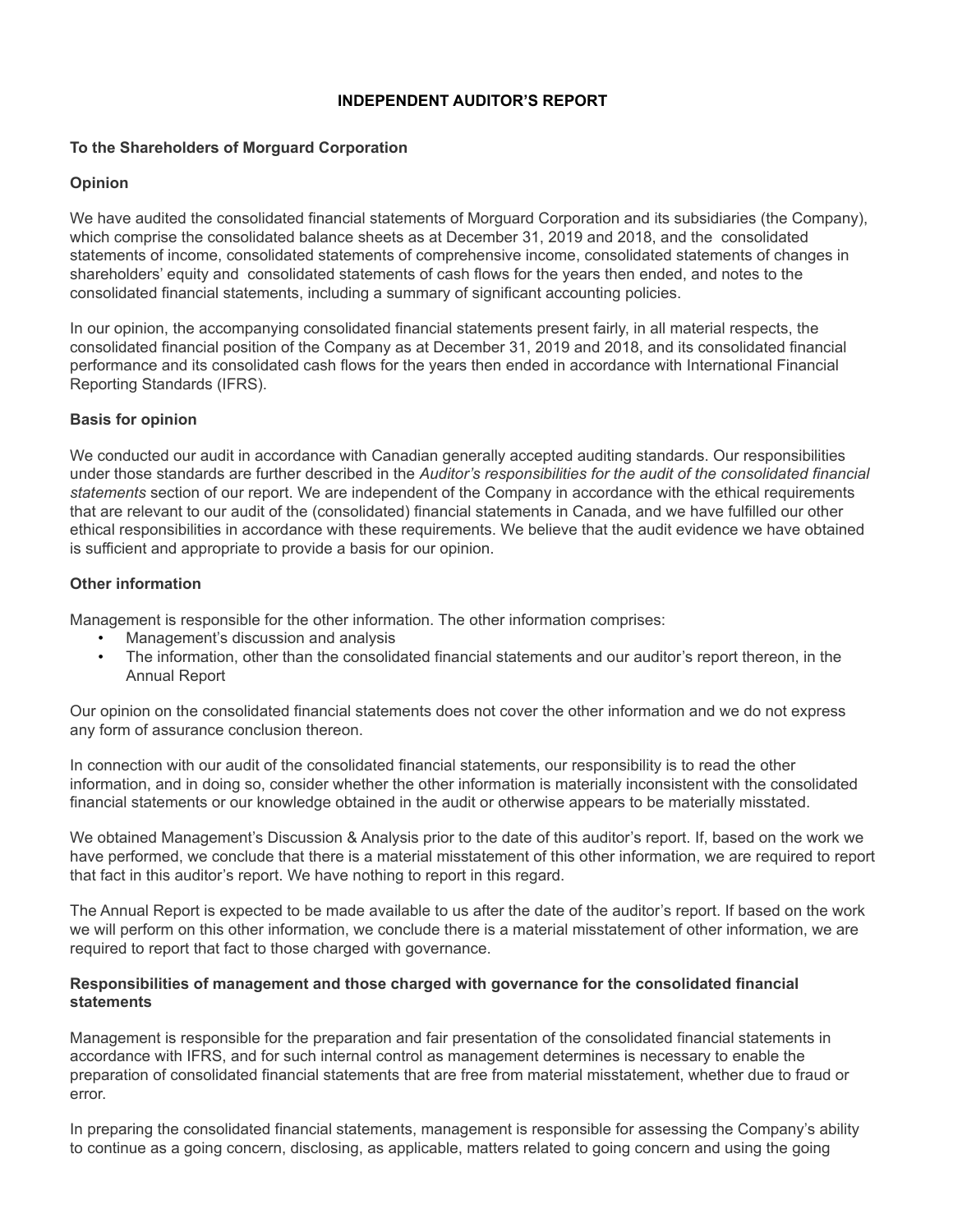concern basis of accounting unless management either intends to liquidate the Company or to cease operations, or has no realistic alternative but to do so.

Those charged with governance are responsible for overseeing the Company's financial reporting process.

## **Auditor's responsibilities for the audit of the consolidated financial statements**

Our objectives are to obtain reasonable assurance about whether the consolidated financial statements as a whole are free from material misstatement, whether due to fraud or error, and to issue an auditor's report that includes our opinion. Reasonable assurance is a high level of assurance, but is not a guarantee that an audit conducted in accordance with Canadian generally accepted auditing standards will always detect a material misstatement when it exists. Misstatements can arise from fraud or error and are considered material if, individually or in the aggregate, they could reasonably be expected to influence the economic decisions of users taken on the basis of these consolidated financial statements.

As part of an audit in accordance with Canadian generally accepted auditing standards, we exercise professional judgment and maintain professional skepticism throughout the audit. We also:

- Identify and assess the risks of material misstatement of the consolidated financial statements, whether due to fraud or error, design and perform audit procedures responsive to those risks, and obtain audit evidence that is sufficient and appropriate to provide a basis for our opinion. The risk of not detecting a material misstatement resulting from fraud is higher than for one resulting from error, as fraud may involve collusion, forgery, intentional omissions, misrepresentations, or the override of internal control.
- Obtain an understanding of internal control relevant to the audit in order to design audit procedures that are appropriate in the circumstances, but not for the purpose of expressing an opinion on the effectiveness of the Company's internal control.
- Evaluate the appropriateness of accounting policies used and the reasonableness of accounting estimates and related disclosures made by management.
- Conclude on the appropriateness of management's use of the going concern basis of accounting and, based on the audit evidence obtained, whether a material uncertainty exists related to events or conditions that may cast significant doubt on the Company's ability to continue as a going concern. If we conclude that a material uncertainty exists, we are required to draw attention in our auditor's report to the related disclosures in the consolidated financial statements or, if such disclosures are inadequate, to modify our opinion. Our conclusions are based on the audit evidence obtained up to the date of our auditor's report. However, future events or conditions may cause the Company to cease to continue as a going concern.
- Evaluate the overall presentation, structure and content of the consolidated financial statements, including the disclosures, and whether the consolidated financial statements represent the underlying transactions and events in a manner that achieves fair presentation.
- Obtain sufficient appropriate audit evidence regarding the financial information of the entities or business activities within the Company to express an opinion on the consolidated financial statements. We are responsible for the direction, supervision and performance of the group audit. We remain solely responsible for our audit opinion.

We communicate with those charged with governance regarding, among other matters, the planned scope and timing of the audit and significant audit findings, including any significant deficiencies in internal control that we identify during our audit.

We also provide those charged with governance with a statement that we have complied with relevant ethical requirements regarding independence, and to communicate with them all relationships and other matters that may reasonably be thought to bear on our independence, and where applicable, related safeguards.

The engagement partner on the audit resulting in this independent auditor's report is Stephanie Lamont.

Ernst + young LLP

Chartered Professional Accountants Licensed Public Accountants Toronto, Canada February 20, 2020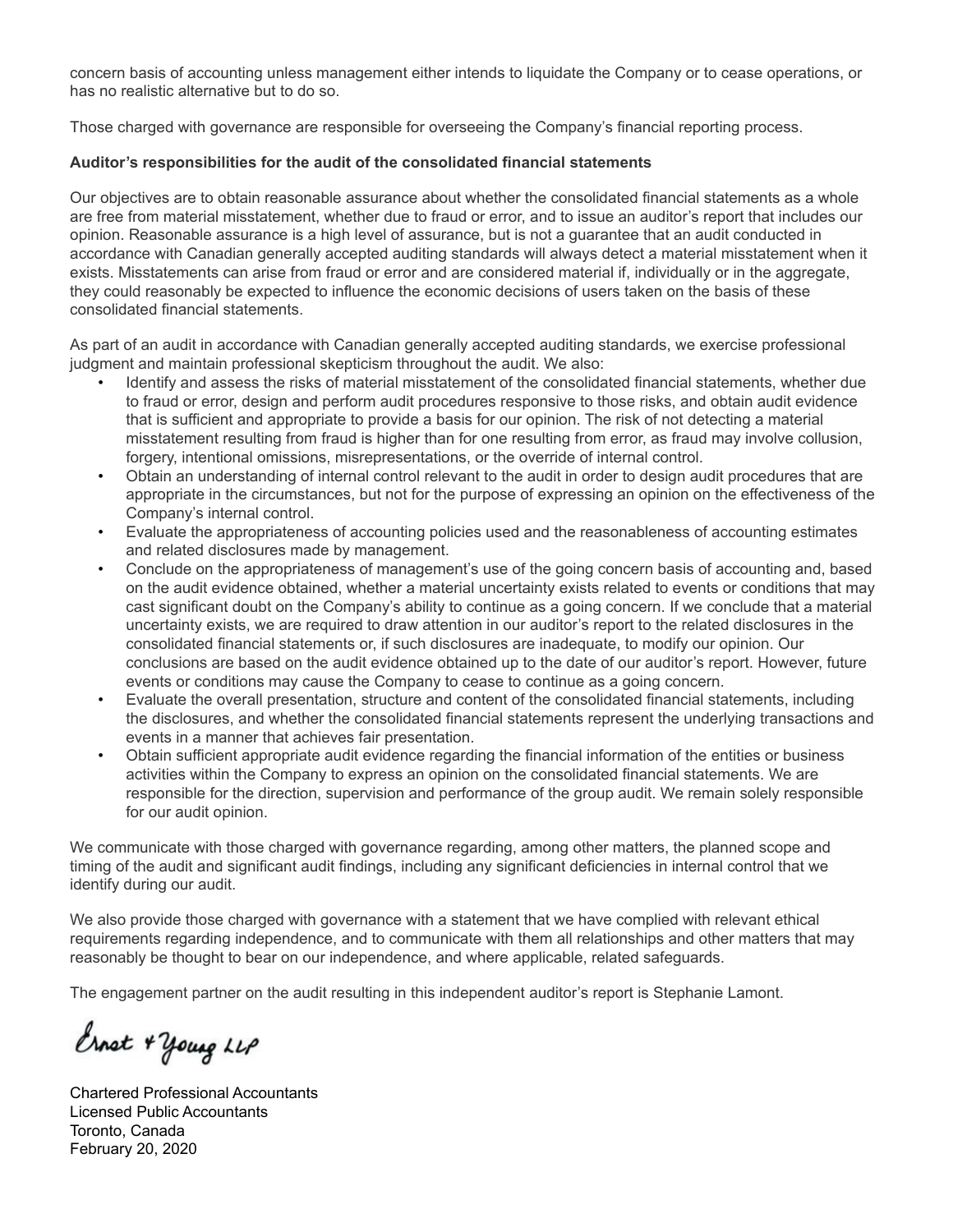# BALANCE SHEETS

In thousands of Canadian dollars

| <b>As at December 31</b>                    | <b>Note</b> | 2019         | 2018         |
|---------------------------------------------|-------------|--------------|--------------|
| <b>ASSETS</b>                               |             |              |              |
| <b>Non-current assets</b>                   |             |              |              |
| Real estate properties                      | 5           | \$10,201,283 | \$9,645,596  |
| Hotel properties                            | 6           | 628,783      | 666,078      |
| Equity-accounted and other fund investments | 8           | 248,665      | 281,464      |
| Other assets                                | 9           | 401,501      | 285,103      |
|                                             |             | 11,480,232   | 10,878,241   |
| <b>Current assets</b>                       |             |              |              |
| Amounts receivable                          |             | 80,588       | 76,879       |
| Prepaid expenses and other                  |             | 19,096       | 17,237       |
| Cash                                        |             | 123,168      | 110,401      |
|                                             |             | 222,852      | 204,517      |
|                                             |             | \$11,703,084 | \$11,082,758 |
| <b>LIABILITIES AND EQUITY</b>               |             |              |              |
| <b>Non-current liabilities</b>              |             |              |              |
| Mortgages payable                           | 10          | \$3,781,668  | \$3,573,185  |
| Unsecured debentures                        | 11          | 846,666      | 597,697      |
| Convertible debentures                      | 12          | 193,503      | 225,936      |
| Lease liabilities                           | 14          | 164,441      | 9,754        |
| Morguard Residential REIT Units             | 13          | 516,462      | 417,481      |
| Deferred income tax liabilities             | 23          | 733,786      | 717,943      |
|                                             |             | 6,236,526    | 5,541,996    |
| <b>Current liabilities</b>                  |             |              |              |
| Mortgages payable                           | 10          | 583,611      | 789,516      |
| Unsecured debentures                        | 11          | 199,778      |              |
| Convertible debentures                      | 12          |              | 2,063        |
| Loans payable                               | 22          | 33,679       | 60,309       |
| Accounts payable and accrued liabilities    | 15          | 242,673      | 234,916      |
| <b>Bank indebtedness</b>                    | 16          | 101,100      | 225,160      |
|                                             |             | 1,160,841    | 1,311,964    |
| <b>Total liabilities</b>                    |             | 7,397,367    | 6,853,960    |
| <b>EQUITY</b>                               |             |              |              |
| Shareholders' equity                        |             | 3,548,906    | 3,431,366    |
| Non-controlling interest                    |             | 756,811      | 797,432      |
| <b>Total equity</b>                         |             | 4,305,717    | 4,228,798    |
|                                             |             | \$11,703,084 | \$11,082,758 |

## **Commitments and contingencies** 27

*See accompanying notes to the consolidated financial statements.*

## **On behalf of the Board:**

| (Signed) "K. Rai Sahi" | (Signed) "Bruce K. Robertson" |
|------------------------|-------------------------------|
| K. Rai Sahi.           | Bruce K. Robertson.           |
| Director               | Director                      |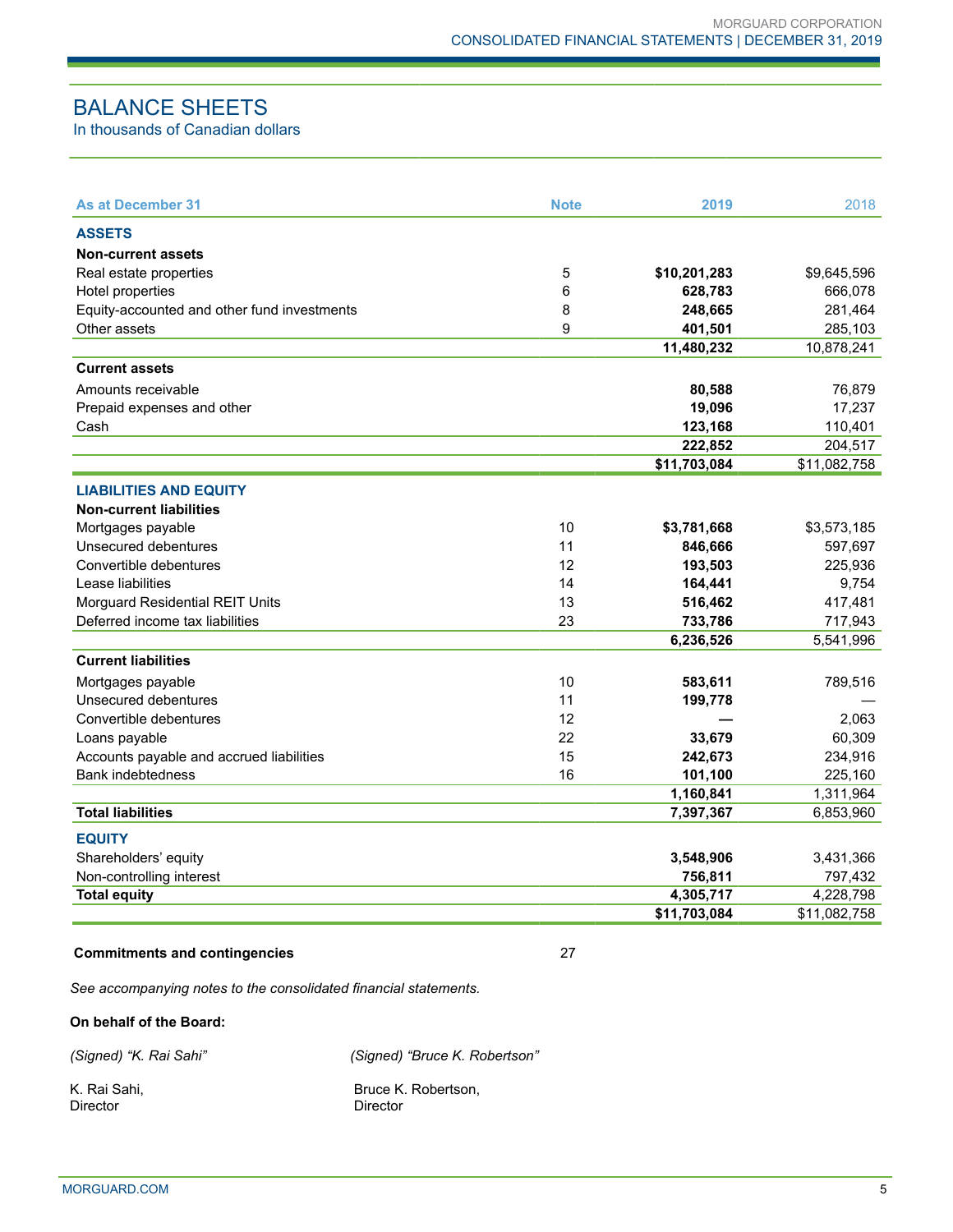# STATEMENTS OF INCOME

In thousands of Canadian dollars, except per common share amounts

| 18<br>\$872,223<br>\$841,497<br>Revenue from real estate properties<br>18<br>Revenue from hotel properties<br>245,282<br>237,938<br>27<br>Land rent arbitration settlement<br>17,250<br>Property operating expenses<br>Property operating costs<br>(186, 656)<br><b>Utilities</b><br>(58, 167)<br>(126, 773)<br><b>Realty taxes</b><br>(189, 728)<br>Hotel operating expenses<br>Net operating income<br>556,181<br>547,975<br><b>OTHER REVENUE</b><br>18<br>52,401<br>62,096<br>Management and advisory fees<br>Interest and other income<br>17,294<br>10,947<br>Sales of product and land<br>5,773<br>5,400<br>78,443<br>75,468<br><b>EXPENSES</b><br>19<br>230,895<br>210,464<br>Interest<br>94,129<br>92,665<br>Property management and corporate<br>Cost of sales of product and land<br>3,800<br>3,698<br>Amortization of hotel properties<br>6<br>27,902<br>25,342<br>Amortization of capital assets and other<br>8,250<br>6,518<br>$\,6\,$<br>29,668<br>Provision for impairment<br>22,923<br>387,899<br>368,355<br><b>OTHER INCOME (EXPENSE)</b><br>20<br>167,235<br>Fair value gain, net<br>7,731<br>Equity loss from investments<br>8<br>(22, 654)<br>(28, 825)<br>Other income<br>21<br>2,835<br>13,424<br>158,005<br>(18, 259)<br>416,068<br>Income before income taxes<br>225,491<br>23<br>Provision for income taxes<br>15,216<br>Current<br>11,422<br>Deferred<br>25,273<br>56,794<br>36,695<br>72,010<br>\$188,796<br>Net income for the year<br>\$344,058<br>Net income attributable to:<br>Common shareholders<br>\$186,939<br>\$319,851<br>Non-controlling interest<br>24,207<br>1,857<br>\$188,796<br>\$344,058<br>Net income per common share attributable to:<br>Common shareholders - basic and diluted<br>24<br>\$16.57<br>\$27.96 | For the years ended December 31 | <b>Note</b> | 2019 | 2018       |
|-------------------------------------------------------------------------------------------------------------------------------------------------------------------------------------------------------------------------------------------------------------------------------------------------------------------------------------------------------------------------------------------------------------------------------------------------------------------------------------------------------------------------------------------------------------------------------------------------------------------------------------------------------------------------------------------------------------------------------------------------------------------------------------------------------------------------------------------------------------------------------------------------------------------------------------------------------------------------------------------------------------------------------------------------------------------------------------------------------------------------------------------------------------------------------------------------------------------------------------------------------------------------------------------------------------------------------------------------------------------------------------------------------------------------------------------------------------------------------------------------------------------------------------------------------------------------------------------------------------------------------------------------------------------------------------------------------------------------------------------------------------|---------------------------------|-------------|------|------------|
|                                                                                                                                                                                                                                                                                                                                                                                                                                                                                                                                                                                                                                                                                                                                                                                                                                                                                                                                                                                                                                                                                                                                                                                                                                                                                                                                                                                                                                                                                                                                                                                                                                                                                                                                                             |                                 |             |      |            |
|                                                                                                                                                                                                                                                                                                                                                                                                                                                                                                                                                                                                                                                                                                                                                                                                                                                                                                                                                                                                                                                                                                                                                                                                                                                                                                                                                                                                                                                                                                                                                                                                                                                                                                                                                             |                                 |             |      |            |
|                                                                                                                                                                                                                                                                                                                                                                                                                                                                                                                                                                                                                                                                                                                                                                                                                                                                                                                                                                                                                                                                                                                                                                                                                                                                                                                                                                                                                                                                                                                                                                                                                                                                                                                                                             |                                 |             |      |            |
|                                                                                                                                                                                                                                                                                                                                                                                                                                                                                                                                                                                                                                                                                                                                                                                                                                                                                                                                                                                                                                                                                                                                                                                                                                                                                                                                                                                                                                                                                                                                                                                                                                                                                                                                                             |                                 |             |      |            |
|                                                                                                                                                                                                                                                                                                                                                                                                                                                                                                                                                                                                                                                                                                                                                                                                                                                                                                                                                                                                                                                                                                                                                                                                                                                                                                                                                                                                                                                                                                                                                                                                                                                                                                                                                             |                                 |             |      | (184, 986) |
|                                                                                                                                                                                                                                                                                                                                                                                                                                                                                                                                                                                                                                                                                                                                                                                                                                                                                                                                                                                                                                                                                                                                                                                                                                                                                                                                                                                                                                                                                                                                                                                                                                                                                                                                                             |                                 |             |      | (57, 160)  |
|                                                                                                                                                                                                                                                                                                                                                                                                                                                                                                                                                                                                                                                                                                                                                                                                                                                                                                                                                                                                                                                                                                                                                                                                                                                                                                                                                                                                                                                                                                                                                                                                                                                                                                                                                             |                                 |             |      | (126, 076) |
|                                                                                                                                                                                                                                                                                                                                                                                                                                                                                                                                                                                                                                                                                                                                                                                                                                                                                                                                                                                                                                                                                                                                                                                                                                                                                                                                                                                                                                                                                                                                                                                                                                                                                                                                                             |                                 |             |      | (180, 488) |
|                                                                                                                                                                                                                                                                                                                                                                                                                                                                                                                                                                                                                                                                                                                                                                                                                                                                                                                                                                                                                                                                                                                                                                                                                                                                                                                                                                                                                                                                                                                                                                                                                                                                                                                                                             |                                 |             |      |            |
|                                                                                                                                                                                                                                                                                                                                                                                                                                                                                                                                                                                                                                                                                                                                                                                                                                                                                                                                                                                                                                                                                                                                                                                                                                                                                                                                                                                                                                                                                                                                                                                                                                                                                                                                                             |                                 |             |      |            |
|                                                                                                                                                                                                                                                                                                                                                                                                                                                                                                                                                                                                                                                                                                                                                                                                                                                                                                                                                                                                                                                                                                                                                                                                                                                                                                                                                                                                                                                                                                                                                                                                                                                                                                                                                             |                                 |             |      |            |
|                                                                                                                                                                                                                                                                                                                                                                                                                                                                                                                                                                                                                                                                                                                                                                                                                                                                                                                                                                                                                                                                                                                                                                                                                                                                                                                                                                                                                                                                                                                                                                                                                                                                                                                                                             |                                 |             |      |            |
|                                                                                                                                                                                                                                                                                                                                                                                                                                                                                                                                                                                                                                                                                                                                                                                                                                                                                                                                                                                                                                                                                                                                                                                                                                                                                                                                                                                                                                                                                                                                                                                                                                                                                                                                                             |                                 |             |      |            |
|                                                                                                                                                                                                                                                                                                                                                                                                                                                                                                                                                                                                                                                                                                                                                                                                                                                                                                                                                                                                                                                                                                                                                                                                                                                                                                                                                                                                                                                                                                                                                                                                                                                                                                                                                             |                                 |             |      |            |
|                                                                                                                                                                                                                                                                                                                                                                                                                                                                                                                                                                                                                                                                                                                                                                                                                                                                                                                                                                                                                                                                                                                                                                                                                                                                                                                                                                                                                                                                                                                                                                                                                                                                                                                                                             |                                 |             |      |            |
|                                                                                                                                                                                                                                                                                                                                                                                                                                                                                                                                                                                                                                                                                                                                                                                                                                                                                                                                                                                                                                                                                                                                                                                                                                                                                                                                                                                                                                                                                                                                                                                                                                                                                                                                                             |                                 |             |      |            |
|                                                                                                                                                                                                                                                                                                                                                                                                                                                                                                                                                                                                                                                                                                                                                                                                                                                                                                                                                                                                                                                                                                                                                                                                                                                                                                                                                                                                                                                                                                                                                                                                                                                                                                                                                             |                                 |             |      |            |
|                                                                                                                                                                                                                                                                                                                                                                                                                                                                                                                                                                                                                                                                                                                                                                                                                                                                                                                                                                                                                                                                                                                                                                                                                                                                                                                                                                                                                                                                                                                                                                                                                                                                                                                                                             |                                 |             |      |            |
|                                                                                                                                                                                                                                                                                                                                                                                                                                                                                                                                                                                                                                                                                                                                                                                                                                                                                                                                                                                                                                                                                                                                                                                                                                                                                                                                                                                                                                                                                                                                                                                                                                                                                                                                                             |                                 |             |      |            |
|                                                                                                                                                                                                                                                                                                                                                                                                                                                                                                                                                                                                                                                                                                                                                                                                                                                                                                                                                                                                                                                                                                                                                                                                                                                                                                                                                                                                                                                                                                                                                                                                                                                                                                                                                             |                                 |             |      |            |
|                                                                                                                                                                                                                                                                                                                                                                                                                                                                                                                                                                                                                                                                                                                                                                                                                                                                                                                                                                                                                                                                                                                                                                                                                                                                                                                                                                                                                                                                                                                                                                                                                                                                                                                                                             |                                 |             |      |            |
|                                                                                                                                                                                                                                                                                                                                                                                                                                                                                                                                                                                                                                                                                                                                                                                                                                                                                                                                                                                                                                                                                                                                                                                                                                                                                                                                                                                                                                                                                                                                                                                                                                                                                                                                                             |                                 |             |      |            |
|                                                                                                                                                                                                                                                                                                                                                                                                                                                                                                                                                                                                                                                                                                                                                                                                                                                                                                                                                                                                                                                                                                                                                                                                                                                                                                                                                                                                                                                                                                                                                                                                                                                                                                                                                             |                                 |             |      |            |
|                                                                                                                                                                                                                                                                                                                                                                                                                                                                                                                                                                                                                                                                                                                                                                                                                                                                                                                                                                                                                                                                                                                                                                                                                                                                                                                                                                                                                                                                                                                                                                                                                                                                                                                                                             |                                 |             |      |            |
|                                                                                                                                                                                                                                                                                                                                                                                                                                                                                                                                                                                                                                                                                                                                                                                                                                                                                                                                                                                                                                                                                                                                                                                                                                                                                                                                                                                                                                                                                                                                                                                                                                                                                                                                                             |                                 |             |      |            |
|                                                                                                                                                                                                                                                                                                                                                                                                                                                                                                                                                                                                                                                                                                                                                                                                                                                                                                                                                                                                                                                                                                                                                                                                                                                                                                                                                                                                                                                                                                                                                                                                                                                                                                                                                             |                                 |             |      |            |
|                                                                                                                                                                                                                                                                                                                                                                                                                                                                                                                                                                                                                                                                                                                                                                                                                                                                                                                                                                                                                                                                                                                                                                                                                                                                                                                                                                                                                                                                                                                                                                                                                                                                                                                                                             |                                 |             |      |            |
|                                                                                                                                                                                                                                                                                                                                                                                                                                                                                                                                                                                                                                                                                                                                                                                                                                                                                                                                                                                                                                                                                                                                                                                                                                                                                                                                                                                                                                                                                                                                                                                                                                                                                                                                                             |                                 |             |      |            |
|                                                                                                                                                                                                                                                                                                                                                                                                                                                                                                                                                                                                                                                                                                                                                                                                                                                                                                                                                                                                                                                                                                                                                                                                                                                                                                                                                                                                                                                                                                                                                                                                                                                                                                                                                             |                                 |             |      |            |
|                                                                                                                                                                                                                                                                                                                                                                                                                                                                                                                                                                                                                                                                                                                                                                                                                                                                                                                                                                                                                                                                                                                                                                                                                                                                                                                                                                                                                                                                                                                                                                                                                                                                                                                                                             |                                 |             |      |            |
|                                                                                                                                                                                                                                                                                                                                                                                                                                                                                                                                                                                                                                                                                                                                                                                                                                                                                                                                                                                                                                                                                                                                                                                                                                                                                                                                                                                                                                                                                                                                                                                                                                                                                                                                                             |                                 |             |      |            |
|                                                                                                                                                                                                                                                                                                                                                                                                                                                                                                                                                                                                                                                                                                                                                                                                                                                                                                                                                                                                                                                                                                                                                                                                                                                                                                                                                                                                                                                                                                                                                                                                                                                                                                                                                             |                                 |             |      |            |
|                                                                                                                                                                                                                                                                                                                                                                                                                                                                                                                                                                                                                                                                                                                                                                                                                                                                                                                                                                                                                                                                                                                                                                                                                                                                                                                                                                                                                                                                                                                                                                                                                                                                                                                                                             |                                 |             |      |            |
|                                                                                                                                                                                                                                                                                                                                                                                                                                                                                                                                                                                                                                                                                                                                                                                                                                                                                                                                                                                                                                                                                                                                                                                                                                                                                                                                                                                                                                                                                                                                                                                                                                                                                                                                                             |                                 |             |      |            |
|                                                                                                                                                                                                                                                                                                                                                                                                                                                                                                                                                                                                                                                                                                                                                                                                                                                                                                                                                                                                                                                                                                                                                                                                                                                                                                                                                                                                                                                                                                                                                                                                                                                                                                                                                             |                                 |             |      |            |
|                                                                                                                                                                                                                                                                                                                                                                                                                                                                                                                                                                                                                                                                                                                                                                                                                                                                                                                                                                                                                                                                                                                                                                                                                                                                                                                                                                                                                                                                                                                                                                                                                                                                                                                                                             |                                 |             |      |            |
|                                                                                                                                                                                                                                                                                                                                                                                                                                                                                                                                                                                                                                                                                                                                                                                                                                                                                                                                                                                                                                                                                                                                                                                                                                                                                                                                                                                                                                                                                                                                                                                                                                                                                                                                                             |                                 |             |      |            |
|                                                                                                                                                                                                                                                                                                                                                                                                                                                                                                                                                                                                                                                                                                                                                                                                                                                                                                                                                                                                                                                                                                                                                                                                                                                                                                                                                                                                                                                                                                                                                                                                                                                                                                                                                             |                                 |             |      |            |
|                                                                                                                                                                                                                                                                                                                                                                                                                                                                                                                                                                                                                                                                                                                                                                                                                                                                                                                                                                                                                                                                                                                                                                                                                                                                                                                                                                                                                                                                                                                                                                                                                                                                                                                                                             |                                 |             |      |            |
|                                                                                                                                                                                                                                                                                                                                                                                                                                                                                                                                                                                                                                                                                                                                                                                                                                                                                                                                                                                                                                                                                                                                                                                                                                                                                                                                                                                                                                                                                                                                                                                                                                                                                                                                                             |                                 |             |      |            |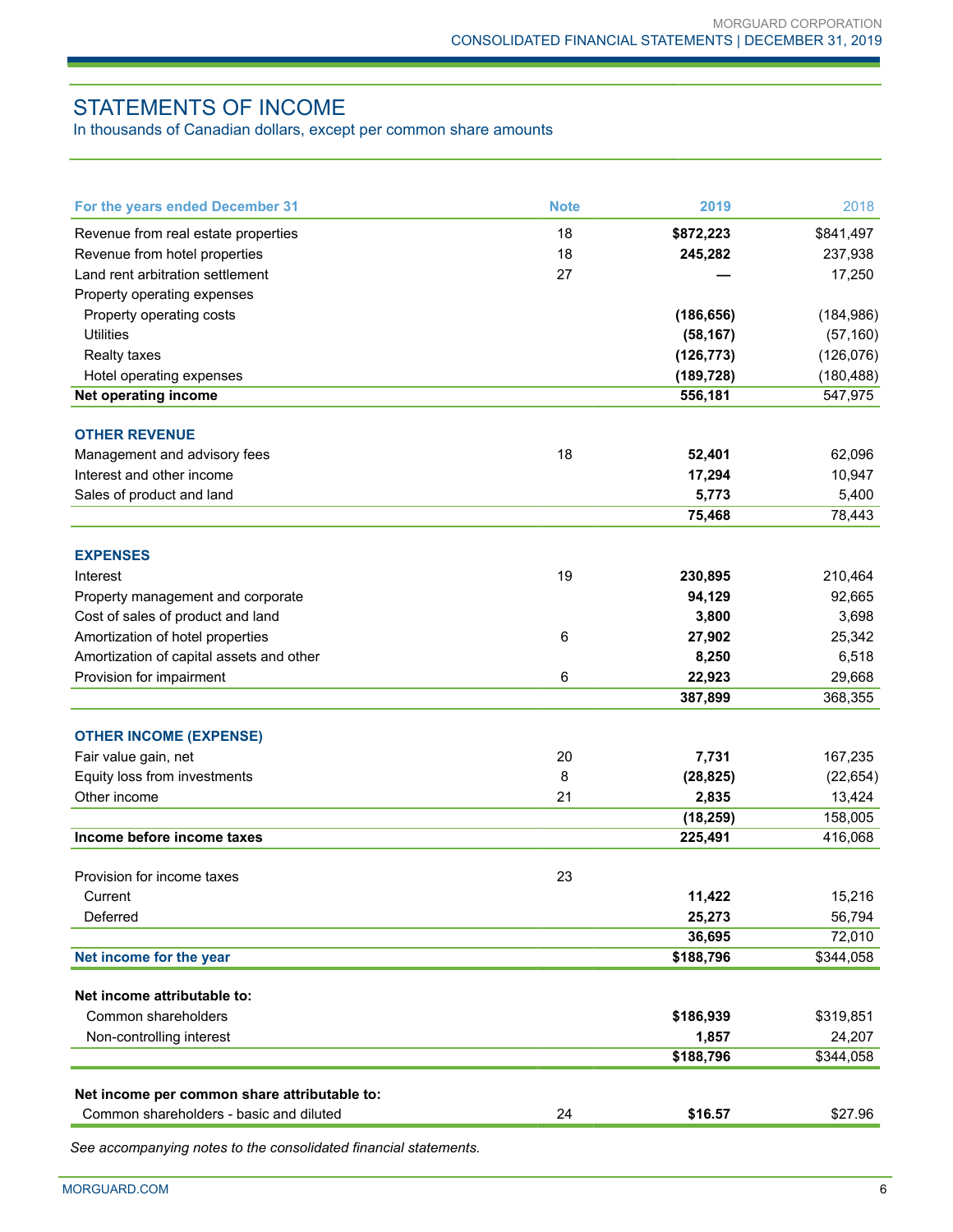# STATEMENTS OF COMPREHENSIVE INCOME

In thousands of Canadian dollars

| <b>Note</b> | 2019      | 2018      |
|-------------|-----------|-----------|
|             | \$188,796 | \$344,058 |
|             |           |           |
|             |           |           |
|             | (77, 743) | 112,621   |
|             |           | 161       |
|             | (77, 743) | 112,782   |
| 23(b)       | 643       | 467       |
|             | (77, 100) | 113,249   |
|             |           |           |
| 26          | 9,825     | (6, 721)  |
| 23(b)       | (2, 472)  | 1,796     |
|             | 7,353     | (4,925)   |
|             | (69, 747) | 108,324   |
|             | \$119,049 | \$452,382 |
|             |           |           |
|             | \$121,489 | \$420,538 |
|             | (2, 440)  | 31,844    |
|             | \$119,049 | \$452,382 |
|             |           |           |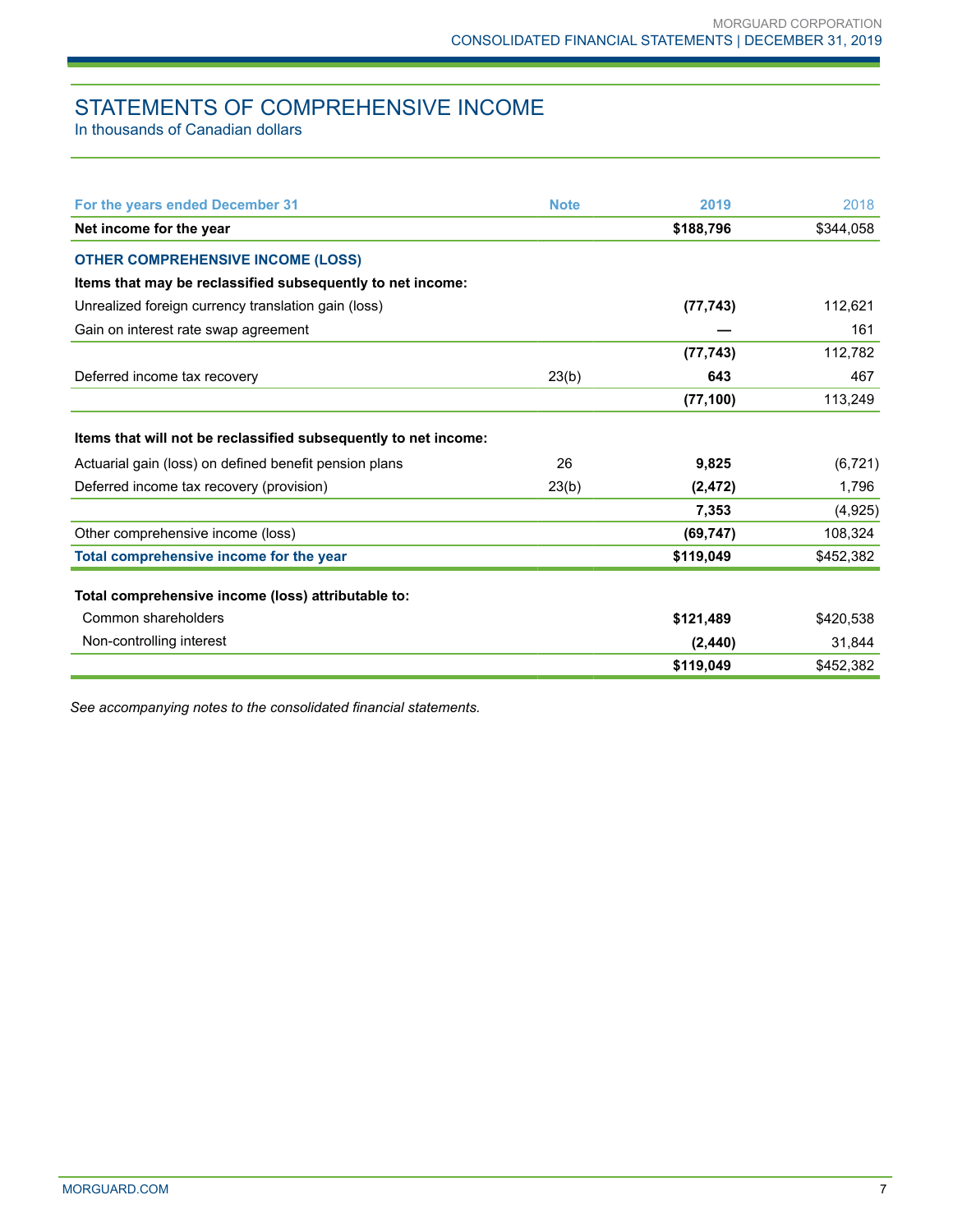# STATEMENTS OF CHANGES IN SHAREHOLDERS' EQUITY

In thousands of Canadian dollars

|                                                            | <b>Note</b> | <b>Retained</b><br><b>Earnings</b> | <b>Accumulated</b><br><b>Other</b><br><b>Comprehensive</b><br><b>Income</b> | <b>Share</b><br><b>Capital</b> | Total<br>Shareholders'<br><b>Equity</b> | Non-<br>controlling<br><b>Interest</b> | Total       |
|------------------------------------------------------------|-------------|------------------------------------|-----------------------------------------------------------------------------|--------------------------------|-----------------------------------------|----------------------------------------|-------------|
| Shareholders' equity, January 1, 2018                      |             | \$2,785,739                        | \$189,982                                                                   | \$106,952                      | \$3,082,673                             | \$851,696                              | \$3,934,369 |
| Changes during the year:                                   |             |                                    |                                                                             |                                |                                         |                                        |             |
| Net income                                                 |             | 319,851                            |                                                                             |                                | 319,851                                 | 24,207                                 | 344,058     |
| Other comprehensive income                                 |             |                                    | 100,687                                                                     |                                | 100,687                                 | 7,637                                  | 108,324     |
| <b>Dividends</b>                                           |             | (6, 842)                           |                                                                             |                                | (6, 842)                                |                                        | (6, 842)    |
| <b>Distributions</b>                                       |             |                                    |                                                                             |                                | —                                       | (29, 778)                              | (29, 778)   |
| Issuance of common shares                                  |             |                                    |                                                                             | 139                            | 139                                     |                                        | 139         |
| Repurchase of common shares                                |             | (87, 720)                          |                                                                             | (4,655)                        | (92, 375)                               |                                        | (92, 375)   |
| Adjustment on adoption of IFRS 9                           |             | 17,315                             | (17, 315)                                                                   |                                |                                         |                                        |             |
| Change in ownership of Morguard REIT                       |             | 26,921                             |                                                                             |                                | 26,921                                  | (53, 850)                              | (26, 929)   |
| Change in ownership of Temple Hotels Inc.                  |             | 312                                |                                                                             |                                | 312                                     | (2, 480)                               | (2, 168)    |
| <b>Shareholders' equity, December 31, 2018</b>             |             | \$3,055,576                        | \$273,354                                                                   | \$102,436                      | \$3,431,366                             | \$797,432                              | \$4,228,798 |
| Changes during the year:                                   |             |                                    |                                                                             |                                |                                         |                                        |             |
| Net income                                                 |             | 186,939                            |                                                                             |                                | 186,939                                 | 1,857                                  | 188,796     |
| Other comprehensive loss                                   |             |                                    | (65, 450)                                                                   |                                | (65, 450)                               | (4, 297)                               | (69, 747)   |
| Dividends                                                  | 17(a)       | (6,770)                            |                                                                             |                                | (6,770)                                 |                                        | (6,770)     |
| <b>Distributions</b>                                       |             |                                    |                                                                             |                                | —                                       | (28, 029)                              | (28, 029)   |
| Issuance of common shares                                  | 17(a)       |                                    |                                                                             | 90                             | 90                                      |                                        | 90          |
| Repurchase of common shares                                | 17(a)       | (1,993)                            |                                                                             | (100)                          | (2,093)                                 |                                        | (2,093)     |
| Contribution from non-controlling interest                 | 17(b)       |                                    |                                                                             |                                |                                         | 15,930                                 | 15,930      |
| Change in ownership of Temple Hotels Inc.                  | 17(b)       | (2, 498)                           |                                                                             |                                | (2, 498)                                | 2,449                                  | (49)        |
| Change in ownership of Morguard REIT                       | 17(b)       | 6,418                              |                                                                             |                                | 6,418                                   | (13, 034)                              | (6, 616)    |
| Increase in subsidiary ownership interest                  |             |                                    |                                                                             |                                |                                         | (15, 497)                              | (15, 497)   |
| Tax impact of increase in subsidiary<br>ownership interest | 23(b)       | 904                                |                                                                             |                                | 904                                     |                                        | 904         |
| Shareholders' equity, December 31, 2019                    |             | \$3,238,576                        | \$207,904                                                                   | \$102,426                      | \$3,548,906                             | \$756,811                              | \$4,305,717 |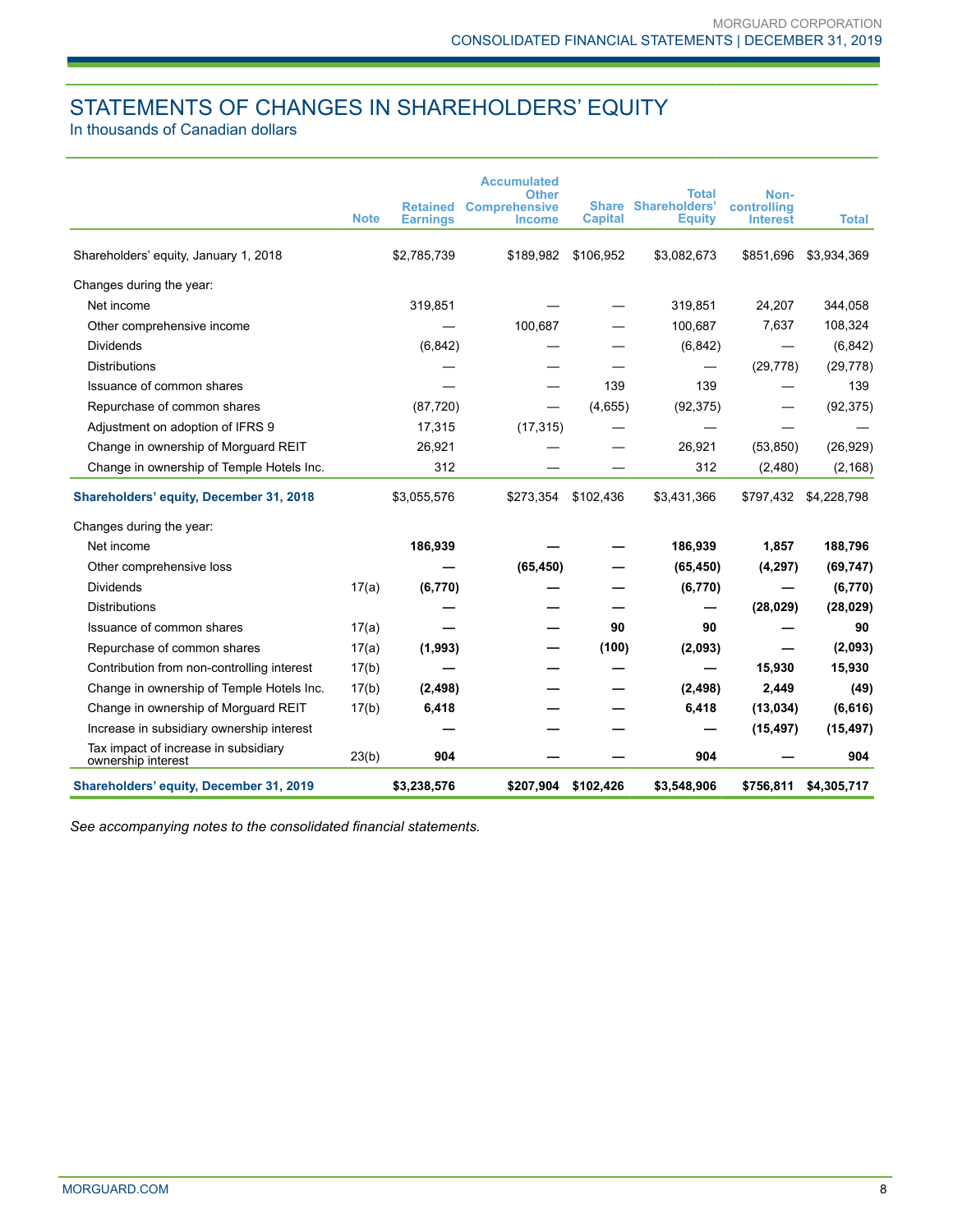# STATEMENTS OF CASH FLOWS

In thousands of Canadian dollars

| For the years ended December 31                                        | <b>Note</b> | 2019       | 2018       |
|------------------------------------------------------------------------|-------------|------------|------------|
| <b>OPERATING ACTIVITIES</b>                                            |             |            |            |
| Net income for the year                                                |             | \$188,796  | \$344,058  |
| Add (deduct) items not affecting cash                                  | 25(a)       | 93,192     | (46, 610)  |
| Distributions from equity-accounted investments                        | 8           | 6,778      | 4,472      |
| Land held for residential development and sale                         |             | (7)        | (13)       |
| Additions to development property - inventory                          |             |            | (3,930)    |
| Additions to tenant incentives and leasing commissions                 | 5           | (7, 521)   | (8, 170)   |
| Net change in operating assets and liabilities                         | 25(b)       | 1,176      | 1,597      |
| Cash provided by operating activities                                  |             | 282,414    | 291,404    |
| <b>INVESTING ACTIVITIES</b>                                            |             |            |            |
| Additions to real estate properties and tenant improvements            | 5           | (391, 302) | (425, 643) |
| Additions to hotel properties                                          | 6           | (17, 876)  | (17, 029)  |
| Additions to capital and intangible assets                             |             | (12, 659)  | (5,923)    |
| Proceeds from the sale of real estate properties, net                  | 5           | 64,653     | 7,214      |
| Proceeds from the sale of hotel properties, net                        | 6           | 1,849      |            |
| Investment in properties under development                             | 5           | (50, 045)  | (94, 498)  |
| Investment in equity-accounted and other fund investments, net         |             | (68, 708)  | (7,786)    |
| Investment in marketable securities                                    |             | (87,668)   | (41, 510)  |
| Increase in mortgages and loans receivable                             |             |            | (82, 783)  |
| Decrease in mortgages and loans receivable                             |             |            | 108,244    |
| Cash used in investing activities                                      |             | (561, 756) | (559, 714) |
| <b>FINANCING ACTIVITIES</b>                                            |             |            |            |
| Proceeds from new mortgages                                            |             | 475,981    | 477,769    |
| Financing costs on new mortgages                                       |             | (3, 275)   | (2,797)    |
| Repayment of mortgages                                                 |             |            |            |
| Repayments on maturity                                                 |             | (308, 293) | (196, 704) |
| Repayments due to mortgage extinguishments                             |             | (62, 967)  |            |
| Principal instalment repayments                                        |             | (110, 771) | (109, 578) |
| Principal payment of lease liabilities                                 |             | (2,099)    |            |
| Proceeds from bank indebtedness                                        |             | 380,344    | 705,255    |
| Repayment of bank indebtedness                                         |             | (504, 404) | (529, 745) |
| Proceeds from issuance of Morguard Residential REIT Units, net of cost | 13          | 74,528     |            |
| Proceeds from issuance of unsecured debentures, net of costs           | 11          | 447,575    | 198,805    |
| Redemption of unsecured debentures                                     |             |            | (135,000)  |
| Proceeds from issuance of convertible debentures, net of costs         |             |            | 77,125     |
| Redemption of convertible debentures                                   | 12          | (39, 636)  | (90, 998)  |
| Proceeds from construction financing                                   |             |            | 1,481      |
| Repayment of construction financing                                    |             |            | (37, 957)  |
| Proceeds from (repayment of) loans payable, net                        |             | (22, 784)  | 55,772     |
| Dividends paid                                                         |             | (6,680)    | (6,703)    |
| Distributions to non-controlling interest                              |             | (27, 100)  | (29, 242)  |
| Contribution from non-controlling interest                             | 17(b)       | 15,930     |            |
| Common shares repurchased for cancellation                             | 17(a)       | (2,093)    | (92, 375)  |
| Investment in Morguard REIT                                            | 17(b)       | (6, 616)   | (26, 929)  |
| Investment in Temple Hotels Inc.                                       | 17(b)       | (49)       | (2, 168)   |
| Increase in subsidiary ownership interest                              | 17(b)       | (8,014)    |            |
| Decrease (increase) in restricted cash                                 |             | 4,936      | (7, 733)   |
| Cash provided by financing activities                                  |             | 294,513    | 248,278    |
| Net increase (decrease) in cash during the year                        |             | 15,171     | (20, 032)  |
| Net effect of foreign currency translation on cash balance             |             | (2, 404)   | (4,017)    |
| Cash, beginning of year                                                |             | 110,401    | 134,450    |
| Cash, end of year                                                      |             | \$123,168  | \$110,401  |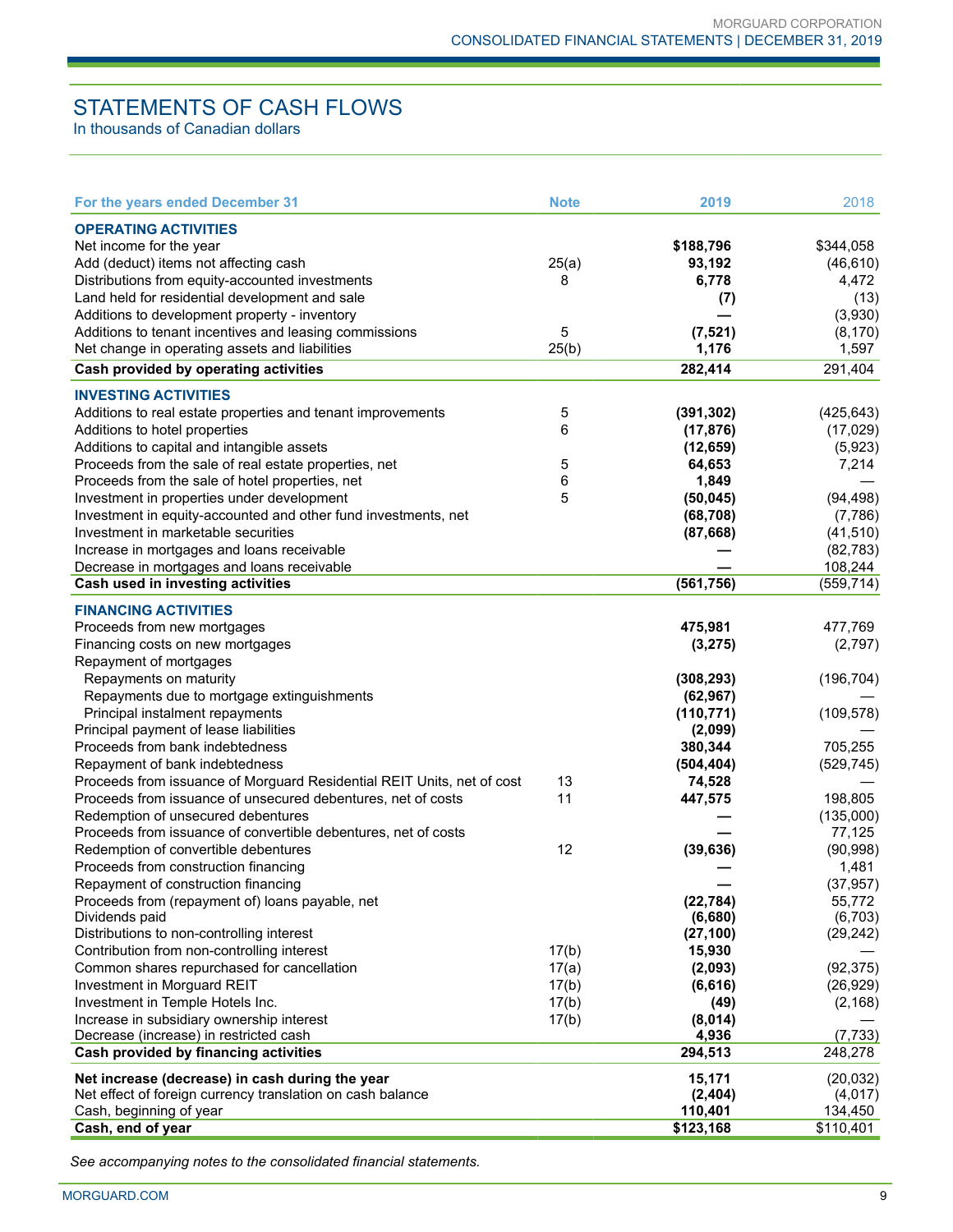# **NOTES**

For the years ended December 31, 2019 and 2018

In thousands of Canadian dollars, except per common share and Unit amounts and unless otherwise noted

# NOTE 1

## **NATURE AND DESCRIPTION OF COMPANY**

Morguard Corporation (the "Company" or "Morguard") is a real estate investment and management corporation formed under the laws of Canada. Morguard's principal activities include property ownership, development and investment advisory services. Property ownership encompasses interests in multi-suite residential, commercial and hotel properties. The common shares of the Company trade on the Toronto Stock Exchange ("TSX") under the symbol "MRC." The Company owns a diverse portfolio of properties in Canada and the United States. The Company's head office is located at 55 City Centre Drive, Suite 1000, Mississauga, Ontario, L5B 1M3.

# NOTE 2

## **STATEMENT OF COMPLIANCE AND SIGNIFICANT ACCOUNTING POLICIES**

These consolidated financial statements have been prepared in accordance with International Financial Reporting Standards ("IFRS") as issued by the International Accounting Standards Board ("IASB").

The consolidated financial statements were approved and authorized for issue by the Board of Directors on February 20, 2020.

## **Basis of Presentation**

The Company's consolidated financial statements are prepared on a going concern basis and have been presented in Canadian dollars rounded to the nearest thousand unless otherwise indicated. The consolidated financial statements are prepared on a historical cost basis, except for real estate properties and certain financial instruments that are measured at fair value. The accounting policies set out below have been applied consistently to all periods presented in these consolidated financial statements unless otherwise indicated.

## **Basis of Consolidation**

The consolidated financial statements include the financial statements of the Company, as well as the entities that are controlled by the Company ("subsidiaries"). The Company controls an entity when the Company is exposed to, or has rights to, variable returns from its involvement with the entity and has the ability to affect those returns through its power over the entity. Subsidiaries are fully consolidated from the date of acquisition or the date on which the Company obtains control and are deconsolidated from the date that control ceases. Intercompany transactions, balances, unrealized losses and unrealized gains on transactions between the Company and its subsidiaries are eliminated.

## **Non-controlling Interests and MRG Convertible Debentures**

Non-controlling interests represent equity interests in subsidiaries that are not attributable to the Company. For all of the Company's subsidiaries, with the exception of Morguard North American Residential Real Estate Investment Trust ("Morguard Residential REIT" or "MRG"), the share of the net assets of the subsidiaries that is attributable to noncontrolling interest is presented as a component of equity.

The Units of Morguard Residential REIT are redeemable at the option of the holder and therefore are considered puttable instruments that meet the definition of a financial liability under International Accounting Standard 32, *Financial Instruments - Presentation* ("IAS 32"). Whereas certain exceptions in IAS 32 allow Morguard Residential REIT to classify the Units as equity in its own balance sheet, this exception is not available to the Company, and therefore the non-controlling interest that these Units represent is classified as a liability in the consolidated financial statements of the Company and is measured at fair value, which is based on the Units' redemption amount, with changes in the redemption amount recorded in the consolidated statements of income in the period of the change.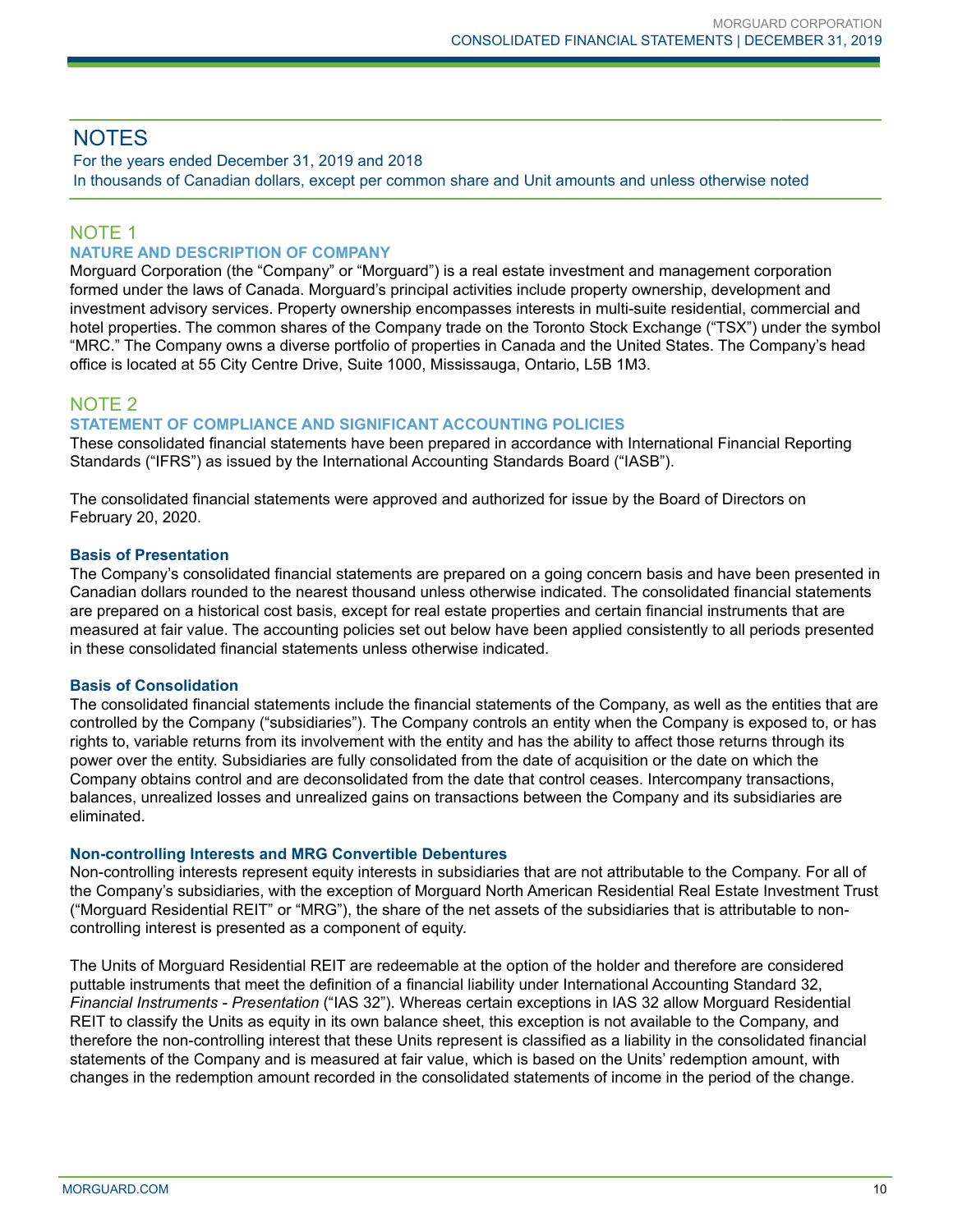Similarly, the conversion feature component of the convertible debentures issued by Morguard Residential REIT also meets the definition of a financial liability and is recorded in the consolidated balance sheets as a liability, measured at fair value based on the Black-Scholes option pricing model, with changes in fair value recognized in the consolidated statements of income. Any directly attributable transaction costs were allocated to the debt and conversion components of the convertible debentures in proportion to their initial carrying amounts, with the portion allocated to the conversion component expensed immediately.

## **Investments in Associates**

Associates are entities over which the Company has significant influence but not control or joint control, generally accompanying an ownership of between 20% and 50% of the voting rights. However, determining significant influence is a matter of judgment and specific circumstances and, from time to time, the Company may hold an interest of less than 20% and exert significant influence through representation on the board of directors, through direction of management or through contractual agreements.

Investments in associates are accounted for using the equity method, whereby the investment is initially recognized at cost, and the carrying amount is increased or decreased to recognize the investor's share of the profit or loss of the investee. The Company determines at each reporting date whether there is any objective evidence that the investment in the associate is impaired. If this is the case, the Company calculates the amount of impairment as the difference between the recoverable amount of the associate and its carrying value, and recognizes the amount in the consolidated statements of income and comprehensive income.

#### **Interests in Joint Arrangements**

The Company reviews its interests in joint arrangements and accounts for those joint arrangements in which the Company is entitled only to the net assets of the arrangement as joint ventures using the equity method of accounting, and for those joint arrangements in which the Company is entitled to its share of the assets and liabilities as joint operations and recognizes its rights to and obligations of the assets, liabilities, revenue and expenses of the joint operation.

#### **Real Estate Properties**

Real estate properties include residential, retail, office and industrial properties held to earn rental income and for capital appreciation and properties or land that are being constructed or developed for future use as income producing properties.

## **Income Producing Properties**

Income producing property that is acquired as an asset purchase and not as a business combination is recorded initially at cost, including transaction costs. Transaction costs include transfer taxes, professional fees for legal and other services and initial leasing commissions, of which transfer taxes and professional fees represent the majority of the costs.

Subsequent to initial recognition, income producing properties are recorded at fair value. The changes in fair value for each reporting period will be recorded in the consolidated statements of income. In order to avoid double counting, the carrying value of income producing properties includes straight-line rent receivable, tenant improvements, tenant incentives, capital expenditures and direct leasing costs since these amounts are incorporated in the appraised values of the real estate properties. Fair value is based on external and internal valuations using recognized valuation techniques, including the direct capitalization of income and discounted cash flow methods. Recent real estate transactions with characteristics and location similar to the Company's assets are also considered.

Tenant improvements include costs incurred to meet the Company's lease obligations and are classified as either tenant improvements owned by the landlord or tenant incentives. When the obligation is determined to be an improvement that benefits the landlord and is owned by the landlord, the improvement is accounted for as a capital expenditure and included in the carrying amount of income producing properties in the consolidated balance sheets.

Leasing costs include incremental costs associated with leasing activities such as external leasing commissions. These costs are included in the carrying amount of income producing properties in the consolidated balance sheets.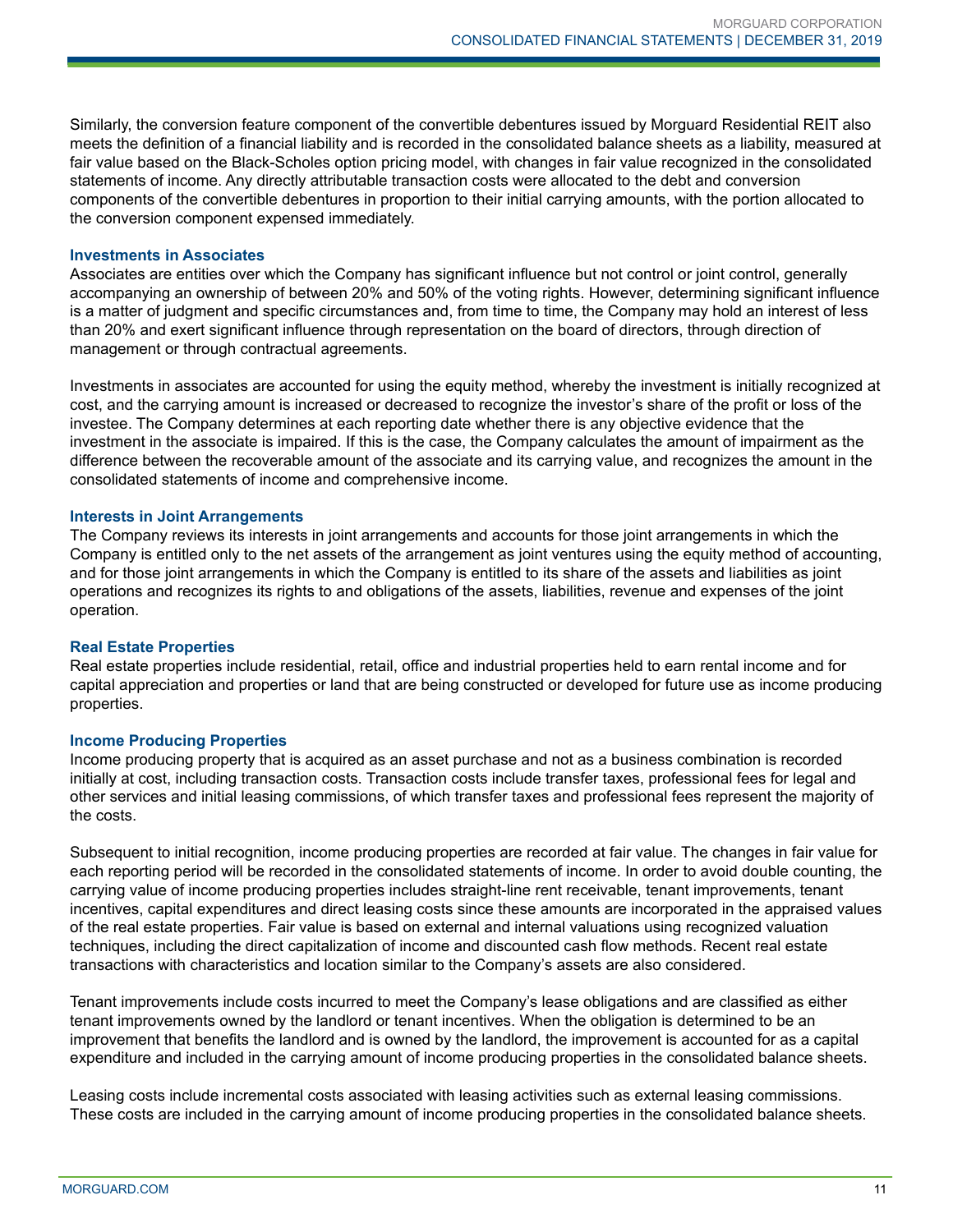## **Hotel Properties**

Hotel properties comprise land, buildings, furniture, fixtures and equipment, and other and are stated at cost less accumulated amortization and any impairment losses. The application of this policy requires an estimate of the useful life of the asset and its residual value. The revenue and operating expenses of the hotel properties are included within net operating income in the consolidated statements of income.

The Company provides for amortization of hotel properties so as to apply the cost of the assets over the estimated useful lives as follows:

|                                   | Method        | Rate          |
|-----------------------------------|---------------|---------------|
| <b>Buildings</b>                  | Straight-line | 40 years      |
| Furniture, fixtures and equipment | Straight-line | 5 to 10 years |
| Other                             | Straight-line | 5 to 10 years |

## **Properties Under Development**

The cost of properties under development includes all expenditures incurred in connection with the acquisition, including all direct development costs, realty taxes and other costs to prepare it for its productive use and borrowing costs directly attributable to the development. Borrowing costs associated with direct expenditures on properties under development or redevelopment are capitalized. Borrowing costs are also capitalized on the purchase cost of a site or property acquired specifically for redevelopment in the short term if the activities necessary to prepare the asset for development or redevelopment are in progress. Borrowing costs are capitalized from the commencement of the development until the date of practical completion. The capitalization of borrowing costs is suspended if there are prolonged periods when development activity is interrupted. The Company considers practical completion to have occurred when the property is capable of operating in the manner intended by management. Generally, this consideration occurs on completion of construction and receipt of all necessary occupancy and other material permits. Where the Company has pre-leased space as of or prior to the start of the development and the lease requires the Company to construct tenant improvements that enhance the value of the property, practical completion is considered to occur on completion of such improvements.

Real estate properties under development are measured at fair value, with changes in fair value being recognized in the consolidated statements of income when fair value can be reliably determined.

## **Cash and Cash Equivalents**

Cash and cash equivalents include cash on hand, balances with banks, and short-term deposits with remaining maturities at the time of acquisition of three months or less. Bank borrowings are considered to be financing activities.

## **Goodwill**

On acquisition of a business, the underlying fair value of net identifiable tangible and intangible assets is determined, and goodwill is recognized as the excess of the purchase price over this amount. Goodwill is not amortized.

## **Capital Assets**

Capital assets include the following assets, which are stated at cost and amortized over their estimated useful lives using the following rates and methods:

Building (owner-occupied property) Straight-line over 40 years Leasehold improvements **Straight-line over the term of the lease** Furniture, fixtures, office and computer equipment Straight-line ranging from 5 to 10 years

## **Intangible Assets**

The Company's intangible assets comprise: (i) the value assigned to an acquired investment advisory contract, amortized over an estimated 10-year useful life on a straight-line basis; and (ii) the cost of self-built management information systems and computer application software that is initially recognized at cost and amortized over an estimated 5 to 10 year useful life on a straight-line basis.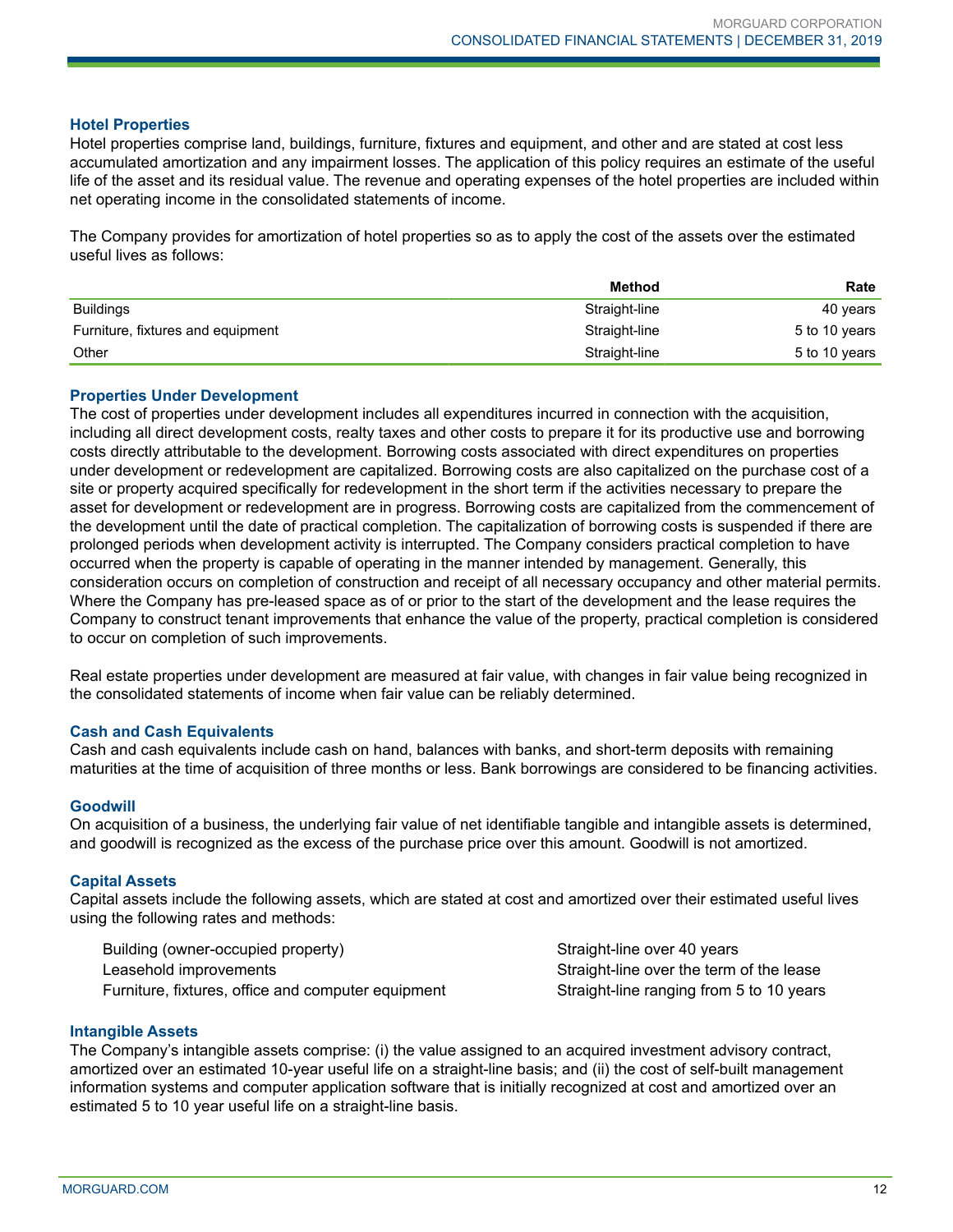## **Inventory - Land Held for Residential Development**

Land for residential development properties that is acquired or improved for sale in the ordinary course of business is recorded at the lower of cost or estimated net realizable value and is classified in the consolidated balance sheets as residential inventory properties, which are included as part of "other assets" (Note 9). Costs are allocated to the saleable acreage of each project or subdivision in proportion to the anticipated revenue and include borrowing costs directly attributable to projects under active development. Residential developments are reviewed for impairment whenever events or changes in circumstances indicate the carrying value may exceed net realizable value. An impairment loss is recognized in income when the carrying value of the land exceeds its net realizable value. Net realizable value represents the amount of estimated net sales proceeds, taking into account management's assumptions and projections for the development of the property and market conditions.

#### **Impairment of Non-financial Assets**

The Company assesses at the end of each reporting period whether there is any indication that an asset may be impaired. Property and equipment and investments in joint arrangements are reviewed for impairment when events or changes in circumstances indicate that the carrying value may not be recoverable. Assets, including goodwill, that do not generate largely independent cash inflows are combined into cash-generating units. Cash-generating units to which goodwill has been allocated are tested for impairment at least annually and whenever there is an indication that the cash-generating unit may be impaired. If the carrying values exceed the estimated recoverable amount, the assets or cash-generating units are written down to their recoverable amount. Recoverable amount is the greater of fair value less costs to sell or value in use. Value in use is assessed based on estimated future cash flows discounted to their present value using a pre-tax discount rate that reflects current market assessments of the time value of money and the risks specific to the asset. An impairment loss is recognized for the amount by which the asset's carrying amount exceeds its recoverable amount and is recorded as an expense.

Assets or cash-generating units that have been impaired in prior periods are tested for possible reversal of impairment whenever events or changes in circumstances indicate that the impairment has reversed. If the impairment has reversed, the carrying amount of the asset or cash-generating unit (excluding goodwill) is increased to its recoverable amount but not beyond the carrying amount that would have been determined had no impairment loss been recognized for the asset in the prior periods. A reversal of an impairment loss is recognized in net income. Impairment losses for goodwill are not revalued.

## **Provisions**

A provision is a liability of uncertain timing or amount. Provisions are recognized when the Company has a present legal or constructive obligation as a result of past events, it is probable that an outflow of resources will be required to settle the obligation and the amount can be reliably estimated. Provisions are measured at the present value for the expenditures expected to be required to settle the obligation using a discount rate that reflects current market assessment of the time value of money and the risks specific to the obligation. Provisions are remeasured at each consolidated balance sheet date using the current discount rate. The increase in the provision due to the passage of time is recognized as interest expense.

## **Financial Instruments**

### **Recognition and Measurement of Financial Instruments**

Financial assets must be classified and measured on the basis of both the business model in which the assets are managed and the contractual cash flow characteristics of the asset. Financial assets subsequent to initial recognition are classified and measured based on three categories: amortized cost, fair value through other comprehensive income ("FVTOCI") and fair value through profit or loss ("FVTPL"). Financial liabilities are classified and measured based on two categories: amortized cost and FVTPL. Initially, all financial assets and financial liabilities are recorded in the consolidated balance sheets at fair value. After initial recognition, the effective interest related to financial assets and liabilities measured at amortized cost and the gain or loss arising from the change in the fair value of financial assets or liabilities classified as FVTPL are included in net income for the year in which they arise. At each consolidated balance sheet date, financial assets measured at amortized cost or at FVTOCI, except for investment in equity instruments, require an impairment analysis using the expected credit loss model ("ECL model") to determine the expected credit losses using judgment determined on a probability weighting basis. The expected credit losses on trade receivables are calculated using an aging provision matrix applying loss factors to aging categories greater than 60 days past due.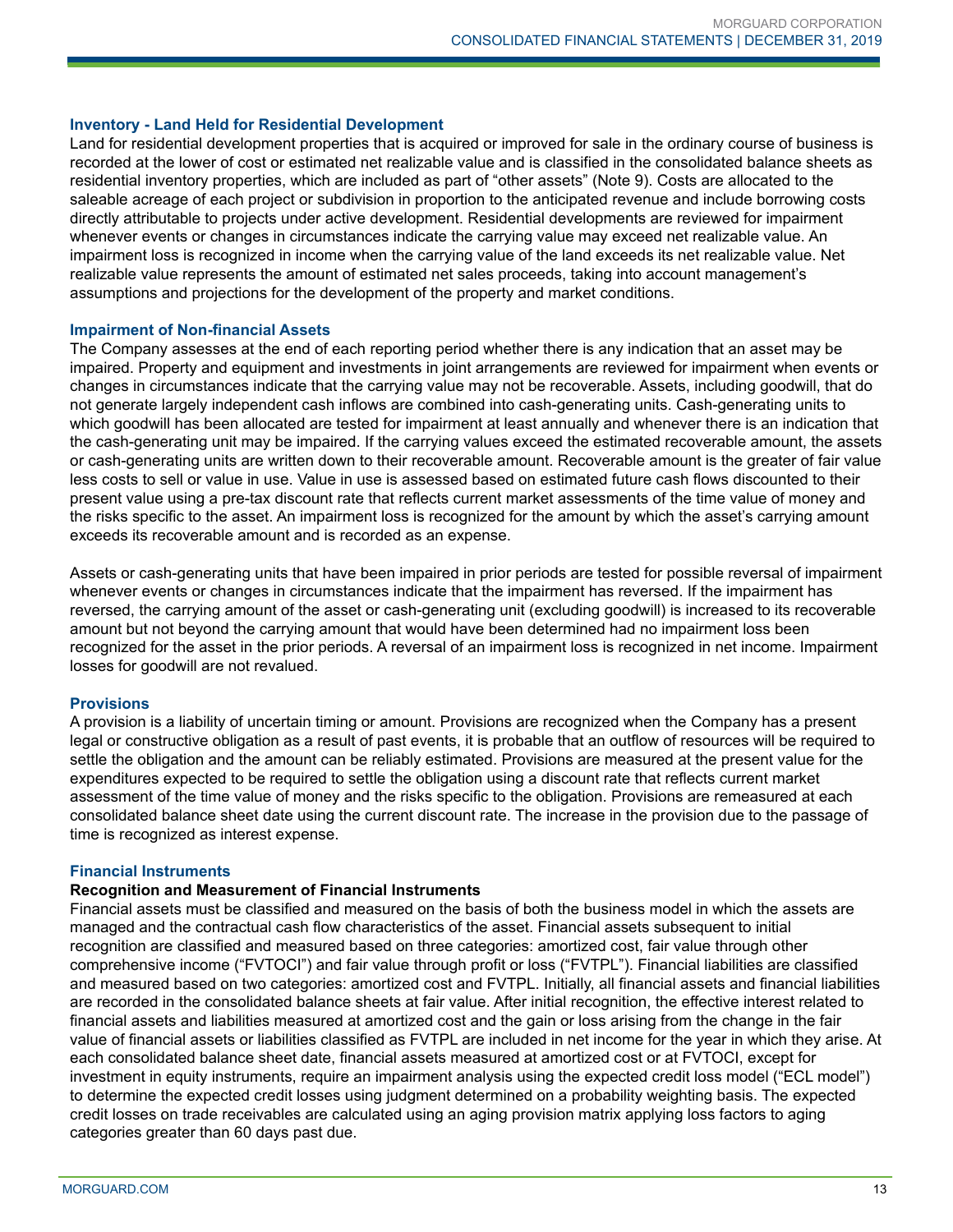The following summarizes the Company's classification and measurement of financial assets and liabilities:

| <b>Financial Assets</b>                             |                |
|-----------------------------------------------------|----------------|
| Investment in real estate funds                     | <b>FVTPL</b>   |
| Investment in marketable securities                 | <b>FVTPL</b>   |
| Finance lease receivable                            | Amortized cost |
| Mortgages and loans receivable                      | Amortized cost |
| Amounts receivable                                  | Amortized cost |
| Restricted cash                                     | Amortized cost |
| Cash                                                | Amortized cost |
| <b>Financial Liabilities</b>                        |                |
| Mortgages payable                                   | Amortized cost |
| Unsecured debentures                                | Amortized cost |
| Convertible debentures, excluding conversion option | Amortized cost |
| Loans payable                                       | Amortized cost |
| Accounts payable and accrued liabilities            | Amortized cost |
| Lease liabilities                                   | Amortized cost |
| Bank indebtedness                                   | Amortized cost |
| Conversion option of MRG convertible debentures     | <b>FVTPL</b>   |
| Morguard Residential REIT Units                     | <b>FVTPL</b>   |

## **Transaction Costs**

Transaction costs are incremental costs directly related to the acquisition of a financial asset or the issuance of a financial liability.

Direct and indirect financing costs that are attributable to the issue of financial liabilities measured at amortized cost are presented as a reduction from the carrying amount of the related debt and are amortized using the effective interest rate method over the term of the related debt. These costs include interest, amortization of discounts or premiums relating to borrowings, fees and commissions paid to lenders, agents, brokers and advisers, and transfer taxes and duties that are incurred in connection with the arrangement of borrowings.

## **Derivatives and Embedded Derivatives**

All derivative instruments, including embedded derivatives, are recorded in the consolidated balance sheets at fair value unless exempted from derivative treatment as a normal purchase and sale.

The Company enters into interest rate swaps to hedge its risk associated with interest rates. Derivatives are carried as assets when the fair value is positive and as liabilities when the fair value is negative. Hedge accounting is discontinued prospectively when the hedging relationship is terminated, when the instrument no longer qualifies as a hedge or when the hedging item is sold or terminated. In cash flow hedging relationships, the portion of the change in the fair value of the hedging derivative that is considered to be effective is recognized in other comprehensive income ("OCI"), while the portion considered to be ineffective is recognized in net income. Unrealized hedging gains and losses in accumulated other comprehensive income are reclassified to net income in the years when the hedged item affects net income. Gains and losses on derivatives are immediately reclassified to net income when the hedged item is sold or terminated.

## **Fair Value**

The fair value of a financial instrument is the price that would be received to sell an asset or paid to transfer a liability in an orderly transaction between market participants at the measurement date. The fair value measurement is based on the presumption that the transaction to sell the asset or transfer the liability takes place either: (i) in the principal market for the asset or liability; or (ii) in the absence of a principal market, in the most advantageous market for the asset or liability.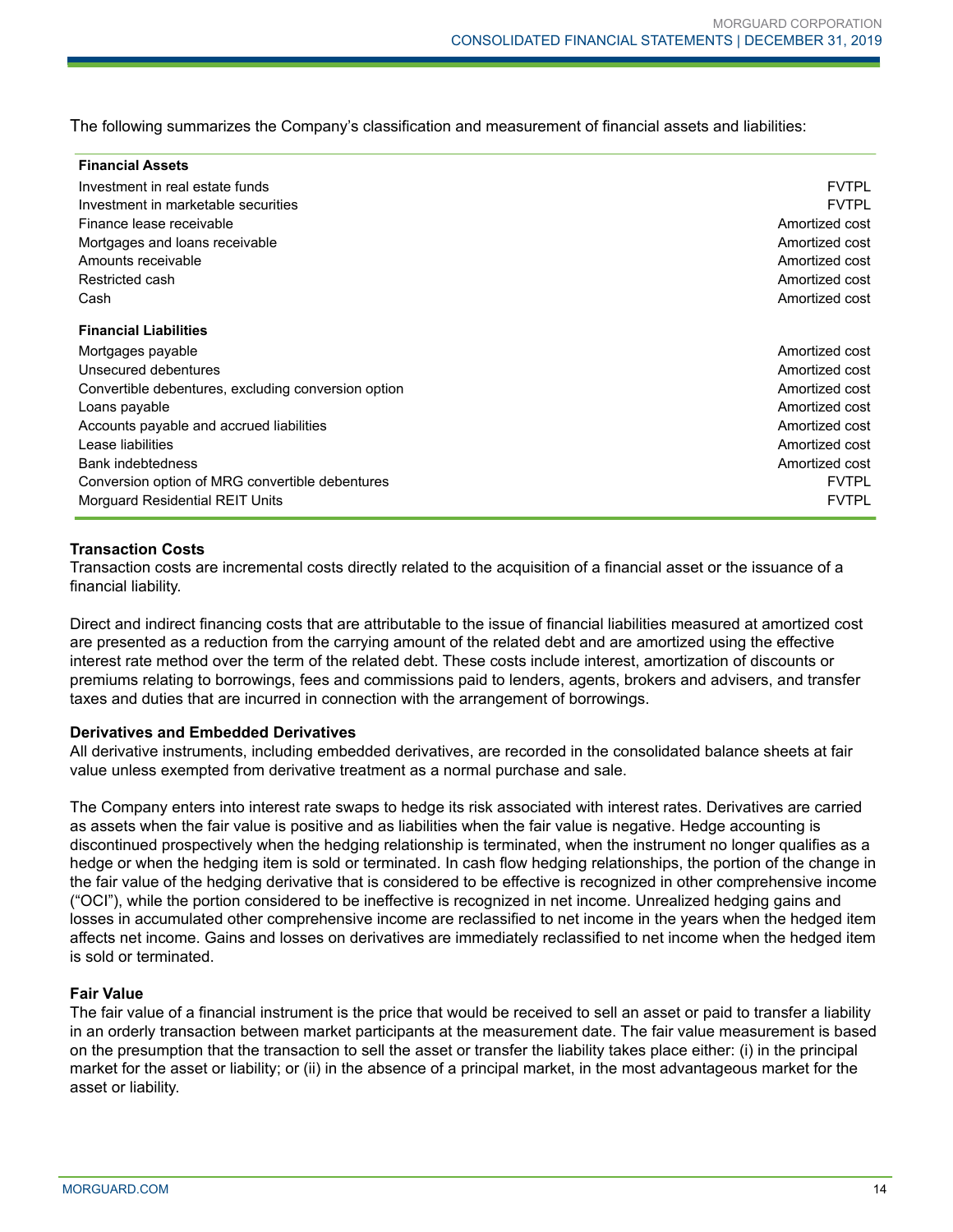Fair value measurements recognized in the consolidated balance sheets are categorized using a fair value hierarchy that reflects the significance of inputs used in determining the fair values:

- Level 1: Quoted prices in active markets for identical assets or liabilities.
- Level 2: Quoted prices in active markets for similar assets or liabilities or valuation techniques where significant inputs are based on observable market data.
- Level 3: Valuation techniques for which any significant input is not based on observable market data.

Each type of fair value measurement is categorized based on the lowest level input that is significant to the fair value measurement in its entirety.

## **Revenue Recognition**

#### **Revenue from Real Estate Properties**

Revenue recognition under a lease commences when a tenant has a right to use the leased asset, and revenue is recognized when control of the goods or services is transferred to the customer at an amount that reflects the consideration to which the Company expects to be entitled in exchange for those goods or services. The Company has not transferred substantially all of the risks and benefits of ownership of its income producing properties and, therefore, accounts for leases with its tenants as operating leases.

Rental income from tenants under leases include lease components within the scope of IFRS 16, *Leases* ("IFRS 16") and are comprised of rental income, percentage participation rents, lease cancellation fees, leasing concessions and property taxes and insurance recoveries. Rental income is accounted for on a straight-line basis over the lease terms. Percentage participation rents are accrued based on sales estimates submitted by tenants if the tenant anticipates attaining the minimum sales level stipulated in the tenant lease. Property tax and insurance recoveries are recognized as revenue in the period in which they are earned.

The Company accounts for stepped rents and free rent periods on a straight-line basis, which are reflected in the consolidated balance sheets in the carrying value of real estate properties and recognized in the consolidated statements of income over the initial term of the lease. Any suite-specific incentives offered or initial direct costs incurred in negotiating and arranging an operating lease are reflected in the consolidated balance sheets in the carrying value of income producing properties and are amortized over the term of the operating lease and recognized in the consolidated statements of income on a straight-line basis.

Common area maintenance recoveries are considered non-lease components and within the scope of IFRS 15, *Revenue from Contracts with Customers* ("IFRS 15"). The performance obligation for the recovery of common area maintenance is satisfied over time. The Company receives variable consideration for common area maintenance recoveries under net leases to the extent costs have been incurred, and revenue is recognized on this basis, as this is the best estimate of amounts earned over the period these services are performed. Revenue is constrained by actual costs incurred and any restrictions in the lease contracts.

Property management and ancillary services are considered non-lease components and within the scope of IFRS 15. The performance obligation for property management and ancillary services is satisfied over time. Rents charged to tenants, primarily at the Company's residential properties are generally charged on a gross basis, inclusive of property management and ancillary services.

The Company applies judgment about the nature, amount, timing and uncertainty of revenue and cash flows arising from a contract with a customer. If a contract is identified as containing more than one performance obligation, the Company allocates the total transaction price to each performance obligation in an amount based on an expected cost plus a margin approach.

## **Revenue from Hotel Properties**

Revenue from hotel properties relates to all revenue received from guests by owned hotels. The services rendered, including room rentals, food and beverage sales and other ancillary services, are distinct performance obligations, for which prices invoiced to the guests are representative of their standalone selling prices. These obligations are fulfilled over time when they relate to room rentals, that is over the stay within the hotel, and at a point in time for other goods or services, when they have been delivered or rendered.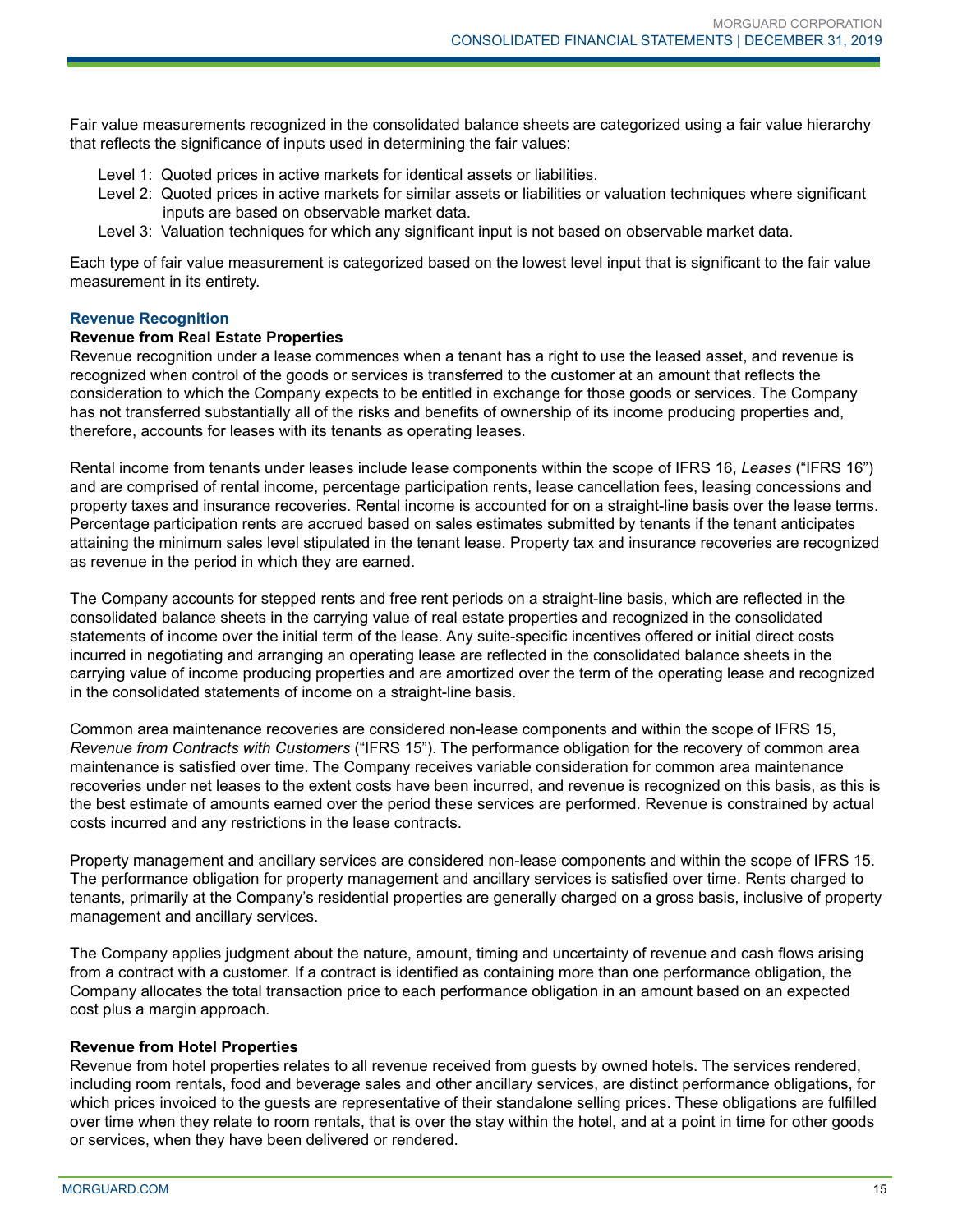## **Management and Advisory Fees**

The Company provides management and advisory services to co-owners, partners and third parties for which it earns market-based fees. Management and advisory fees are primarily property and asset management revenue streams, which include base property and asset management fees, leasing fees, acquisition and disposition fees, project and development fees, and various other consulting fees.

Fees for base property and asset management services, and project and development services are generally recognized as revenue over the period of performance of those services, when the property owners simultaneously receive and consume the benefits provided. The Company elects the practical expedient to recognize revenue based on amounts invoiced to the customer, when this method of measuring progress best depicts the performance provided. Invoicing is based on contractual prices, which represent the standalone selling prices of specified promised services. Variable consideration depending on the occurrence of uncertain future events are estimated using the most likely amount method, based on all reasonably available information, and are, if need be, capped at the minimum amount considered as highly probable.

Leasing service fees, acquisition and disposition service fees and various other consulting service fees are recognized as revenue in the period in which the service is received by the customer. Amounts are determined and revenue is recognized based on the agreed transaction price in each contract.

## **Income Taxes**

The Company uses the liability method of accounting for income taxes. Under the liability method of tax allocation, current income tax assets and liabilities are based on the amount expected to be paid to tax authorities, net of recoveries, based on the tax rates and laws enacted or substantively enacted at the consolidated balance sheet dates. Deferred income tax assets and liabilities are determined based on differences between the financial reporting and tax bases of assets and liabilities and are measured using enacted or substantively enacted tax rates and laws that will be in effect when the differences are expected to reverse. Deferred income tax assets are recognized for all deductible temporary differences, carryforward of unused tax credits and unused tax losses to the extent that it is probable that deductions, tax credits and tax losses can be utilized. The carrying amount of deferred income tax assets is reviewed at each consolidated balance sheet date and reduced to the extent it is no longer probable that the income tax asset will be recovered.

In accordance with IAS 12, *Income Taxes* ("IAS 12"), the Company measures deferred tax assets and liabilities on its real estate and hotel properties based on the rebuttable presumption that the carrying amount of the property is recovered through sale, as opposed to presuming that the economic benefits of the property will be substantially consumed through use over time. This presumption is rebutted if the property is held within a business model whose objective is to consume substantially all of the economic benefits embodied in the property over time, rather than through sale, which is not the case for the Company.

## **Employee Future Benefits**

The Company provides pensions to certain of its employees under two defined benefit arrangements and recognizes the cost of the defined benefit plans in the period in which the employee has rendered services. The cost of benefits earned by employees is actuarially determined using the projected benefit method pro-rated on service, compensation increases, retirement ages of employees and future termination levels. No past service costs have been incurred under these plans. Actuarial gains and losses are recognized in full in the period in which they occur and are presented in the consolidated statements of comprehensive income. The current service cost and gains and losses on settlement and curtailments are charged to operating income. The discount rate used to calculate net pension obligations or assets is determined on the basis of current market rates for high-quality corporate bonds and is re-evaluated at each year-end.

## **Stock-Based Compensation**

The Company has a stock appreciation rights ("SARs") plan, which entitles specified officers and directors of Morguard to receive a cash payment equal to the excess of the market price of Morguard's common shares at the time of exercise over the grant date price of the right. The Company accounts for the SARs plan using the fair value method. Under this method, compensation expense for the SARs plan is measured at the fair value of the vested portion using the Black-Scholes option pricing model at each consolidated balance sheet date. The liability is measured at each reporting date at fair value, with changes in the liability recorded in the consolidated statements of income.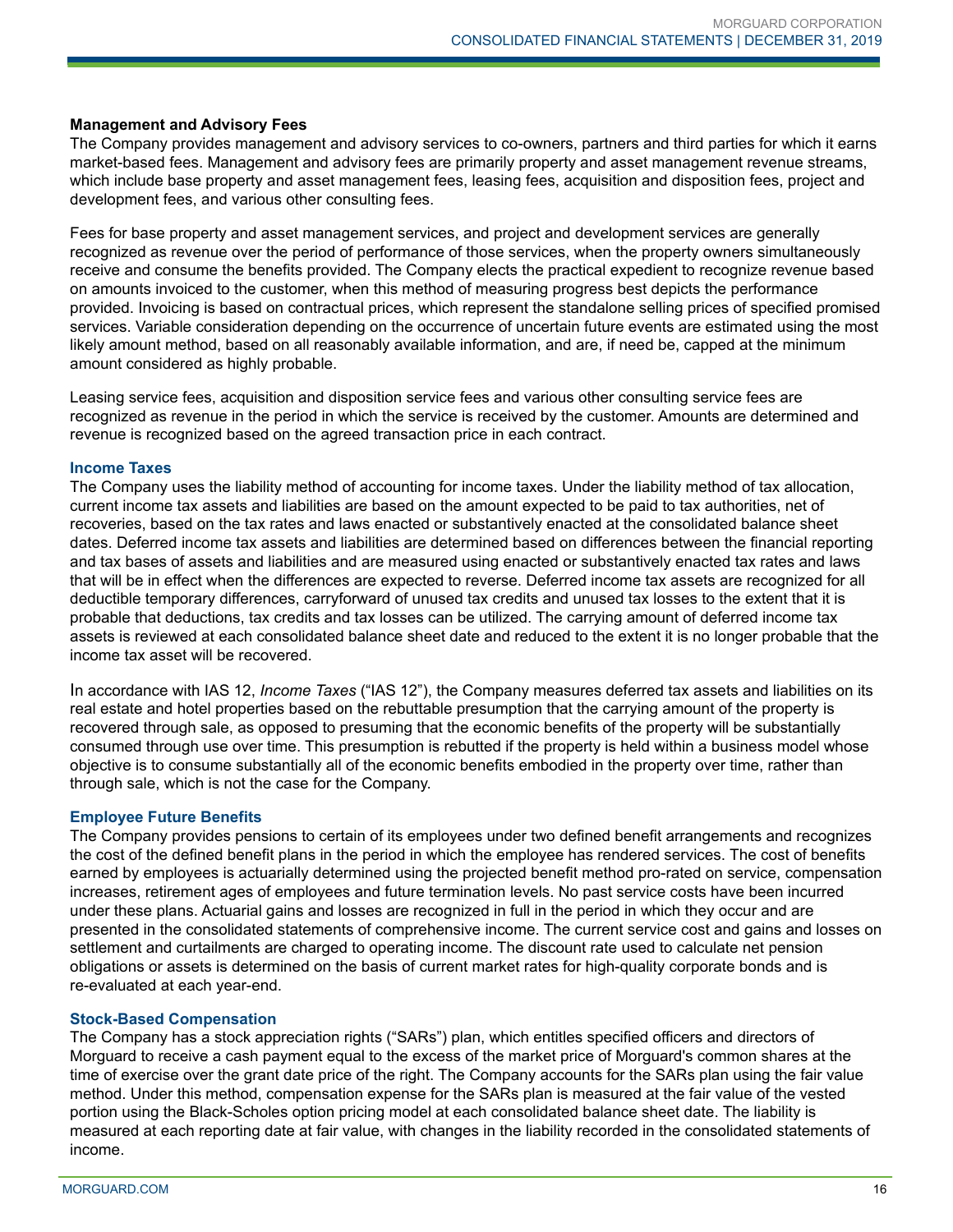## **Income Per Common Share**

Basic income per common share is calculated by dividing net income attributable to common shareholders by the weighted average number of common shares outstanding in each respective period. Diluted income per common share is calculated by dividing net income attributable to common shareholders, adjusted for the effect of dilutive securities, by the weighted average number of diluted shares outstanding.

## **Foreign Exchange**

The operations of the Company's U.S.-based subsidiaries are in United States dollars, which are the functional currency of the foreign subsidiaries. Accordingly, the assets and liabilities of these foreign subsidiaries are translated into Canadian dollars at the exchange rate on the consolidated balance sheet dates. Revenue and expenses are translated at the average rate of exchange for the year. The resulting gains and losses are recorded in OCI. Monetary assets and liabilities denominated in foreign currencies are translated into Canadian dollars at the exchange rate in effect at the reporting date. Exchange differences are recognized in profit or loss, except for exchange differences arising from a monetary item receivable from or payable to a foreign subsidiary, the settlement of which is neither planned nor likely to occur in the foreseeable future and which in substance is considered to form part of the net investment in the foreign subsidiary. These exchange differences are recognized in OCI until the disposal of the net investment, at which time they are reclassified to profit or loss.

The foreign exchange rates for the current and prior reporting years are as follows:

|                                                         | 2019     | 2018     |
|---------------------------------------------------------|----------|----------|
| Canadian dollar to United States dollar exchange rates: |          |          |
| - As at December 31                                     | \$0.7699 | \$0.7330 |
| - Average during the year ended December 31             | 0.7536   | 0.7718   |
| United States dollar to Canadian dollar exchange rates: |          |          |
| - As at December 31                                     | 1.2988   | 1.3642   |
| - Average during the year ended December 31             | 1.3269   | 1.2957   |

## **Reportable Operating Segments**

Reportable operating segments are reported in a manner consistent with the internal reporting provided to the chief operating decision-maker. The chief operating decision-maker is the person or group that allocates resources to and assesses the performance of the operating segments of an entity. The Company has determined that its chief operating decision-maker is the Chairman and Chief Executive Officer.

## **Critical Judgments in Applying Accounting Policies**

The following are the critical judgments that have been made in applying the Company's accounting policies and that have the most significant effect on the amounts in the consolidated financial statements:

## *De Facto* **Control**

The Company's basis of consolidation is described above in the "Basis of Consolidation" section. Judgment is applied in determining when the Company controls an investment even if the Company holds less than a majority of the investee's voting rights (the existence of *de facto* control). The key assumptions in determining when the Company controls an investment on the basis of *de facto* control are further defined in Note 4.

## **Real Estate Properties**

The Company's accounting policies relating to real estate properties are described above. In applying these policies, judgment has been applied in determining whether certain costs are additions to the carrying amount of the property, in distinguishing between tenant incentives and tenant improvements and, for properties under development, identifying the point at which practical completion of the property occurs and identifying the directly attributable borrowing costs to be included in the carrying value of the development property. The key assumptions in the valuation of the Company's real estate properties are further defined in Note 5.

## **Business Combinations**

Accounting for business combinations under IFRS 3, *Business Combination*, ("IFRS 3") applies only if it is considered that a business has been acquired. Under IFRS 3, a business is defined as an integrated set of activities and assets conducted and managed for the purposes of providing a return to investors or lower costs or other economic benefits directly and proportionately to the Company. A business generally consists of inputs, processes applied to those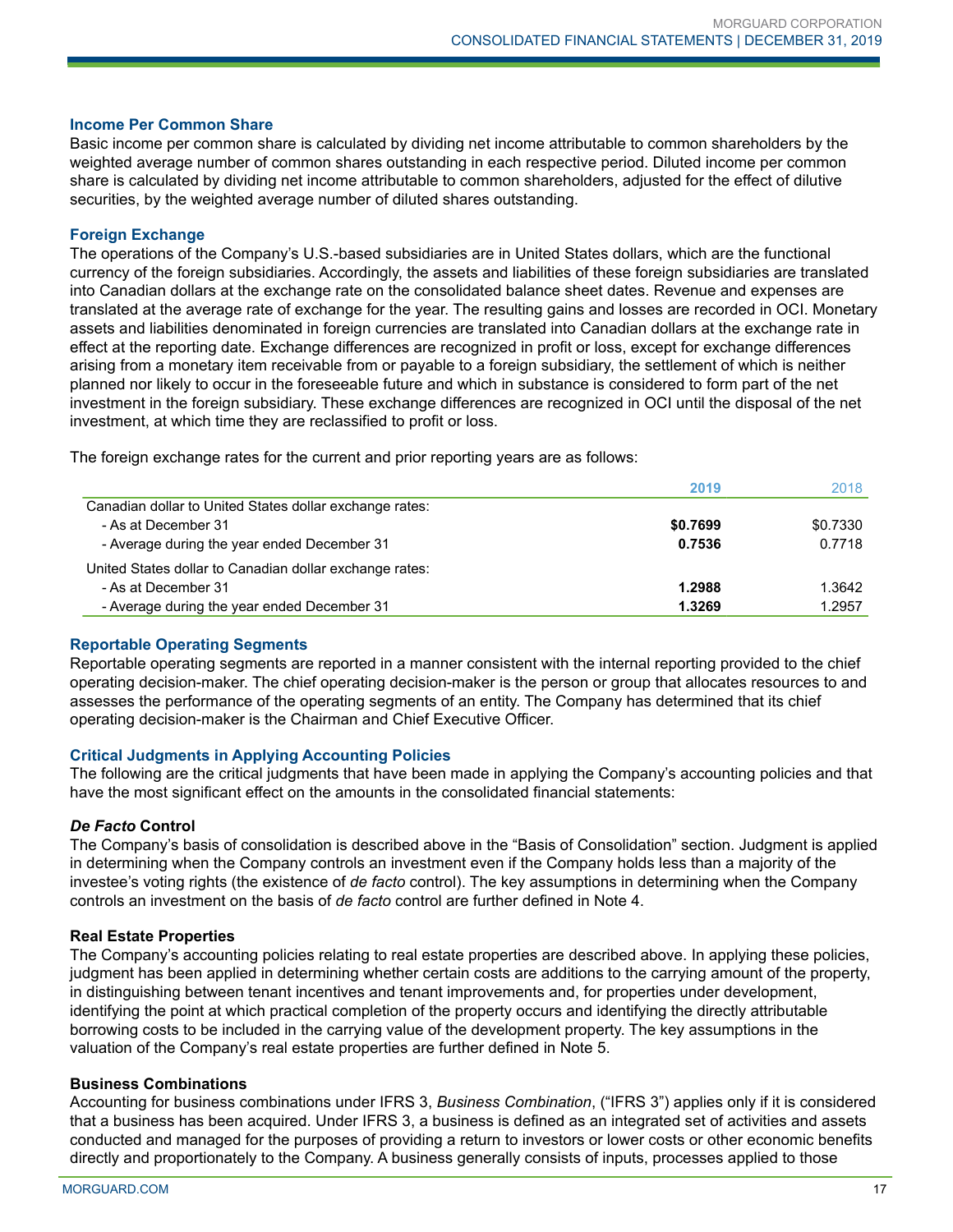inputs and resulting outputs that are or will be used to generate revenue. Judgment is used by management in determining if the acquisition of an individual property qualifies as a business combination in accordance with IFRS 3 or as an asset acquisition.

When determining whether the acquisition of a real estate or hotel property or a portfolio of properties is a business combination or an asset acquisition, the Company applies judgment when considering whether the property or properties are acquired with significant processes.

#### **Joint Arrangements**

The Company applies judgment to determine whether the joint arrangements provided it with joint control, significant influence or no influence and whether the arrangements are joint operations or joint ventures.

## **Critical Accounting Estimates and Assumptions**

The preparation of the consolidated financial statements requires management to make estimates and assumptions that affect the reported amounts of assets and liabilities and disclosure of contingent assets and liabilities at the date of the consolidated financial statements and reported amounts of revenue and expenses during the reporting periods.

In determining estimates of fair market value and net realizable values for the Company's real estate properties, the assumptions underlying estimated values are limited by the availability of comparable data and the uncertainty of predictions concerning future events. Should the underlying assumptions change, actual results could differ from the estimated amounts. The critical estimates and assumptions underlying the valuation of real estate properties are outlined in Note 5.

Property and equipment and investments in joint arrangements are assessed for impairment. Significant assumptions are used in the assessment of fair value and impairment including estimates of future operating cash flows, the time period over which they will occur, an appropriate discount rate, appropriate growth rates (revenues and costs) and changes in market valuation parameters. Management considers various factors in its assessment including the historical performance of property and equipment and investments in joint arrangements, expected trends in each specific market as well as local and macroeconomic conditions. The critical estimates and assumptions underlying the valuation of hotel properties are outlined in Note 6.

The estimated useful lives and related amortization method are determined for each component of hotel properties. The selected amortization method and estimate of useful life impact the amount of amortization expense recognized. In establishing useful lives and related amortization method, management considers its capital maintenance plans.

The fair value of financial instruments approximates amounts at which these instruments could be exchanged between market participants at the measurement date. The estimated fair value may differ in amount from that which could be realized on an immediate settlement of the instruments. The Company estimates the fair value of mortgages payable by discounting the cash flows of these financial obligations using market rates for debts of similar terms.

## NOTE 3 **ADOPTION OF ACCOUNTING STANDARDS Current Accounting Policy Changes**

## **IFRS 16,** *Leases*

In January 2016, the IASB issued IFRS 16. The new standard requires that for most leases, lessees must initially recognize a lease liability for the obligation to make lease payments and a corresponding right-of-use asset for the right to use the underlying asset for the lease term. Lessor accounting under IFRS 16 is substantially unchanged; lessors will continue to classify all leases as either operating or finance leases using similar principles as in IAS 17, *Leases* ("IAS 17"). Therefore, IFRS 16 did not have an impact for leases where the Company is the lessor.

The Company adopted the standard on January 1, 2019, using a modified retrospective approach. The Company elected to use the transition practical expedient allowing the standard to be applied only to contracts that were previously identified as leases applying IAS 17 and IFRIC 4 at the date of initial application. The Company also elected to use the recognition exemptions for lease contracts that, at the commencement date, have a lease term of 12 months or less and do not contain a purchase option ("short-term leases"), and lease contracts for which the underlying asset is of low value ("low-value assets").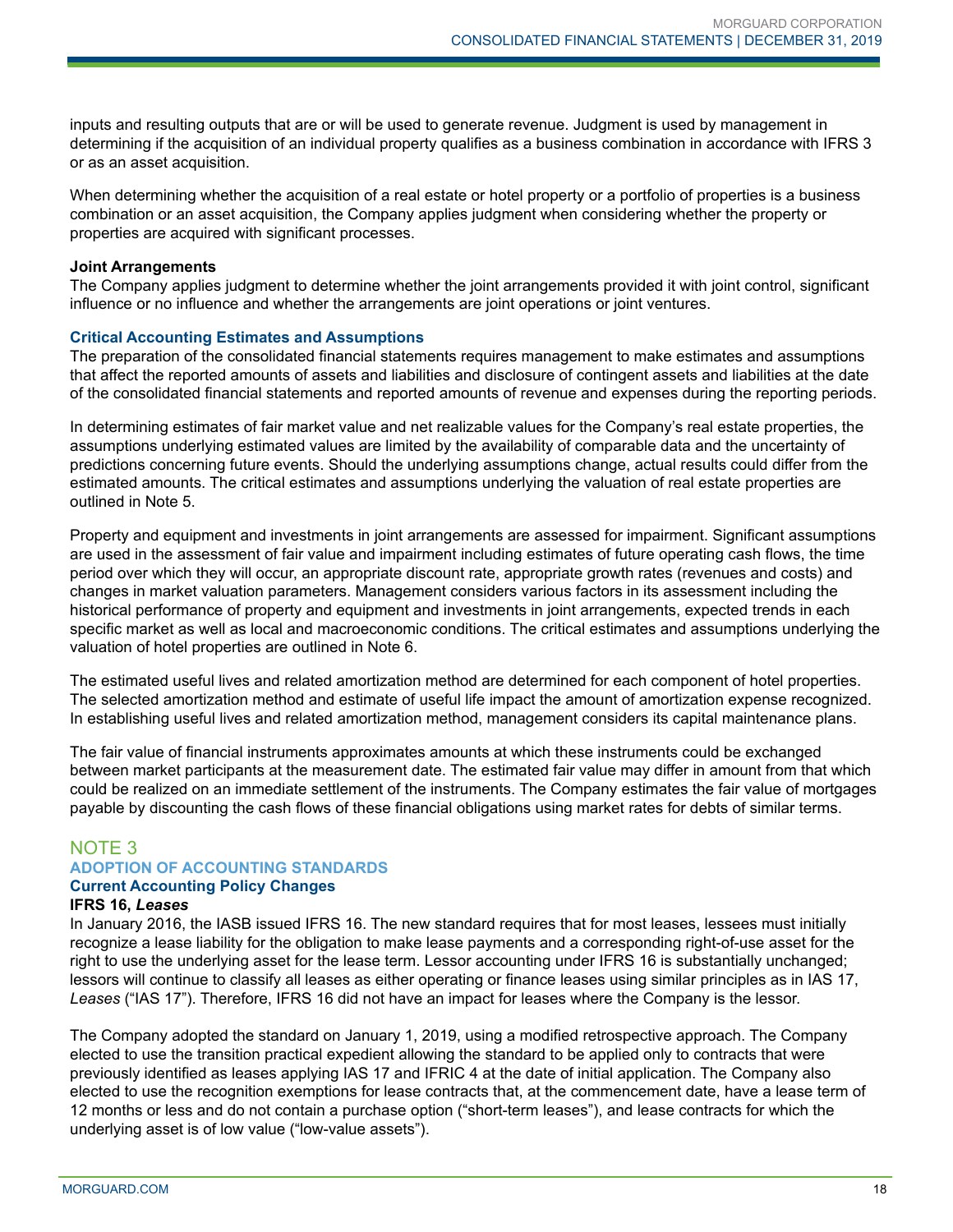The Company reviewed all lease contracts in which it is a lessee, and has noted that there was a material impact in relation to land leases and office leases and, as such, the impact is noted below; the remainder of leases are considered immaterial.

## L*eases previously classified as finance leases*

The Company did not change the initial carrying amounts of recognized assets and liabilities at the date of initial application for leases previously classified as finance leases (i.e., the right-of-use assets and lease liabilities equal the lease assets and liabilities recognized under IAS 17). The requirements of IFRS 16 were applied to these leases from January 1, 2019.

#### *Leases previously accounted for as operating leases*

The Company recognized right-of-use assets and lease liabilities for those leases previously classified as operating leases, except for short-term leases and leases of low-value assets. The right-of-use assets for most leases were recognized based on an amount equal to the lease liability, adjusted for previously recognized prepaid or accrued lease payments. Lease liabilities were recognized based on the present value of the remaining lease payments, discounted using the incremental borrowing rate at the date of initial application.

The Company also applied the available practical expedients wherein it:

- Relied on its assessment of whether leases are onerous immediately before the date of initial application;
- Applied the short-term leases exemptions to leases with a lease term that ends within 12 months at the date of initial application;
- Excluded the initial direct costs from the measurement of the right-of-use asset at the date of initial application; and
- Used hindsight in determining the lease term where the contract contains options to extend or terminate the lease.

The adoption of IFRS 16 on January 1, 2019, resulted in the initial recognition of land and office right-of-use assets included in real estate properties (\$153,610), hotel properties (\$2,280) and other assets (\$5,724) and their corresponding lease liabilities of \$161,614 having a weighted average borrowing rate of 5.80%.

The lease liabilities as at January 1, 2019, can be reconciled to the operating lease commitments as at December 31, 2018 as follows:

| \$433,146 |
|-----------|
| 5.80%     |
| \$167.020 |
|           |
| (5,406)   |
|           |
| 9.754     |
| \$171,368 |
|           |

#### *Summary of new accounting policies that have been applied from the date of initial application*

At the commencement date of a lease, the Company will recognize a liability to make lease payments and an asset representing the right to use the underlying asset during the lease term. Certain right-of-use assets related to land leases meet the definition of investment property under IAS 40, *Investment Property*; therefore, the fair value model is applied to those assets. Interest expense on the lease liability and the depreciation expense or fair value gain (loss) on the right-of-use asset, depending on the balance sheet classification of the asset, is recognized separately.

Right-of-use assets not meeting the definition of an investment property are measured at cost less any accumulated depreciation and impairment losses, and adjusted for any remeasurement of lease liabilities. The cost of right-of-use assets includes the amount of lease liability recognized, initial direct costs incurred, and lease payments made at or before the commencement date less any lease incentives received. Unless the Company is reasonably certain to obtain ownership of the leased asset at the end of the lease term, the recognized right-of-use asset is depreciated on a straight-line basis over the shorter of its estimated useful life and the lease term. Right-of-use assets are subject to impairment.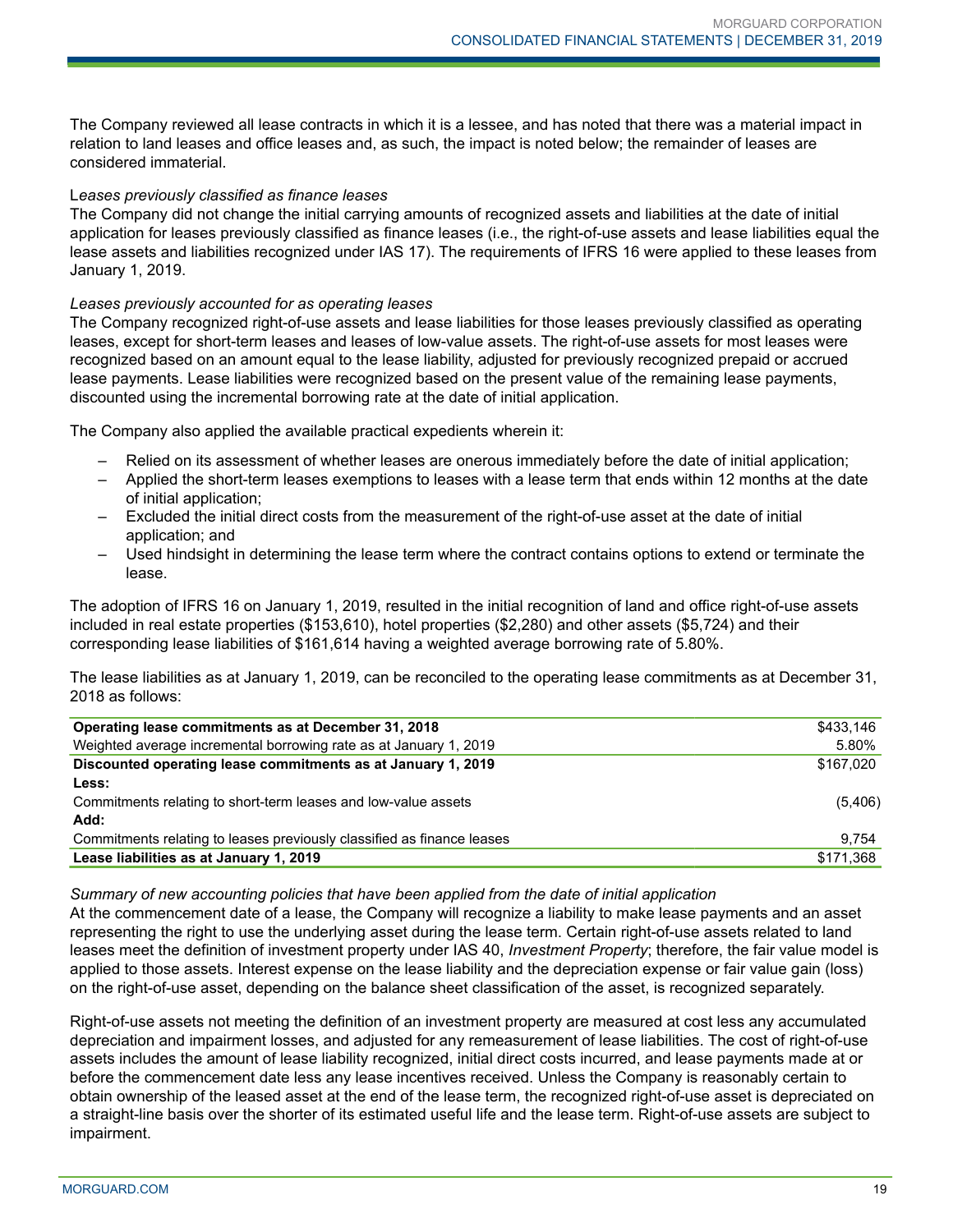The Company measures lease liabilities at the present value of lease payments to be made over the lease term. The lease payments include fixed payments (including in-substance fixed payments) less any lease incentives receivable, variable lease payments that depend on an index or a rate, and amounts expected to be paid under residual value guarantees. The lease payments also include the exercise price of a purchase option reasonably certain to be exercised by the Company and payments of penalties for terminating a lease, if the lease term reflects the Company exercising the option to terminate. The variable lease payments that do not depend on an index or a rate are recognized as expense in the period on which the event or condition that triggers the payment occurs. In calculating the present value of lease payments, the Company uses the incremental borrowing rate at the lease commencement date if the interest rate implicit in the lease is not readily determinable. The incremental borrowing rate is the rate of interest that a lessee would have to pay to borrow over a similar term, and with a similar security, the funds necessary to obtain an asset of similar value to the right-of-use asset in a similar economic environment. After the commencement date, the amount of lease liabilities is increased to reflect the accretion of interest and reduced for the lease payments made. In addition, the carrying amount of lease liabilities is remeasured if there is a modification, a change in the lease term, a change in the in-substance fixed lease payments or a change in the assessment to purchase the underlying asset.

The Company applies the recognition exemptions for leases of low-value assets and short-term leases.

## **Amendments to IAS 19,** *Employee Benefits (2011)* **("IAS 19")**

The amendments in *Plan Amendment, Curtailment or Settlement (Amendments to IAS 19)* are:

- If a plan amendment, curtailment or settlement occurs, it is now mandatory that the current service cost and the net interest for the period after the remeasurement are determined using the assumptions used for the remeasurement.
- In addition, amendments have been included to clarify the effect of a plan amendment, curtailment or settlement on the requirements regarding the asset ceiling.

An entity applies the amendments to plan amendments, curtailments or settlements occurring on or after the beginning of the first annual reporting period that begins on or after January 1, 2019.

The Company adopted the amendments on January 1, 2019. The amendments to IAS 19 did not have a material impact on the Company's consolidated financial statements.

## **IFRIC Interpretation 23,** *Uncertainty over Income Tax Treatments* **("IFRIC 23")**

IFRIC 23 addresses the accounting for income taxes when tax treatments involve uncertainty that affects the application of IAS 12 and does not apply to taxes or levies outside the scope of IAS 12, nor does it specifically include requirements relating to interest and penalties associated with uncertain tax treatments. IFRIC 23 specifically addresses the following:

- Whether an entity considers uncertain tax treatments collectively;
- The assumptions an entity makes about the examination of tax treatments by taxation authorities;
- How an entity determines taxable profit (tax loss), tax bases, unused tax losses, unused tax credits and tax rates; and
- How an entity considers the effect of changes in facts and circumstances.

An entity applies IFRIC 23 for annual reporting periods beginning on or after January 1, 2019. The requirements are applied by recognizing the cumulative effect of initially applying them in retained earnings, or in other appropriate components of equity, at the start of the reporting period in which an entity first applies them, without adjusting comparative information. Full retrospective application is permitted, if an entity can do so without using hindsight.

The Company adopted the interpretation on January 1, 2019. IFRIC 23 did not have a material impact on the Company's consolidated financial statements.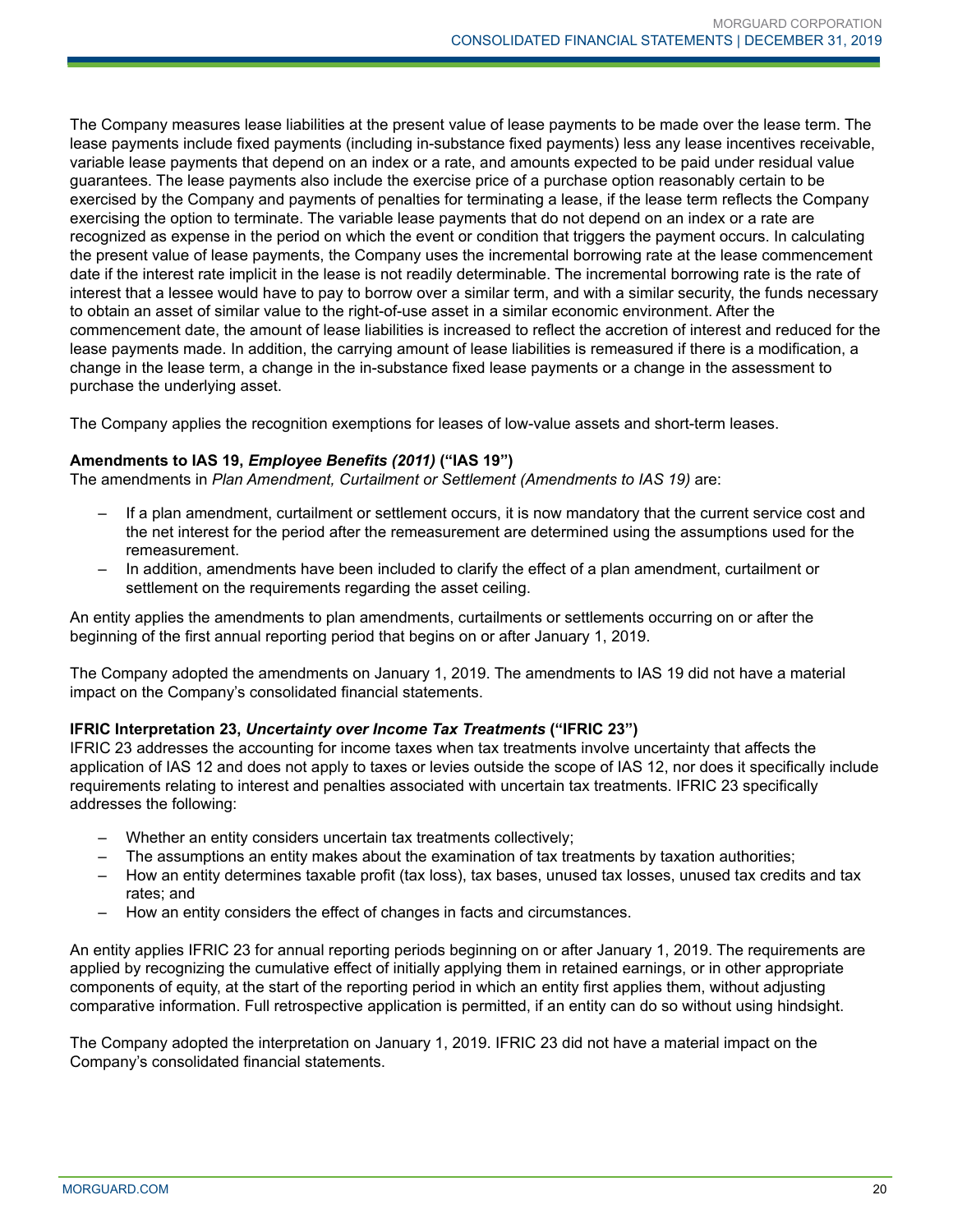## NOTE 4 **SUBSIDIARIES WITH NON-CONTROLLING INTEREST**

**Morguard North American Residential Real Estate Investment Trust ("Morguard Residential REIT" or "MRG")** As at December 31, 2019, the Company owned a 44.8% (2018 - 46.9%) effective interest in Morguard Residential REIT through its ownership of 7,944,166 Units (2018 - 6,675,166 Units) and 17,223,090 Class B LP Units (2018 - 17,223,090 Class B LP Units). The Company continues to consolidate its investment in Morguard Residential REIT on the basis of *de facto* control in accordance with IFRS 10, *Consolidated Financial Statements* ("IFRS 10"). The basis for concluding that the Company continues to control Morguard Residential REIT is as follows: (i) the Company holds a significant interest in Morguard Residential REIT's voting rights as at December 31, 2019; (ii) there is a wide dispersion of the public holdings of Morguard Residential REIT's remaining Units; (iii) the Company has the ability to nominate a minimum number of Morguard Residential REIT's trustees based on the Company's ownership interest; (iv) all of Morguard Residential REIT's senior management are employees of the Company; and (v) Morguard Residential REIT is significantly dependent on the Company as a result of existing service agreements that cover property management, asset management, debt financing and acquisitions.

During the year ended December 31, 2019, Morguard Residential REIT recorded distributions of \$24,527, or \$0.6826 per Unit (2018 - \$22,355, or \$0.6632 per Unit), of which \$4,919 was paid to the Company (2018 - \$4,427) and \$19,608 was paid to the remaining Unitholders (2018 - \$17,928). In addition, during the year ended December 31, 2019, Morguard Residential REIT paid distributions to the Company on the Class B LP Units of \$11,756 (2018 - \$11,422).

## **Morguard Real Estate Investment Trust ("Morguard REIT" or "MRT")**

As at December 31, 2019, the Company owned 35,520,482 Units (2018 - 34,957,041 Units) of Morguard REIT, which represents a 58.5% (2018 - 57.6%) ownership interest.

During the year ended December 31, 2019, Morguard REIT recorded distributions of \$58,283, or \$0.96 per Unit (2018 - \$58,276, or \$0.96 per Unit), of which \$33,750 was paid to the Company (2018 - \$32,790) and \$24,533 was paid to the remaining Unitholders (2018 - \$25,486).

## **Temple Hotels Inc. ("Temple")**

As at December 31, 2019, the Company owned 54,492,911 common shares (2018 - 14,685,907 common shares) of Temple, which represents a 72.6% (2018 - 58.7%) ownership interest.

The following summarizes the results of Morguard REIT, Morguard Residential REIT and Temple before any intercompany eliminations and the corresponding non-controlling interest in the equity of Morguard REIT, Morguard Residential REIT and Temple. The Units issued by Morguard Residential REIT that are not held by the Company are presented as equity on Morguard Residential REIT's balance sheet, but are classified as a liability on the Company's consolidated balance sheets (Note 13).

| <b>As at December 31</b>   |             |             | 2019          |             |             | 2018          |
|----------------------------|-------------|-------------|---------------|-------------|-------------|---------------|
|                            | <b>MRT</b>  | <b>MRG</b>  | <b>Temple</b> | <b>MRT</b>  | <b>MRG</b>  | <b>Temple</b> |
| Non-current assets         | \$2,914,709 | \$2,979,179 | \$443,789     | \$2,938,915 | \$2,973,694 | \$484,730     |
| Current assets             | 21,127      | 54,248      | 20,681        | 38,153      | 37,775      | 26,345        |
| <b>Total assets</b>        | \$2,935,836 | \$3,033,427 | \$464,470     | \$2,977,068 | \$3,011,469 | \$511,075     |
| Non-current liabilities    | \$1,093,403 | \$1,729,489 | \$128,844     | \$1,096,488 | \$1,699,959 | \$178,507     |
| <b>Current liabilities</b> | 318,289     | 78,145      | 255,036       | 319.607     | 183.649     | 296,536       |
| <b>Total liabilities</b>   | \$1,411,692 | \$1,807,634 | \$383,880     | \$1,416,095 | \$1,883,608 | \$475,043     |
| <b>Equity</b>              | \$1,524,144 | \$1,225,793 | \$80,590      | \$1,560,973 | \$1,127,861 | \$36,032      |
| Non-controlling interest   | \$634,841   | \$676,895   | \$22,056      | \$662,904   | \$598,793   | \$14,691      |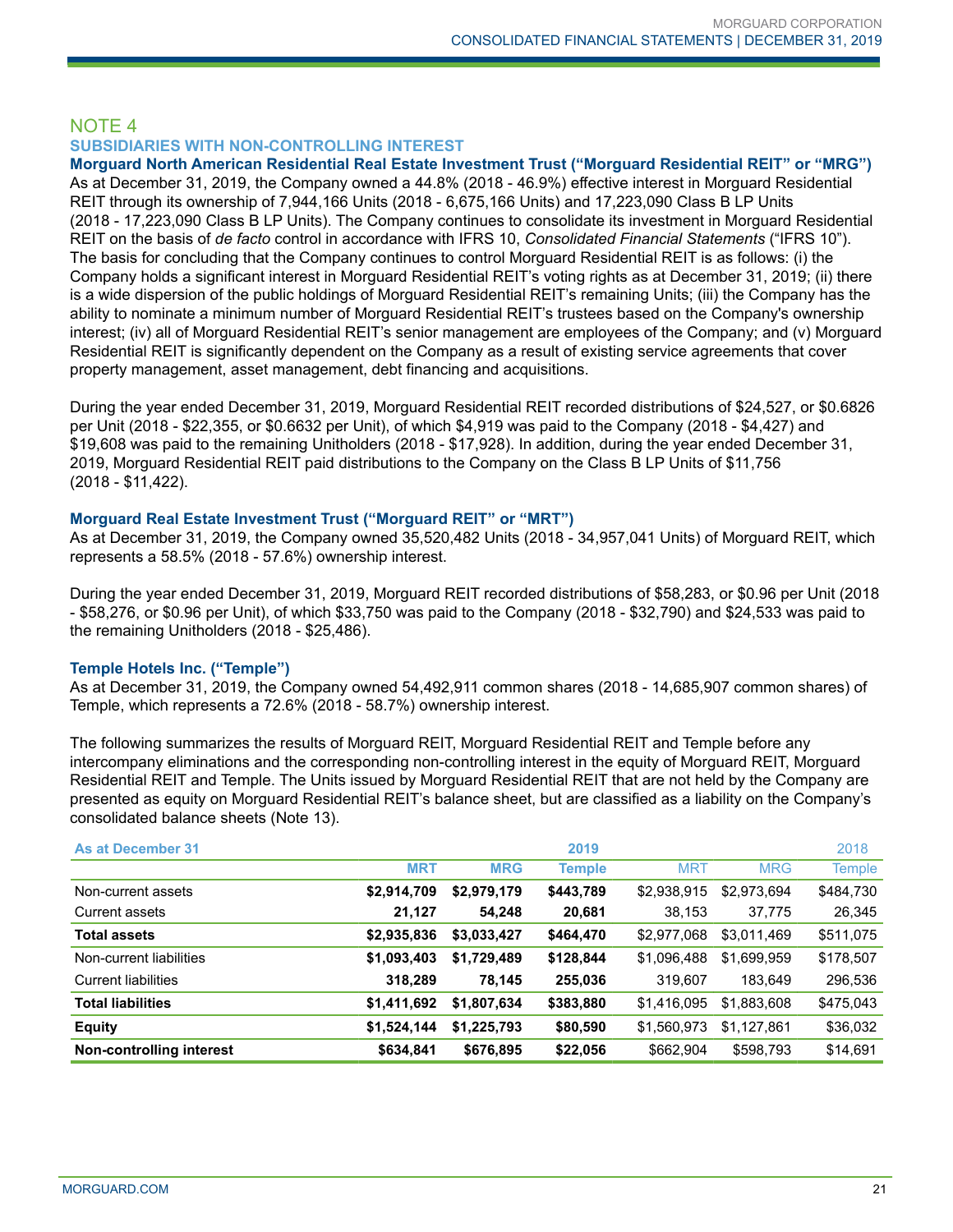The following summarizes the results of the operations and cash flows for the following periods as presented in Morguard REIT's, Morguard Residential REIT's and Temple's financial statements before any intercompany eliminations and the corresponding non-controlling interest in their net income (loss):

| For the years ended December 31                       |            |            | 2019          |            |            | 2018          |
|-------------------------------------------------------|------------|------------|---------------|------------|------------|---------------|
|                                                       | <b>MRT</b> | <b>MRG</b> | <b>Temple</b> | <b>MRT</b> | <b>MRG</b> | <b>Temple</b> |
| Revenue                                               | \$273,074  | \$245,596  | \$155,756     | \$276,473  | \$241.368  | \$165,809     |
| Expenses                                              | (178, 268) | (198, 366) | (192, 558)    | (177, 045) | (210, 428) | (202, 722)    |
| Fair value gain (loss) on real estate properties, net | (73, 850)  | 55,977     |               | (18,602)   | 180,283    |               |
| Fair value loss on Class B LP Units                   |            | (23, 079)  |               |            | (36, 513)  |               |
| Net income (loss) for the year                        | \$20,956   | \$80,128   | (\$36,802)    | \$80,826   | \$174,710  | (\$36,913)    |
| Non-controlling interest                              | \$9,009    | \$44,247   | (\$11,014)    | \$35,650   | \$92,755   | (\$15,258)    |
| For the years ended December 31                       |            |            | 2019          |            |            | 2018          |
|                                                       | <b>MRT</b> | <b>MRG</b> | <b>Temple</b> | <b>MRT</b> | <b>MRG</b> | <b>Temple</b> |
| Cash provided by operating activities                 | \$89,358   | \$62,483   | \$8,024       | \$93,474   | \$59,947   | \$11,332      |
| Cash used in investing activities                     | (36, 419)  | (67, 831)  | (4, 571)      | (70, 820)  | (44, 981)  | (6, 915)      |

# Cash provided by (used in) financing activities **(57,808) 6,072 (7,966)** (26,754) (23,422) (699) **Net increase (decrease) in cash during the year (\$4,869) \$724 (\$4,513)** (\$4,100) (\$8,456) \$3,718

## NOTE 5 **REAL ESTATE PROPERTIES**

Real estate properties consist of the following:

| As at December 31            | 2019         | 2018        |
|------------------------------|--------------|-------------|
| Income producing properties  | \$10.074.175 | \$9,511,302 |
| Properties under development | 43.650       | 56.717      |
| Land held for development    | 83.458       | 77.577      |
|                              | \$10,201,283 | \$9,645,596 |

Reconciliation of the carrying amounts for real estate properties at the beginning and end of the current financial year are set out below:

|                                                            | <b>Income</b><br><b>Producing</b><br><b>Properties</b> | <b>Properties</b><br><b>Under</b><br><b>Development</b> | Land<br><b>Held for</b><br><b>Development</b> | <b>Total</b> |
|------------------------------------------------------------|--------------------------------------------------------|---------------------------------------------------------|-----------------------------------------------|--------------|
| Balance as at December 31, 2018                            | \$9,511,302                                            | \$56,717                                                | \$77,577                                      | \$9,645,596  |
| Additions:                                                 |                                                        |                                                         |                                               |              |
| Acquisitions                                               | 320,061                                                |                                                         |                                               | 320,061      |
| Capital expenditures                                       | 60,555                                                 |                                                         |                                               | 60,555       |
| Development expenditures                                   |                                                        | 49,891                                                  | 154                                           | 50,045       |
| Tenant improvements, incentives and leasing<br>commissions | 18,207                                                 |                                                         |                                               | 18,207       |
| Transfers                                                  | 61,948                                                 | (61, 948)                                               |                                               |              |
| Transfer from equity-accounted investments (Note 8(a))     | 172,597                                                |                                                         |                                               | 172,597      |
| <b>Dispositions</b>                                        | (89, 342)                                              |                                                         | (494)                                         | (89, 836)    |
| Adoption of IFRS 16 (Note 3)                               | 153,610                                                |                                                         |                                               | 153,610      |
| Fair value gain (loss), net                                | 19,643                                                 | (61)                                                    | 7,067                                         | 26,649       |
| Foreign currency translation                               | (144, 267)                                             | (949)                                                   | (846)                                         | (146, 062)   |
| Other                                                      | (10, 139)                                              |                                                         |                                               | (10, 139)    |
| Balance as at December 31, 2019                            | \$10,074,175                                           | \$43,650                                                | \$83,458                                      | \$10,201,283 |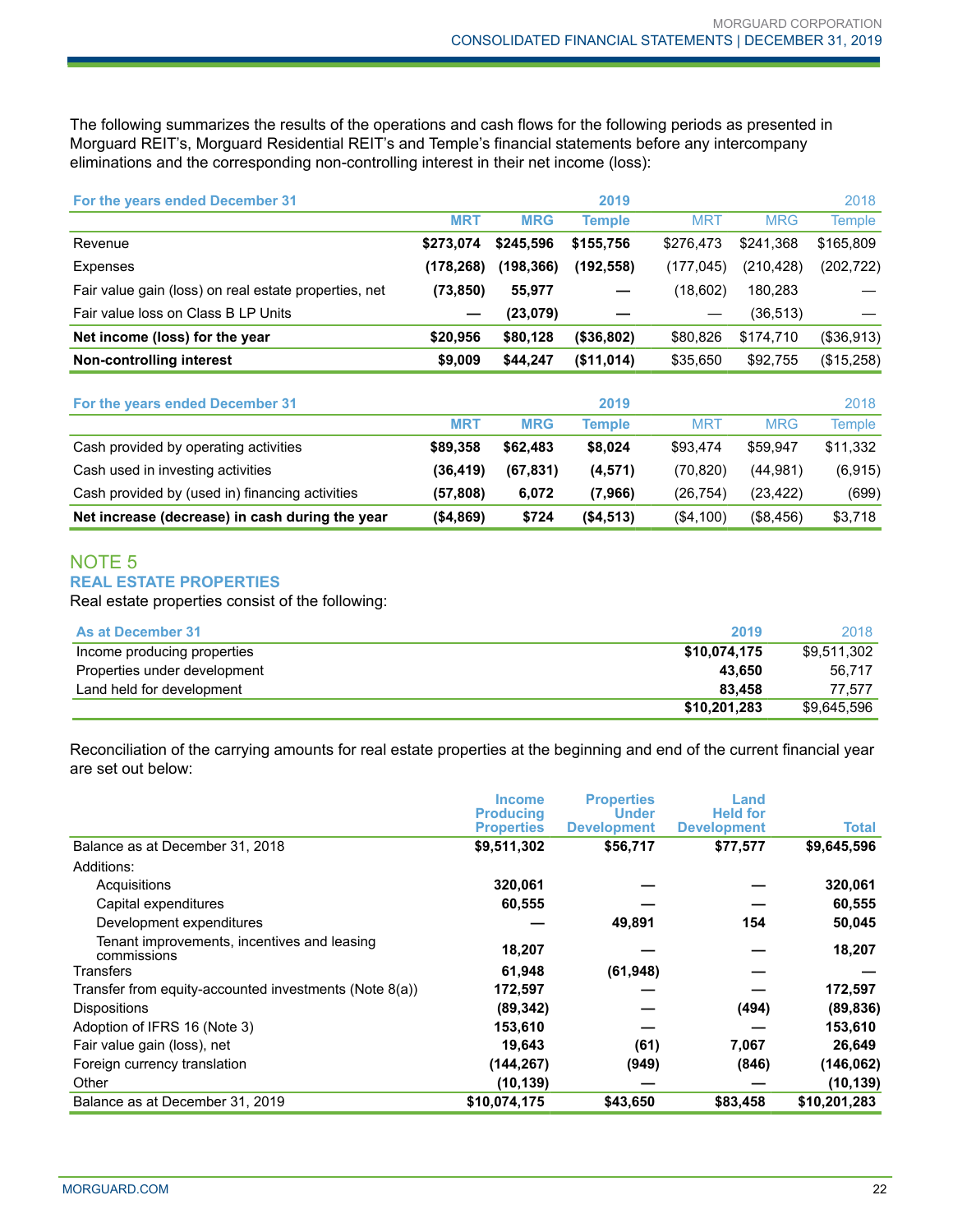# **Transactions completed during the year ended December 31, 2019**

## **Acquisitions**

The following table presents a summary of the Company's acquisitions and their purchase price, including transaction costs.

| <b>Date of Acquisition</b>  | <b>Ownership</b> | <b>Asset Type</b> | Location        | <b>Apartment</b><br><b>Suites</b> | <b>Commercial</b><br><b>Square Feet</b> | <b>Purchase</b><br><b>Price</b> |
|-----------------------------|------------------|-------------------|-----------------|-----------------------------------|-----------------------------------------|---------------------------------|
| May 22, 2019 <sup>(1)</sup> | 8.3%             | Residential       | Mississauga, ON | 80                                |                                         | $s-$                            |
| July 24, 2019               | 100%             | Office            | Ottawa, ON      |                                   | 157.000                                 | 53,130                          |
| December 9, 2019            | 51%              | Residential       | Chicago, IL     | 352                               |                                         | 180.237                         |
| December 19, 2019 $(2)$     | 50%              | Office            | Mississauga, ON |                                   | 398,500                                 | 86.694                          |
|                             |                  |                   |                 | 432                               | 555.500                                 | \$320,061                       |

 $<sup>(1)</sup>$ On May 22, 2019, the Company acquired partial interests in three multi-suite residential properties controlled by the Company located in</sup> Mississauga, Ontario, for gross proceeds of \$15,628, including closing costs, and the Company assumed the partial interest of the mortgages secured by the properties amounting to \$7,614.

 $^{(2)}$ The total purchase price of the office acquisition is \$96,138, including closing costs, of which \$9,444 has been allocated to capital assets (Note 9) relating to owner occupied space, based on square feet.

## **Dispositions**

On February 1, 2019, the Company sold a multi-suite residential property located in Shreveport, Louisiana, comprising 194 suites, for gross proceeds of \$13,510 (US\$10,317), including closing costs, and the purchaser assumed the mortgage secured by the property in the amount of \$6,980 (US\$5,330).

On March 19, 2019, the Company sold a multi-suite residential property located in Lafayette, Louisiana, comprising 192 suites, for gross proceeds of \$15,062 (US\$11,332), including closing costs, and the purchaser assumed the mortgage secured by the property in the amount of \$9,417 (US\$7,085).

On March 19, 2019, the Company sold a multi-suite residential property located in New Iberia, Louisiana, comprising 148 suites, for gross proceeds of \$8,208 (US\$6,175), including closing costs, and the purchaser assumed the mortgage secured by the property in the amount of \$5,934 (US\$4,464).

On March 27, 2019, the Company sold a multi-suite residential property located in Gretna, Louisiana, comprising 261 suites, for gross proceeds of \$22,601 (US\$16,849), including closing costs, and repaid the mortgage secured by the property in the amount of \$11,331 (US\$8,447).

On April 30, 2019, the Company sold a multi-suite residential property located in Harahan, Louisiana, comprising 48 suites, for gross proceeds of \$4,428 (US\$3,298), including closing costs, and the purchaser assumed the mortgage secured by the property in the amount of \$2,852 (US\$2,125).

On June 21, 2019, the Company sold an industrial property located in Victoriaville, Québec, for net proceeds of \$90.

On July 31, 2019, the Company sold its 50% interest in an industrial property, consisting of 242,521 square feet located in Salaberry-de-Valleyfield, Québec, for net proceeds of \$15,914.

On December 30, 2019, the Company sold a retail property and an adjacent parcel of land classified as held for development located in Alexandria, Louisiana, comprising 167,500 square feet, for net proceeds of \$10,023 (US\$7,717).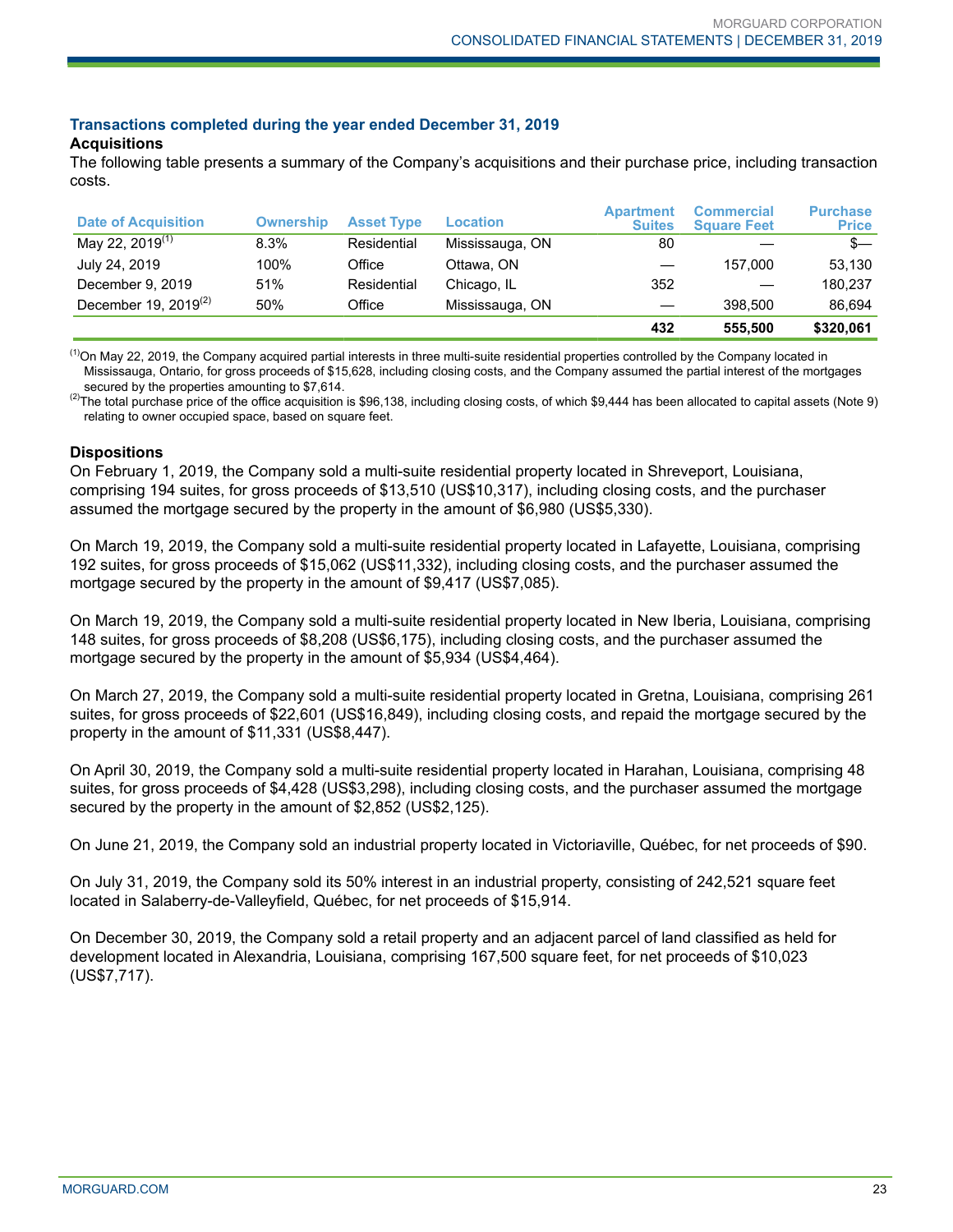Reconciliation of the carrying amounts for real estate properties for the year ended December 31, 2018, is set out below:

|                                                            | Income<br>Producing | <b>Properties</b><br>Under | Land<br>Held for   |             |
|------------------------------------------------------------|---------------------|----------------------------|--------------------|-------------|
|                                                            | <b>Properties</b>   | Development                | <b>Development</b> | Total       |
| Balance as at December 31, 2017                            | \$8,563,284         | \$29,729                   | \$62,638           | \$8,655,651 |
| Additions:                                                 |                     |                            |                    |             |
| Acquisitions and investments                               | 340.670             | 14,866                     |                    | 355,536     |
| Capital expenditures                                       | 77,817              |                            |                    | 77,817      |
| Development expenditures                                   |                     | 57,671                     | 1.794              | 59,465      |
| Tenant improvements, incentives and leasing<br>commissions | 32,724              |                            |                    | 32,724      |
| Transfers                                                  | 46,385              | (46, 385)                  | 5,483              | 5,483       |
| <b>Dispositions</b>                                        | (9,718)             |                            |                    | (9,718)     |
| Fair value gain (loss), net                                | 232.883             | (155)                      | 6,245              | 238,973     |
| Foreign currency translation                               | 226,088             | 991                        | 1.417              | 228,496     |
| Other                                                      | 1,169               |                            |                    | 1,169       |
| Balance as at December 31, 2018                            | \$9,511,302         | \$56,717                   | \$77,577           | \$9,645,596 |

## **Transactions Completed During the Year Ended December 31, 2018**

## **Acquisitions**

The following table presents a summary of the Company's acquisitions and their purchase price, including transaction costs.

| <b>Date of Acquisition</b>     | <b>Ownership</b> | <b>Asset Type</b> | Location          | <b>Apartment</b><br><b>Suites</b> | <b>Commercial</b><br><b>Square Feet</b> | <b>Purchase</b><br><b>Price</b> |
|--------------------------------|------------------|-------------------|-------------------|-----------------------------------|-----------------------------------------|---------------------------------|
| January 9, 2018                | 100%             | Industrial        | Ottawa, ON        |                                   | 243,000                                 | \$43,422                        |
| February 5, 2018               | 100%             | Office            | Mississauga, ON   |                                   | 128,000                                 | 51,711                          |
| April 5, 2018                  | 100%             | Residential       | New Orleans, LA   | 116                               |                                         | 14,866                          |
| June 18, 2018                  | 100%             | Residential       | Boynton Beach, FL | 226                               |                                         | 64,176                          |
| June 20, 2018                  | 100%             | Residential       | Boynton Beach, FL | 125                               |                                         | 25,748                          |
| August 17, 2018 <sup>(1)</sup> | 100%             | Office            | Gatineau, QC      |                                   | 134.000                                 | 60,615                          |
| September 24, 2018             | 100%             | Residential       | Boynton Beach, FL |                                   |                                         | 144                             |
| October 18, 2018               | 49.9%            | Office            | Ottawa, ON        |                                   | 552,000                                 | 94,854                          |
|                                |                  |                   |                   | 468                               | 1.057.000                               | \$355.536                       |

 $<sup>(1)</sup>$  The Company assumed mortgage payable of \$32,264 in connection with the acquisition of the property.</sup>

#### **Dispositions**

On July 10, 2018, the Company sold a retail property located in Harahan, Louisiana, comprising 44,000 square feet, for net proceeds of \$3,699 (US\$2,834).

On November 28, 2018, the Company sold its 50% interest in an office property located in Saint John, New Brunswick, comprising 158,000 square feet, for net proceeds of \$1,500.

During the year ended December 31, 2018, the Company sold three parcels of land for \$4,519.

## **Capitalization Rates**

As at December 31, 2019, and 2018, the Company had its portfolio internally appraised. In addition, the Company's U.S. portfolio is appraised by independent U.S. real estate appraisal firms on a three-year cycle.

The Company determined the fair value of each income producing property based upon, among other things, rental income from current leases and assumptions about rental income from future leases reflecting market conditions at the applicable consolidated balance sheet dates, less future cash outflow pertaining to the respective leases. The Company's multi-suite residential properties are appraised using the direct capitalization of income method. The retail, office and industrial properties are appraised using a number of approaches that typically include a discounted cash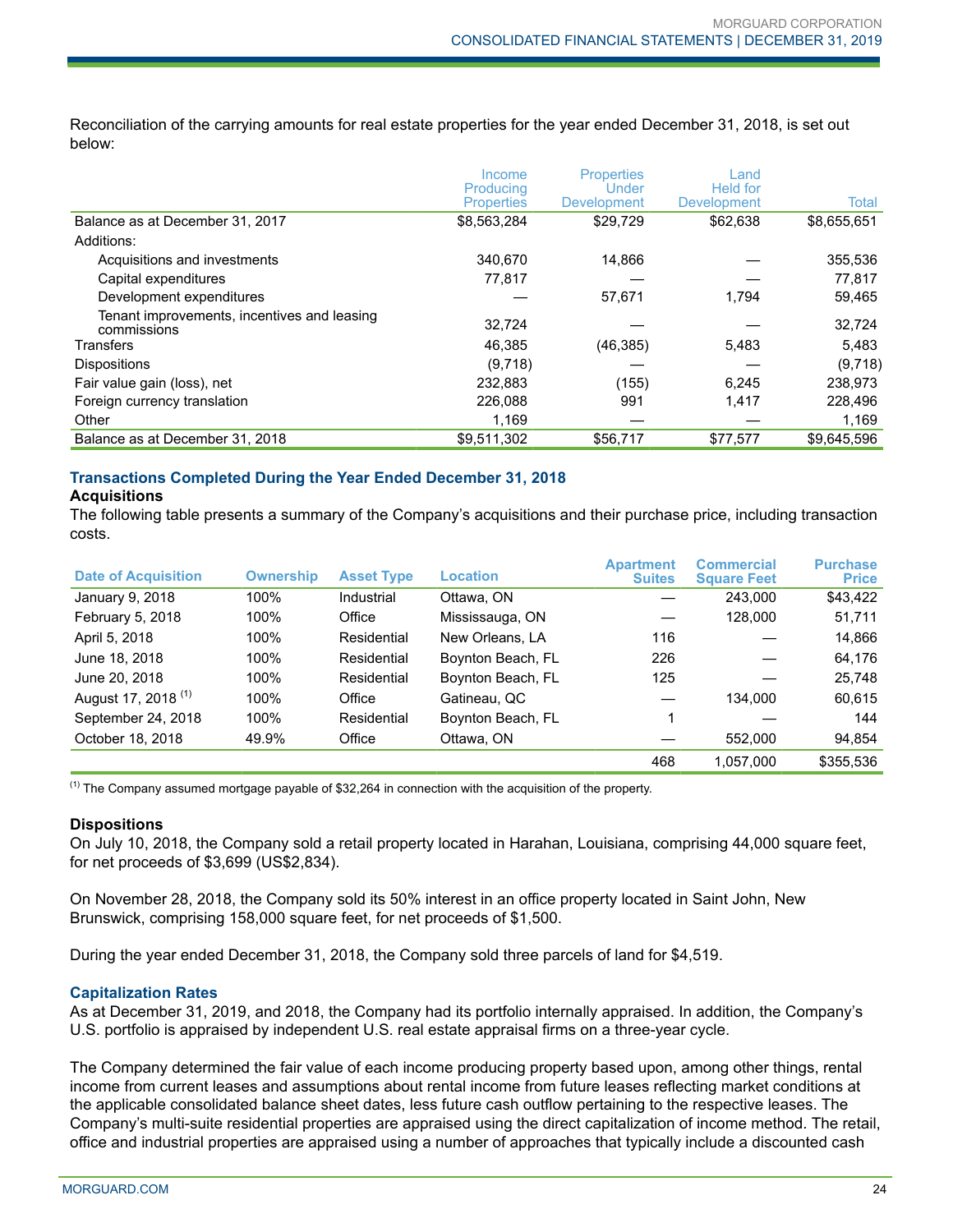flow analysis, a direct capitalization of income method and a direct comparison approach. The discounted cash flow analysis is primarily based on discounting the expected future cash flows, generally over a term of 10 years, including a terminal value based on the application of a capitalization rate to estimated year 11 cash flows.

As at December 31, 2019, using the direct capitalization approach, the multi-suite residential, retail, office and industrial properties were valued using capitalization rates in the range of 3.5% to 8.5% (2018 - 3.5% to 12.0%), resulting in an overall weighted average capitalization rate of 5.5% (2018 - 5.3%).

|                         |                                                                   | <b>December 31, 2019</b> |                                       |      |                           |        | December 31, 2018              |       |      |      |                     |
|-------------------------|-------------------------------------------------------------------|--------------------------|---------------------------------------|------|---------------------------|--------|--------------------------------|-------|------|------|---------------------|
| As at                   | <b>Occupancy</b><br><b>Rates</b>                                  |                          | <b>Capitalization</b><br><b>Rates</b> |      | Occupancy<br><b>Rates</b> |        | Capitalization<br><b>Rates</b> |       |      |      |                     |
|                         | <b>Weighted</b><br>Min.<br>Max.<br>Min.<br>Max.<br><b>Average</b> |                          |                                       |      |                           |        | Max.                           | Min.  | Max. | Min. | Weighted<br>Average |
| Multi-suite residential | 98.0%                                                             | 92.0%                    | 6.8%                                  | 3.5% | 4.5%                      | 98.0%  | 90.0%                          | 7.8%  | 3.5% | 4.5% |                     |
| Retail                  | 100.0%                                                            | 85.0%                    | 8.5%                                  | 5.3% | 6.5%                      | 100.0% | 80.0%                          | 12.0% | 5.3% | 6.4% |                     |
| Office                  | 100.0%                                                            | $90.0\%$                 | 8.5%                                  | 4.3% | 6.1%                      | 100.0% | 90.0%                          | 7.5%  | 4.3% | 6.0% |                     |
| Industrial              | 100.0%                                                            | 95.0%                    | 6.8%                                  | 5.0% | 5.2%                      | 100.0% | 95.0%                          | 7.5%  | 5.0% | 5.8% |                     |

The stabilized capitalization rates by asset type are set out in the following table:

The key valuation metrics used in the discounted cash flow method for the retail, office and industrial properties are set out in the following table:

| As at             |                | <b>December 31, 2019</b> | December 31, 2018                 |         |                |                     |
|-------------------|----------------|--------------------------|-----------------------------------|---------|----------------|---------------------|
|                   | <b>Maximum</b> | <b>Minimum</b>           | <b>Weighted</b><br><b>Average</b> | Maximum | <b>Minimum</b> | Weighted<br>Average |
| <b>Retail</b>     |                |                          |                                   |         |                |                     |
| Discount rate     | 9.3%           | $6.0\%$                  | 7.0%                              | 10.3%   | 6.0%           | 6.9%                |
| Terminal cap rate | 8.5%           | 5.3%                     | 5.9%                              | 9.5%    | 5.3%           | 5.9%                |
| <b>Office</b>     |                |                          |                                   |         |                |                     |
| Discount rate     | $8.0\%$        | 5.3%                     | 6.5%                              | $8.0\%$ | 5.1%           | 6.4%                |
| Terminal cap rate | 7.3%           | 4.3%                     | 5.7%                              | 7.3%    | 4.3%           | 5.7%                |
| <b>Industrial</b> |                |                          |                                   |         |                |                     |
| Discount rate     | 6.5%           | 6.0%                     | 6.1%                              | 7.3%    | 6.0%           | 6.5%                |
| Terminal cap rate | 6.0%           | 5.0%                     | 5.4%                              | 6.8%    | 5.0%           | 5.8%                |

Fair values are most sensitive to changes in discount rates, capitalization rates and stabilized or forecast net operating income. Generally, an increase in stabilized net operating income will result in an increase in the fair value of the income producing properties, and an increase in capitalization rates will result in a decrease in the fair value of the properties. The capitalization rate magnifies the effect of a change in stabilized net operating income, with a lower capitalization rate resulting in a greater impact on the fair value of the property than a higher capitalization rate. If the weighted average stabilized capitalization rates were to increase or decrease by 25 basis points (assuming no change in stabilized net operating income), the value of the income producing properties as at December 31, 2019, would decrease by \$432,779 and increase by \$476,591, respectively.

The sensitivity of the fair values of the Company's income producing properties as at December 31, 2019, and 2018, is set out in the table below:

| As at                                 | <b>December 31, 2019</b> |           | December 31, 2018 |           |
|---------------------------------------|--------------------------|-----------|-------------------|-----------|
| <b>Change in capitalization rate:</b> | 0.25%                    | (0.25%)   | 0.25%             | (0.25%)   |
| Multi-suite residential               | (\$246.954)              | \$275,369 | (\$241.337)       | \$270,194 |
| Retail                                | (89, 687)                | 96,807    | (94, 615)         | 102.416   |
| Office                                | (89, 194)                | 96,766    | (84,780)          | 92,160    |
| Industrial                            | (6,944)                  | 7.649     | (6, 266)          | 6,826     |
|                                       | (\$432,779)              | \$476,591 | (\$426,998)       | \$471,596 |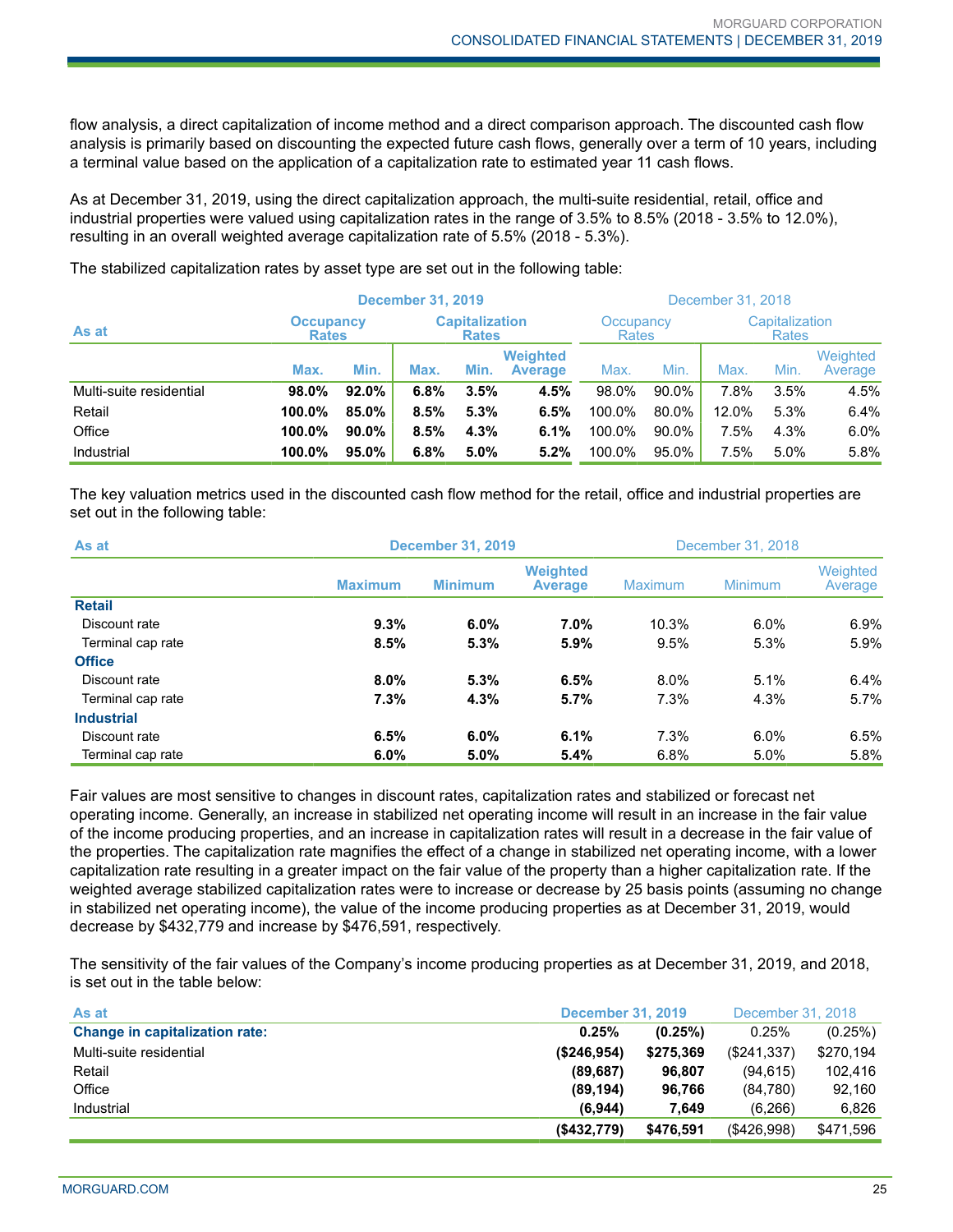## NOTE 6 **HOTEL PROPERTIES**

Hotel properties consist of the following:

| As at December 31, 2019                  | <b>Cost</b> | <b>Accumulated</b><br><b>Impairment</b><br><b>Provision</b> | <b>Accumulated</b><br><b>Amortization</b> | <b>Net Book</b><br>Value |
|------------------------------------------|-------------|-------------------------------------------------------------|-------------------------------------------|--------------------------|
| Land                                     | \$97.111    | (S2, 407)                                                   | s—                                        | \$94.704                 |
| <b>Buildings</b>                         | 591.227     | (67, 524)                                                   | (47, 343)                                 | 476.360                  |
| Furniture, fixtures, equipment and other | 110.904     | (7, 250)                                                    | (47, 473)                                 | 56.181                   |
| Right-of-use asset - land lease          | 1.596       |                                                             | (58)                                      | 1.538                    |
|                                          | \$800,838   | (\$77,181)                                                  | (\$94,874)                                | \$628,783                |

| As at December 31, 2018                  | Cost      | Accumulated<br>Impairment<br><b>Provision</b> | Accumulated<br>Amortization | Net Book<br>Value |
|------------------------------------------|-----------|-----------------------------------------------|-----------------------------|-------------------|
| Land                                     | \$97.111  | (\$2,407)                                     | s—                          | \$94.704          |
| <b>Buildings</b>                         | 590.882   | (46, 382)                                     | (34.423)                    | 510.077           |
| Furniture, fixtures, equipment and other | 100.419   | (5.469)                                       | (33,653)                    | 61.297            |
|                                          | \$788,412 | (\$54,258)                                    | $($ \$68,076)               | \$666.078         |

Transactions in hotel properties for the year ended December 31, 2019, are summarized as follows:

| As at December 31, 2019                  | <b>Opening</b><br><b>Net Book</b><br>Value | <b>Adoption of</b><br><b>IFRS 16</b><br>(Note 3) | <b>Additions</b> | <b>Impairment</b><br><b>Provision</b> |           | <b>Disposition Amortization</b> | <b>Closing</b><br><b>Net Book</b><br><b>Value</b> |
|------------------------------------------|--------------------------------------------|--------------------------------------------------|------------------|---------------------------------------|-----------|---------------------------------|---------------------------------------------------|
| Land                                     | \$94.704                                   | s—                                               | s—               | s—                                    | s—        | s—                              | \$94.704                                          |
| <b>Buildings</b>                         | 510,077                                    | $\overline{\phantom{0}}$                         | 5.834            | (21, 142)                             | (4,982)   | (13, 427)                       | 476,360                                           |
| Furniture, fixtures, equipment and other | 61,297                                     |                                                  | 12.042           | (1,781)                               | (960)     | (14.417)                        | 56,181                                            |
| Right-of-use asset - land lease          |                                            | 2.280                                            |                  |                                       | (684)     | (58)                            | 1.538                                             |
|                                          | \$666.078                                  | \$2,280                                          | \$17.876         | (\$22,923)                            | (\$6,626) | (\$27,902)                      | \$628,783                                         |

Transactions in hotel properties for the year ended December 31, 2018, are summarized as follows:

| As at December 31, 2018                  | Openina<br><b>Net Book</b><br>Value | <b>Additions</b> | Impairment<br><b>Provision</b> | Transfer  | Amortization | Closing<br><b>Net Book</b><br>Value |
|------------------------------------------|-------------------------------------|------------------|--------------------------------|-----------|--------------|-------------------------------------|
| Land                                     | \$89,577                            | $s-$             | s—                             | \$5,127   | s—           | \$94.704                            |
| <b>Buildings</b>                         | 492,368                             | 8,082            | (26, 899)                      | 49.487    | (12,961)     | 510,077                             |
| Furniture, fixtures, equipment and other | 59.816                              | 8.947            | (2.769)                        | 7.684     | (12, 381)    | 61.297                              |
|                                          | \$641.761                           | \$17.029         | (\$29,668)                     | \$62,298  | (\$25,342)   | \$666,078                           |
| Hotel property under development         | 27.265                              | 35.033           |                                | (62, 298) |              |                                     |
|                                          | \$669.026                           | \$52.062         | (\$29,668)                     | $s-$      | (\$25,342)   | \$666,078                           |

On March 12, 2019, Temple sold a 30% undivided interest in the Acclaim Hotel for gross proceeds of \$6,450 resulting in net cash proceeds of \$1,849 after deducting the assumption of the first mortgage loan of \$4,601. On disposition, the recoverable amount exceeded the carrying value of the property, resulting in a gain of \$508 (Note 21). The 30% interest in the property had a net book value of \$6,626 (\$5,942 when excluding the right-of-use asset, which has an offsetting lease liability).

The Company identified each hotel property as a cash-generating unit for impairment purposes. The recoverable amounts of the hotel properties have been estimated using the value-in-use method or fair value less costs to sell. Under these calculations, discount rates are applied to the forecasted cash flows reflecting the assumptions for hotel activity. The key assumptions are the first year net operating income and the discount rate applied over the useful life of the hotel property. IFRS permits an impairment provision to be reversed in the subsequent accounting periods if recoverability analysis at that time supports reversal.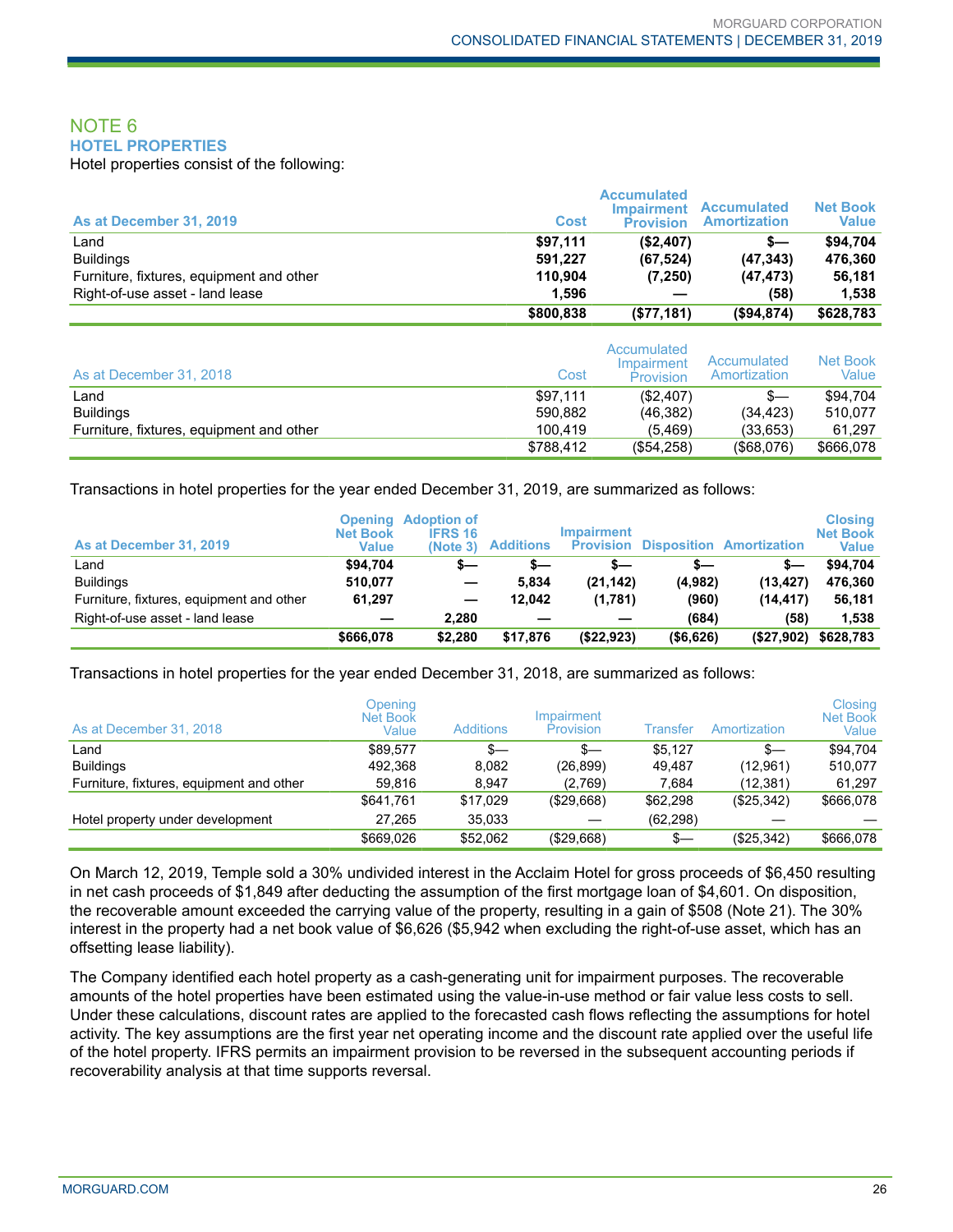During the year ended December 31, 2019, impairment indicators were identified including decreases in occupancy at certain hotel properties. A recoverability analysis was completed in accordance with the procedures specified by IFRS, which indicated that an impairment provision of \$22,923 should be recorded. The table below provides details of first year net operating income and the discount rates used for valuing the hotel properties.

|                                                  | Clearwater<br>Timberlea | Clearwater<br><b>Suites</b><br>Hotel | Nomad<br>Hotel &<br><b>Suites</b> | Vantage | Radisson | <b>Merit</b> | Davs<br>Hotel | Wingate<br>bv<br>Wyndham |
|--------------------------------------------------|-------------------------|--------------------------------------|-----------------------------------|---------|----------|--------------|---------------|--------------------------|
| Recoverable amount                               | \$5,600                 | \$9.600                              | \$3,280                           | \$4.150 | \$12.060 | \$8,000      | \$6,400       | \$8,900                  |
| Impairment provision                             | \$1,469                 | \$7,030                              | \$4,098                           | \$1.396 | \$993    | \$2,880      | \$1,782       | \$3,275                  |
| Cumulative impairment provision                  | \$2,497                 | \$8.140                              | \$8.216                           | \$3,893 | \$2,230  | \$3,719      | \$1,782       | \$7,207                  |
| Projected first year net operating income (loss) | \$376                   | \$435                                | ( \$540)                          | \$108   | \$272    | \$319        | (\$23)        | \$125                    |
| Discount rate                                    | 9.3%                    | 10.8%                                | 12.0%                             | 11.5%   | 10.0%    | 11.5%        | 12.0%         | 9.5%                     |

## NOTE 7 **CO-OWNERSHIP INTERESTS**

The Company is a co-owner in several properties that are subject to joint control based on the Company's decision-making authority with regards to the relevant activities of the properties. These co-ownerships have been classified as joint operations and, accordingly, the Company recognizes its rights to and obligation for these assets, liabilities, revenue and expenses of these co-ownerships in the respective lines in the consolidated financial statements.

The following are the Company's significant co-ownerships as at December 31, 2019, and 2018:

|                                        |                              |                   | <b>Company's Ownership</b> |                   |  |  |
|----------------------------------------|------------------------------|-------------------|----------------------------|-------------------|--|--|
| <b>Jointly Controlled Asset</b>        | <b>Location</b>              | <b>Asset Type</b> | <b>December 31, 2019</b>   | December 31, 2018 |  |  |
| <b>Bramalea City Centre</b>            | Brampton, ON                 | Retail            | 20.7%                      | 20.7%             |  |  |
| Woodbridge Square                      | Woodbridge, ON               | Retail            | 50.0%                      | 50.0%             |  |  |
| 77 Bloor Street West                   | Toronto, ON                  | Office            | 50.0%                      | 50.0%             |  |  |
| 65 Overlea Boulevard                   | Toronto, ON                  | Office            | 95.0%                      | 95.0%             |  |  |
| Mississauga City Centre <sup>(1)</sup> | Mississauga, ON              | Office            |                            | 50.0%             |  |  |
| 2920 Matheson Boulevard                | Mississauga, ON              | Office            | 50.0%                      | 50.0%             |  |  |
| Performance Court                      | Ottawa, ON                   | Office            | 50.0%                      | 50.0%             |  |  |
| <b>Standard Life Centre</b>            | Ottawa, ON                   | Office            | 50.0%                      | 50.0%             |  |  |
| Heritage Place                         | Ottawa, ON                   | Office            | 50.0%                      | 50.0%             |  |  |
| Jean Edmonds Towers                    | Ottawa, ON                   | Office            | 49.9%                      | 49.9%             |  |  |
| Scotia Place                           | Edmonton, AB                 | Office            | 20.0%                      | 20.0%             |  |  |
| 505 Third Street                       | Calgary, AB                  | Office            | 50.0%                      | 50.0%             |  |  |
| 7474 McLean Road                       | Puslinch, ON                 | Industrial        | 50.0%                      | 50.0%             |  |  |
| 825 Des Érables <sup>(2)</sup>         | Salaberry-de-Valleyfield, QC | Industrial        |                            | 50.0%             |  |  |
| <b>Toronto Airport Marriott</b>        | Toronto, ON                  | Hotel             | 94.8%                      | 94.8%             |  |  |

 $<sup>(1)</sup>$  On December 18, 2019, the Company acquired the 50% co-ownership interest (Note 5).</sup>

 $^{(2)}$  On July 31, 2019, the Company sold its 50% co-ownership interest (Note 5).

The following amounts, included in these consolidated financial statements, represent the Company's proportionate share of the assets and liabilities of the Company's co-ownership interests as at December 31, 2019, and 2018, and the results of operations for the years ended December 31, 2019, and 2018:

| <b>As at December 31</b> | 2019      | 2018        |
|--------------------------|-----------|-------------|
| Assets                   | \$918.622 | \$1,016,638 |
| Liabilities              | \$257.658 | \$295.542   |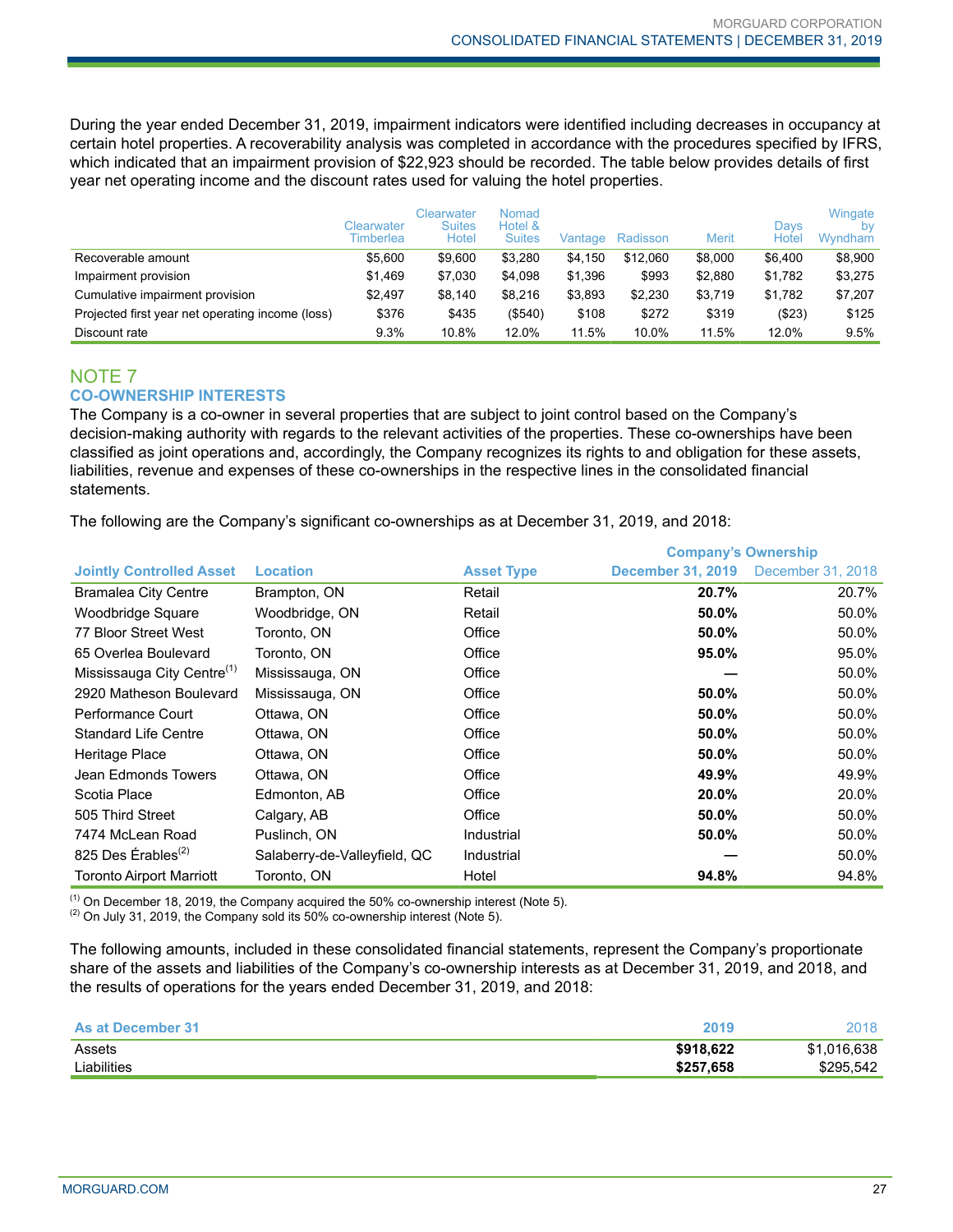| <b>For the years ended December 31</b>    | 2019      | 2018      |
|-------------------------------------------|-----------|-----------|
| Revenues                                  | \$115.054 | \$108.933 |
| Expenses                                  | (76, 635) | (72, 120) |
| Income before fair value adjustments      | 38.419    | 36.813    |
| Fair value loss on real estate properties | (11.284)  | (2,088)   |
| Net income                                | \$27,135  | \$34.725  |

## NOTE 8 **EQUITY-ACCOUNTED AND OTHER FUND INVESTMENTS**

## **(a) Equity-accounted and Other Real Estate Fund Investments Consist of the Following:**

| <b>As at December 31</b>                    | 2019      | 2018      |
|---------------------------------------------|-----------|-----------|
| Joint ventures                              | \$53,118  | \$52,803  |
| Associates                                  | 85.835    | 124.677   |
| Equity-accounted investments                | 138.953   | 177.480   |
| Other real estate fund investments          | 109.712   | 103.984   |
| Equity-accounted and other fund investments | \$248,665 | \$281,464 |

The following are the Company's significant equity-accounted investments as at December 31, 2019, and 2018:

|                                          |                                       |                    |                             | <b>Company's Ownership</b> |                      | <b>Carrying Value</b> |                      |
|------------------------------------------|---------------------------------------|--------------------|-----------------------------|----------------------------|----------------------|-----------------------|----------------------|
| <b>Property/Investment</b>               | <b>Principal Place</b><br>of Business | Investment<br>Type | <b>Asset</b><br><b>Type</b> | December 31.<br>2019       | December 31.<br>2018 | December 31.<br>2019  | December 31.<br>2018 |
| Petroleum Plaza                          | Edmonton, AB                          | Joint Venture      | Office                      | 50.0%                      | 50.0%                | \$23,705              | \$24,746             |
| Quinte Courthouse                        | Belleville, ON                        | Joint Venture      | Office                      | 50.0%                      | 50.0%                | 2.994                 | 7.031                |
| Greypoint Capital L.P. <sup>(1)</sup>    | Toronto, ON                           | Joint Venture      | Other                       | 22.6%                      | 36.4%                | 12.028                | 5.614                |
| Courtyard by Marriott                    | Ottawa, ON                            | Joint Venture      | Hotel                       | 50.0%                      | 50.0%                | 9.595                 | 10.771               |
| Marriott Residence Inn                   | London. ON                            | Joint Venture      | Hotel                       | 50.0%                      | 50.0%                | 4.796                 | 4.641                |
| Sunset & Gordon                          | Los Angeles, CA                       | Associate          | Residential                 | 59.1%                      | 59.1%                | 63,803                | 52.646               |
| Marquee at Block $37^{(2)}$              | Chicago, IL                           | Associate          | Residential                 |                            | 49.0%                |                       | 53,476               |
| MIL Industrial Fund II LP <sup>(3)</sup> | Various                               | Associate          | Industrial                  | 18.8%                      | 18.8%                | 22,032                | 18,555               |
|                                          |                                       |                    |                             |                            |                      | \$138,953             | \$177.480            |

 $<sup>(1)</sup>$  Comprises an investment in Greypoint Capital L.P. of 36.4% and Greypoint Capital L.P. II of 17.1%.</sup>

 $(2)$  The Company acquired the 51% interest not already owned in the Marquee at Block 37 on December 9, 2019 (Note 5).

(3) The Company accounts for its investment using the equity method since the Company has the ability to exercise significant influence as a result of its role as general partner; however, it does not control the fund.

## **Equity-accounted investments**

The following table presents the change in the balance of equity-accounted investments:

| <b>As at December 31</b>     | 2019      | 2018      |
|------------------------------|-----------|-----------|
| Balance, beginning of year   | \$177,480 | \$187,365 |
| Additions                    | 64.914    | 7,786     |
| Transfer <sup>(1)</sup>      | (63, 504) |           |
| Share of net loss            | (28, 825) | (22, 654) |
| Distributions received       | (6,778)   | (4, 472)  |
| Foreign exchange gain (loss) | (4, 334)  | 9,455     |
| Balance, end of year         | \$138,953 | \$177,480 |

 $<sup>(1)</sup>$  The Company acquired the 51% interest not already owned in the Marquee at Block 37 on December 9, 2019, at which point the carrying value</sup> of the 49% interest was transferred to each respective balance sheet line item including: income producing properties \$172,597 (Note 5) and mortgages payable \$109,189.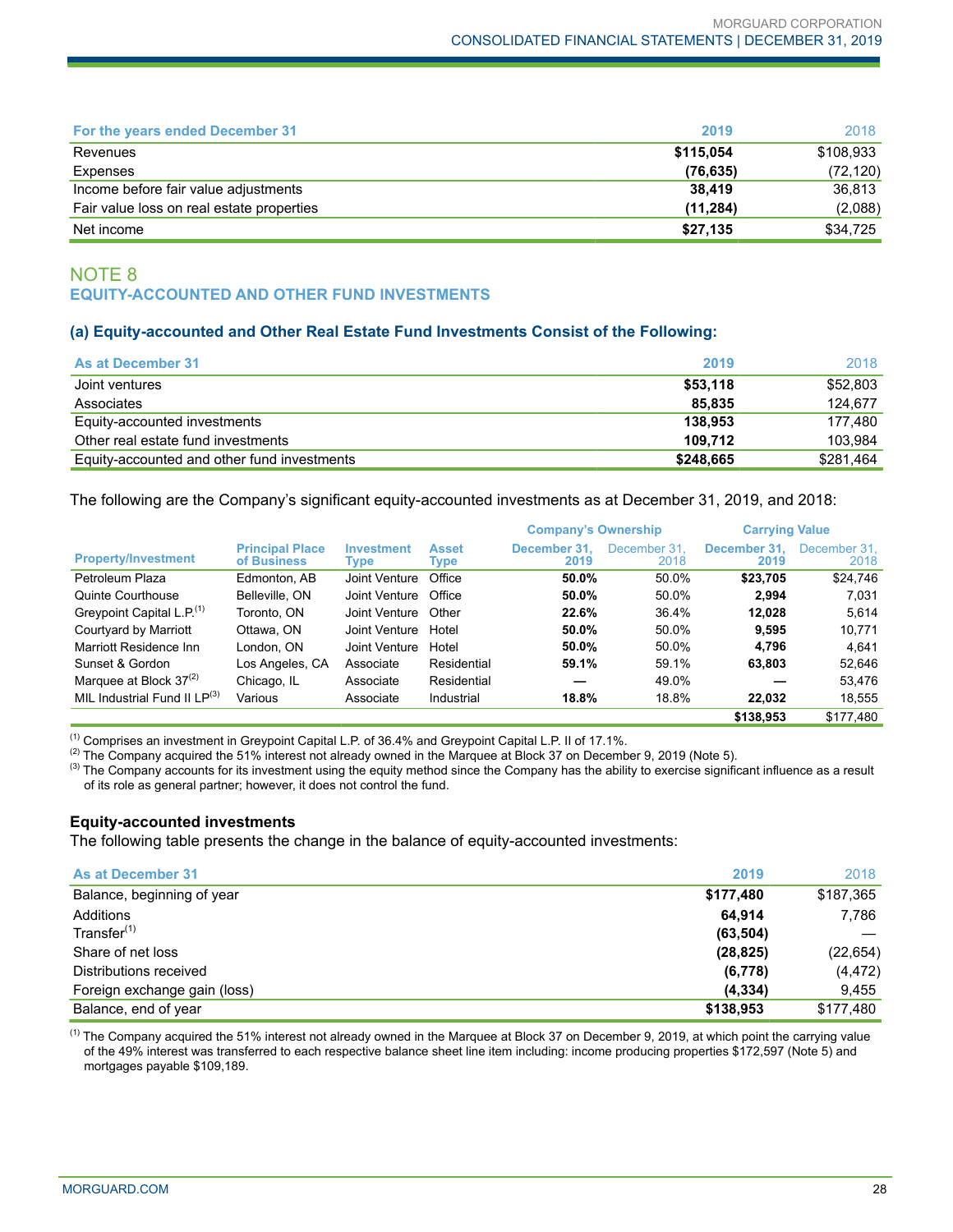The following tables present the financial results of the Company's equity-accounted investments on a 100% basis:

| <b>As at December 31</b>            |                                |                  | 2019         |                         |           | 2018        |
|-------------------------------------|--------------------------------|------------------|--------------|-------------------------|-----------|-------------|
|                                     | <b>Joint</b><br><b>Venture</b> | <b>Associate</b> | <b>Total</b> | <b>Joint</b><br>Venture | Associate | Total       |
| Non-current assets                  | \$193,504                      | \$354,148        | \$547,652    | \$206,391               | \$778,155 | \$984,546   |
| Current assets                      | 63,988                         | 12,237           | 76,225       | 29,438                  | 9,756     | 39,194      |
| <b>Total assets</b>                 | \$257,492                      | \$366,385        | \$623,877    | \$235,829               | \$787,911 | \$1,023,740 |
| Non-current liabilities             | \$64,007                       | \$32,584         | \$96,591     | \$116,410               | \$343,393 | \$459,803   |
| <b>Current liabilities</b>          | 56,967                         | 108,861          | 165,828      | 8,720                   | 116,734   | 125,454     |
| <b>Total liabilities</b>            | \$120,974                      | \$141,445        | \$262,419    | \$125,130               | \$460,127 | \$585,257   |
| <b>Net assets</b>                   | \$136,518                      | \$224,940        | \$361,458    | \$110,699               | \$327,784 | \$438,483   |
| <b>Equity-accounted investments</b> | \$53,118                       | \$85,835         | \$138,953    | \$52,803                | \$124,677 | \$177,480   |

| For the years ended December 31                |                         |                  | 2019         |                  |               | 2018       |
|------------------------------------------------|-------------------------|------------------|--------------|------------------|---------------|------------|
|                                                | <b>Joint</b><br>Venture | <b>Associate</b> | <b>Total</b> | Joint<br>Venture | Associate     | Total      |
| Revenue                                        | \$35,352                | \$43,905         | \$79.257     | \$35,043         | \$36,309      | \$71.352   |
| Expenses                                       | (26, 917)               | (41, 043)        | (67,960)     | (23, 803)        | (36, 357)     | (60, 160)  |
| Fair value loss on real estate properties, net | (12, 368)               | (65, 427)        | (77, 795)    | (6,750)          | (46, 515)     | (53, 265)  |
| Net income (loss) for the year                 | ( \$3,933)              | ( \$62, 565)     | (\$66,498)   | \$4,490          | $($ \$46,563) | (\$42,073) |
| Income (loss) in equity-accounted investments  | (\$2,708)               | (\$26,117)       | (\$28,825)   | \$1,868          | (\$24,522)    | (\$22,654) |

## **(b) Income Recognized from Other Fund Investments:**

## **Other Real Estate Fund Investments**

| <b>For the years ended December 31</b>         | 2019     | 2018    |
|------------------------------------------------|----------|---------|
| Distribution income                            | \$2.920  | \$2.885 |
| Fair value gain for the year (Note 20)         | 7.086    | 2.222   |
| Income from other real estate fund investments | \$10,006 | \$5.107 |

The Company's two fund investments hold multi-suite residential, retail and office investment properties located in the U.S. The funds are classified and measured at FVTPL. Gains or losses arise from the change in the fair value of the underlying real estate properties held by the funds (Level 3) and from foreign exchange currency translation. Distributions received from these funds are recorded in other income (expense) on the consolidated statements of income.

The underlying assets are appraised using a number of approaches that principally include a discounted cash flow analysis or a direct capitalization of income method. Using the direct capitalization approach, fund properties were valued using capitalization rates in the range of 4.3% to 5.3% (2018 - 4.0% - 5.3%), resulting in an overall weighted average capitalization rate of 4.5% (2018 - 4.5%). Under the discounted cash flow method, fund properties were valued using discount rates in the range of 6.1% to 7.2% (2018 - 6.2% - 7.8%), resulting in an overall weighted average discount rate of 6.7% (2018 - 6.8%) and terminal cap rates in the range of 4.9% to 5.9% (2018 - 5.0% - 5.9%), resulting in an overall weighted average terminal cap rate of 5.4% (2018 - 5.4%).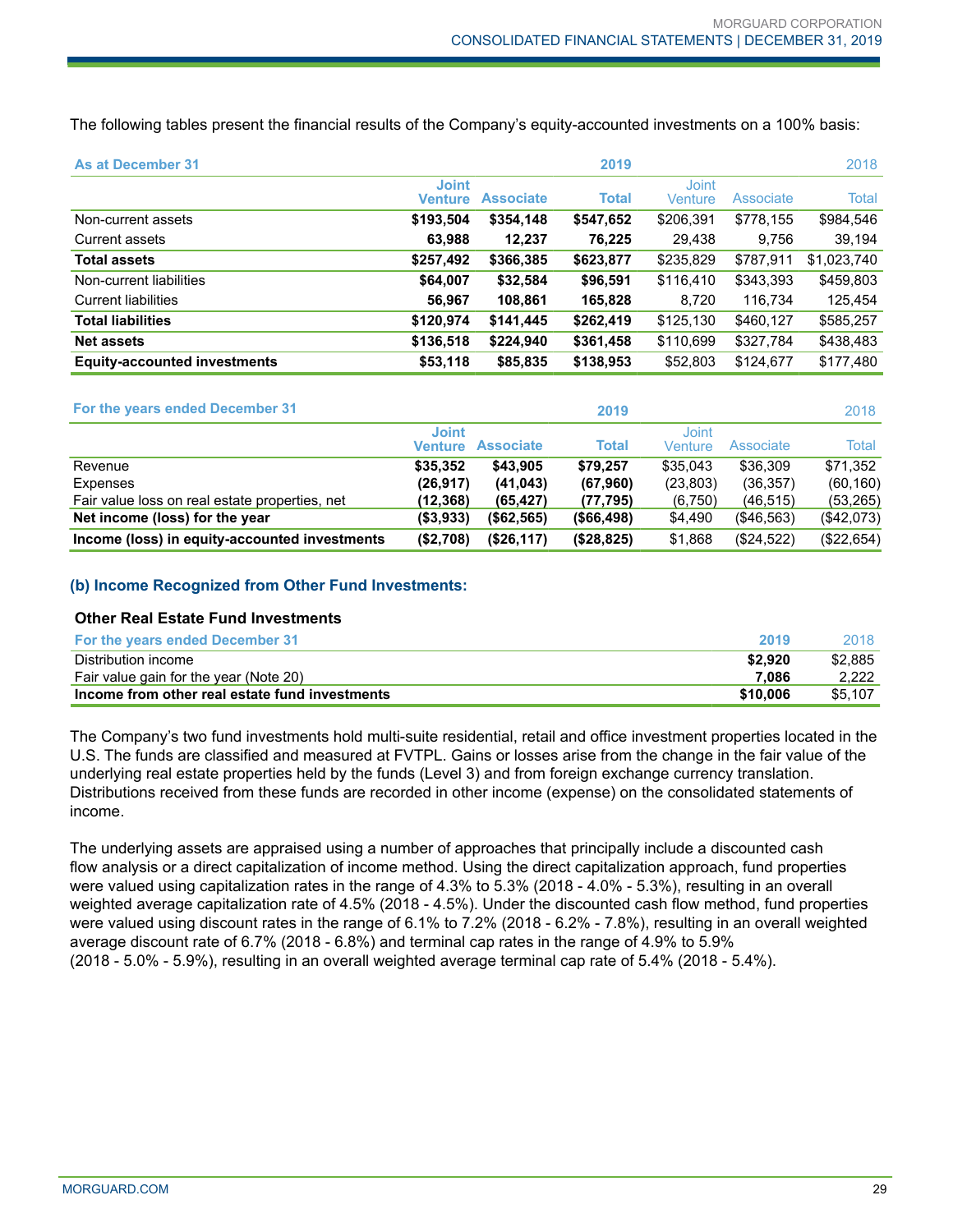## NOTE 9 **OTHER ASSETS**

Other assets consist of the following:

| <b>As at December 31</b>                   | 2019      | 2018      |
|--------------------------------------------|-----------|-----------|
| Accrued pension benefit asset (Note 26)    | \$83,554  | \$73,981  |
| Goodwill                                   | 24.488    | 24,488    |
| Capital assets, net                        | 20.435    | 11,729    |
| Right-of-use asset - office lease (Note 3) | 2.603     |           |
| Intangible assets, net                     | 36,501    | 39,749    |
| Inventory                                  | 3,016     | 3.199     |
| Inventory - development properties         | 451       | 444       |
| Finance lease receivable                   | 56,574    | 55,941    |
| Investment in marketable securities        | 142.911   | 38,606    |
| Restricted cash                            | 30.449    | 36.117    |
| Other                                      | 519       | 849       |
|                                            | \$401,501 | \$285,103 |

## **Finance Lease Receivable**

In 2018, Morguard completed the construction of an ancillary services office building as part of the Etobicoke General Hospital's expansion plans. The Company entered into a 41-year ground lease agreement for a nominal consideration for the construction and operation of the development project, which is to be returned to the landlord at the end of the 41-year term. The landlord has the right to buy out the ground lease in year 20 at the fair market value of Morguard's interest in the development as defined by the agreement. Contemporaneously, the same landlord entered into a sublease agreement to rent the office building from the Company over the 41-year term.

Future minimum lease payments under the finance lease are as follows:

| As at December 31                       | 2019       | 2018       |
|-----------------------------------------|------------|------------|
| Within 12 months                        | \$3,256    | \$3,193    |
| 2 to 5 years                            | 17.285     | 16,946     |
| Over 5 years                            | 167,932    | 171,527    |
| Total minimum lease payments            | 188.473    | 191.666    |
| Less: Future finance income             | (131, 899) | (135, 725) |
| Present value of minimum lease payments | \$56,574   | \$55,941   |

## NOTE 10 **MORTGAGES PAYABLE**

Mortgages payable consist of the following:

| <b>As at December 31</b>                   | 2019           | 2018            |
|--------------------------------------------|----------------|-----------------|
| Mortgages payable                          | \$4,375,947    | \$4,369,811     |
| Mark-to-market adjustments, net            | 11,948         | 17,455          |
| Deferred financing costs                   | (22, 616)      | (24, 565)       |
|                                            | \$4,365,279    | \$4,362,701     |
| Current                                    | \$583,611      | \$789,516       |
| Non-current                                | 3,781,668      | 3,573,185       |
|                                            | \$4,365,279    | \$4,362,701     |
| Range of interest rates                    | $2.25 - 8.95%$ | $2.25 - 8.95\%$ |
| Weighted average contractual interest rate | 3.80%          | 3.87%           |
| Estimated fair value of mortgages payable  | \$4,406,348    | \$4,428,532     |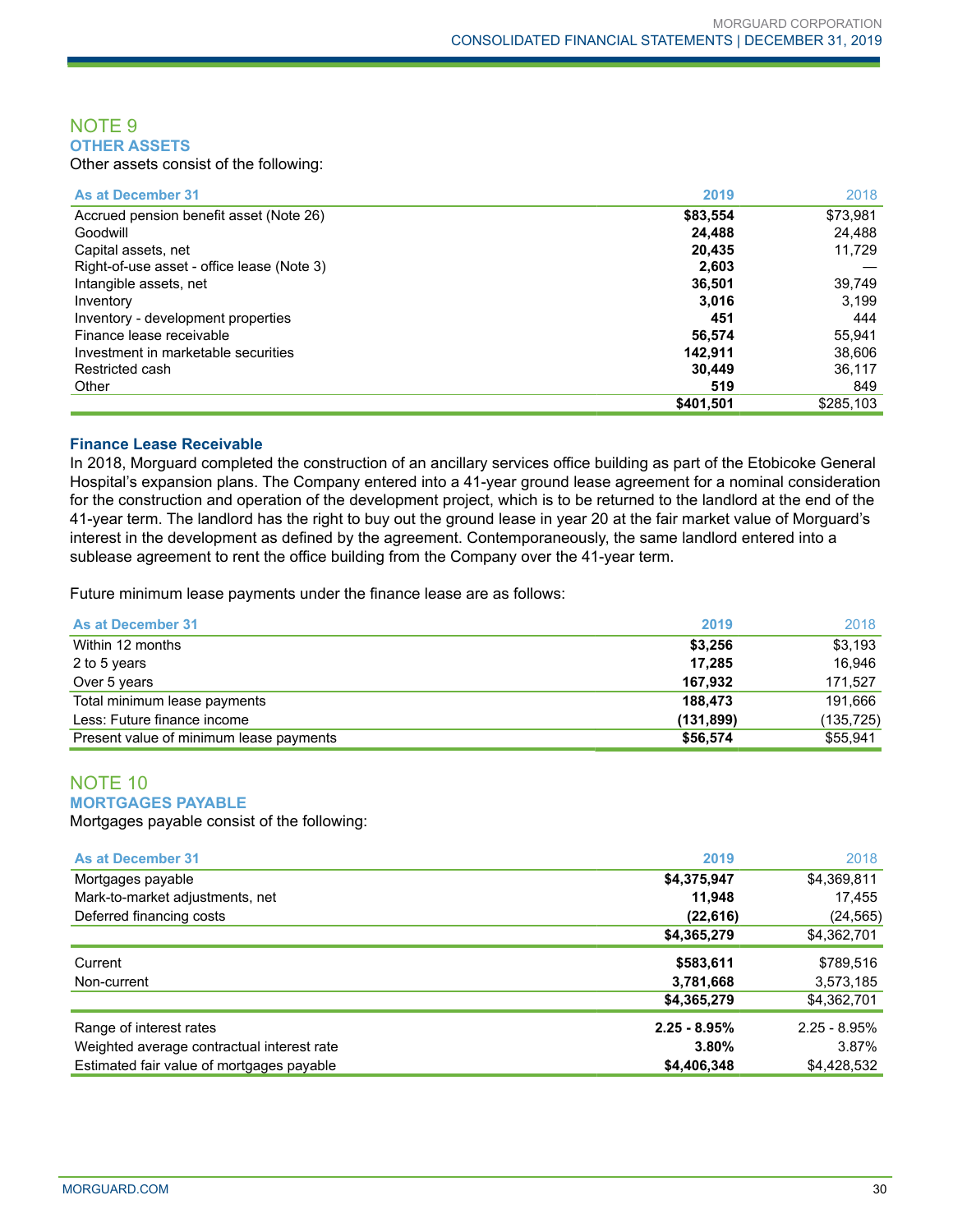The aggregate principal repayments and balances maturing of the mortgages payable as at December 31, 2019, together with the weighted average contractual interest rate on debt maturing in the next five years and thereafter, are as follows:

|            | <b>Principal</b><br><b>Instalment</b><br><b>Repayments</b> | <b>Balances</b><br><b>Maturing</b> | <b>Total</b> | <b>Weighted</b><br><b>Average</b><br><b>Contractual</b><br><b>Interest Rate</b> |
|------------|------------------------------------------------------------|------------------------------------|--------------|---------------------------------------------------------------------------------|
| 2020       | \$109,167                                                  | \$473,949                          | \$583,116    | 4.96%                                                                           |
| 2021       | 104,916                                                    | 391,205                            | 496,121      | 4.38%                                                                           |
| 2022       | 100,616                                                    | 406,905                            | 507.521      | 3.55%                                                                           |
| 2023       | 78,008                                                     | 642,451                            | 720.459      | 3.57%                                                                           |
| 2024       | 53,376                                                     | 323,966                            | 377.342      | 3.75%                                                                           |
| Thereafter | 214.437                                                    | 1,476,951                          | 1,691,388    | 3.53%                                                                           |
|            | \$660,520                                                  | \$3,715,427                        | \$4,375,947  | 3.80%                                                                           |

The Company's first mortgages are registered against specific real estate assets and hotel properties. As at December 31, 2019, mortgages payable mature between 2020 and 2058 and have a weighted average term to maturity of 5.1 years (2018 - 5.2 years) and approximately 94% of the Company's mortgages have fixed interest rates.

As at December 31, 2019, approximately 92% of the Company's real estate and hotel properties, and related rental revenue have been pledged as collateral for the mortgages payable.

Some of Temple's mortgages payable require it to maintain annual debt service coverage ratios and/or debt to equity ratios and/or debt to appraised value ratios and arrange for capital expenditures in accordance with predetermined limits. As at December 31, 2019, Temple was not in compliance with five (2018 - seven) debt service covenants affecting five (2018 - seven) mortgage loans amounting to \$80,877 (2018 - \$104,525). None of the lenders have demanded payment of the mortgage loans. However, IFRS requires that the loan balance of mortgages payable in breach of debt covenants be included in the current portion of mortgages payable. As a result, the current portion of debt includes \$46,501 scheduled to retire after December 31, 2020.

Subsequent to December 31, 2019, the Company repaid three mortgage loans with an aggregate principal balance of \$35,549, secured against four properties. The repayment resolves three of the five mortgage loans currently in default noted above.

## NOTE 11 **UNSECURED DEBENTURES**

The Company's senior unsecured debentures ("Unsecured Debentures") consist of the following:

|                                      |                      | <b>Coupon</b>        |             |           |
|--------------------------------------|----------------------|----------------------|-------------|-----------|
| As at December 31                    | <b>Maturity Date</b> | <b>Interest Rate</b> | 2019        | 2018      |
| Series B senior unsecured debentures | November 18, 2020    | 4.013%               | \$200,000   | \$200,000 |
| Series C senior unsecured debentures | September 15, 2022   | 4.333%               | 200.000     | 200.000   |
| Series D senior unsecured debentures | May 14, 2021         | 4.085%               | 200.000     | 200,000   |
| Series E senior unsecured debentures | January 25, 2024     | 4.715%               | 225.000     |           |
| Series F senior unsecured debentures | November 27, 2024    | 4.204%               | 225.000     |           |
| Unamortized financing costs          |                      |                      | (3, 556)    | (2,303)   |
|                                      |                      |                      | \$1,046,444 | \$597,697 |
|                                      |                      |                      |             |           |
| Current                              |                      |                      | \$199,778   | $s-$      |
| Non-current                          |                      |                      | 846.666     | 597.697   |
|                                      |                      |                      | \$1,046,444 | \$597.697 |

On November 18, 2016, the Company issued \$200,000 (net proceeds including issuance costs - \$199,198) of Series B senior unsecured debentures due on November 18, 2020. Interest on the Series B senior unsecured debentures is payable semi-annually, not in advance, on May 18 and November 18 of each year. The Company has the option to redeem the Series B senior unsecured debentures at a redemption price equal to the greater of the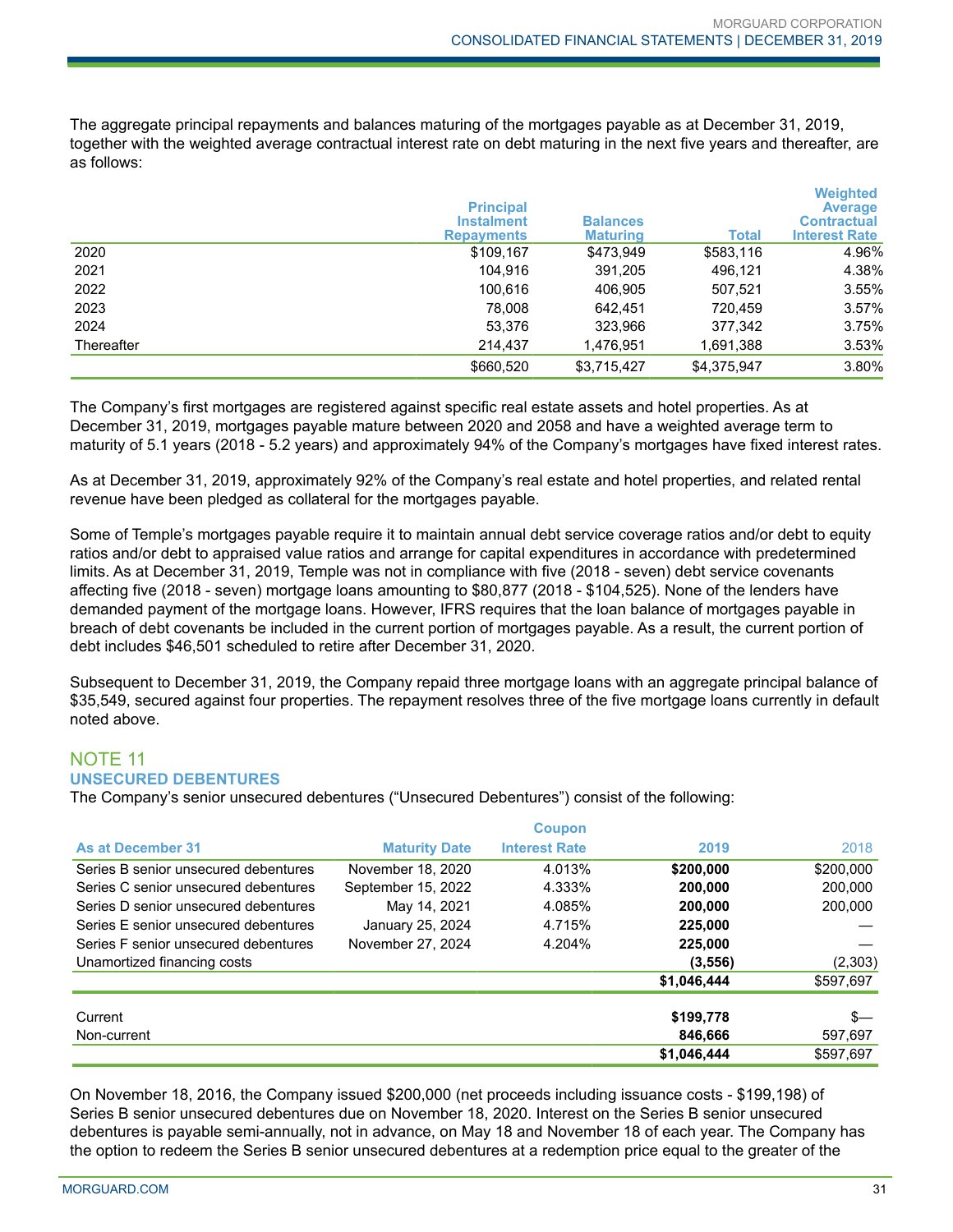Canada Yield Price or par plus any accrued and unpaid interest. The Canada Yield Price is defined as the amount that would return a yield on investment for the remaining term to maturity equal to the Canada Bond Yield with an equal term to maturity plus a spread of 0.785%.

On September 15, 2017, the Company issued \$200,000 (net proceeds including issuance costs - \$198,800) of Series C senior unsecured debentures due on September 15, 2022. Interest on the Series C senior unsecured debentures is payable semi-annually, not in advance, on March 15 and September 15 of each year. The Company has the option to redeem the Series C senior unsecured debentures at a redemption price equal to the greater of the Canada Yield Price or par plus any accrued and unpaid interest. The Canada Yield Price is defined as the amount that would return a yield on investment for the remaining term to maturity equal to the Canada Bond Yield with an equal term to maturity plus a spread of 0.635%.

On May 14, 2018, the Company issued \$200,000 (net proceeds including issuance costs - \$198,805) of Series D senior unsecured debentures due on May 14, 2021. Interest on the Series D senior unsecured debentures is payable semi-annually, not in advance, on May 14 and November 14 of each year. The Company has the option to redeem the Series D senior unsecured debentures at a redemption price equal to the greater of the Canada Yield Price or par plus any accrued and unpaid interest. The Canada Yield Price is defined as the amount that would return a yield on investment for the remaining term to maturity equal to the Canada Bond Yield with an equal term to maturity plus a spread of 0.50%.

On January 25, 2019, the Company issued \$225,000 (net proceeds including issuance costs - \$223,575) of Series E senior unsecured debentures due on January 25, 2024. Interest on the Series E senior unsecured debentures is payable semi-annually, not in advance, on January 25 and July 25 of each year, commencing on July 25, 2019. Paros Enterprises Limited, a related party, acquired \$12,500 aggregate principal amount of the Series E senior unsecured debentures. The Company has the option to redeem the Series E senior unsecured debentures at a redemption price equal to the greater of the Canada Yield Price or par plus any accrued and unpaid interest. The Canada Yield Price is defined as the amount that would return a yield on investment for the remaining term to maturity equal to the Canada Bond Yield with an equal term to maturity plus a spread of 0.70%.

On November 27, 2019, the Company issued \$225,000 (net proceeds including issuance costs - \$224,000) of Series F senior unsecured debentures due on November 27, 2024. Interest on the Series F senior unsecured debentures is payable semi-annually, not in advance, on May 27 and November 27 of each year, commencing on May 27, 2020. The Company has the option to redeem the Series F senior unsecured debentures at a redemption price equal to the greater of the Canada Yield Price or par plus any accrued and unpaid interest. The Canada Yield Price is defined as the amount that would return a yield on investment for the remaining term to maturity equal to the Canada Bond Yield with an equal term to maturity plus a spread of 0.675%.

For the year ended December 31, 2019, interest on the Unsecured Debentures of \$35,651 (2018 - \$27,063) is included in interest expense (Note 19).

# NOTE 12 **CONVERTIBLE DEBENTURES**

Convertible debentures consist of the following:

| <b>As at December 31</b>                 | <b>Maturity Date</b> | <b>Conversion</b><br><b>Price</b> | <b>Coupon</b><br><b>Interest</b><br>Rate | <b>Principal</b><br><b>Balance</b> | <b>Principal</b><br><b>Owned</b><br>by the<br><b>Company</b> | 2019      | 2018      |
|------------------------------------------|----------------------|-----------------------------------|------------------------------------------|------------------------------------|--------------------------------------------------------------|-----------|-----------|
| Morguard REIT                            | December 31, 2021    | \$20.40                           |                                          | 4.50% \$175,000                    | \$60,000                                                     | \$112,105 | \$110,166 |
| Morguard Residential REIT <sup>(1)</sup> | March 31, 2023       | \$20.20                           | 4.50%                                    | \$85,500                           | \$5,000                                                      | 81,398    | 79.769    |
| Temple - Series $E^{(2)}$                |                      |                                   |                                          |                                    |                                                              |           | 38,064    |
|                                          |                      |                                   |                                          |                                    |                                                              | \$193,503 | \$227,999 |
| Current                                  |                      |                                   |                                          |                                    |                                                              | $s-$      | \$2,063   |
| Non-current                              |                      |                                   |                                          |                                    |                                                              | 193,503   | 225,936   |
|                                          |                      |                                   |                                          |                                    |                                                              | \$193,503 | \$227,999 |

 $<sup>(1)</sup>$  As at December 31, 2019, the liability includes the fair value of the conversion option of \$3,472 (2018 - \$2,469).</sup>

 $^{(2)}$  Temple delivered notice on March 4, 2019 to redeem the outstanding Series E convertible debentures and on April 8, 2019, Temple repaid the 7.25% Series E convertible debentures.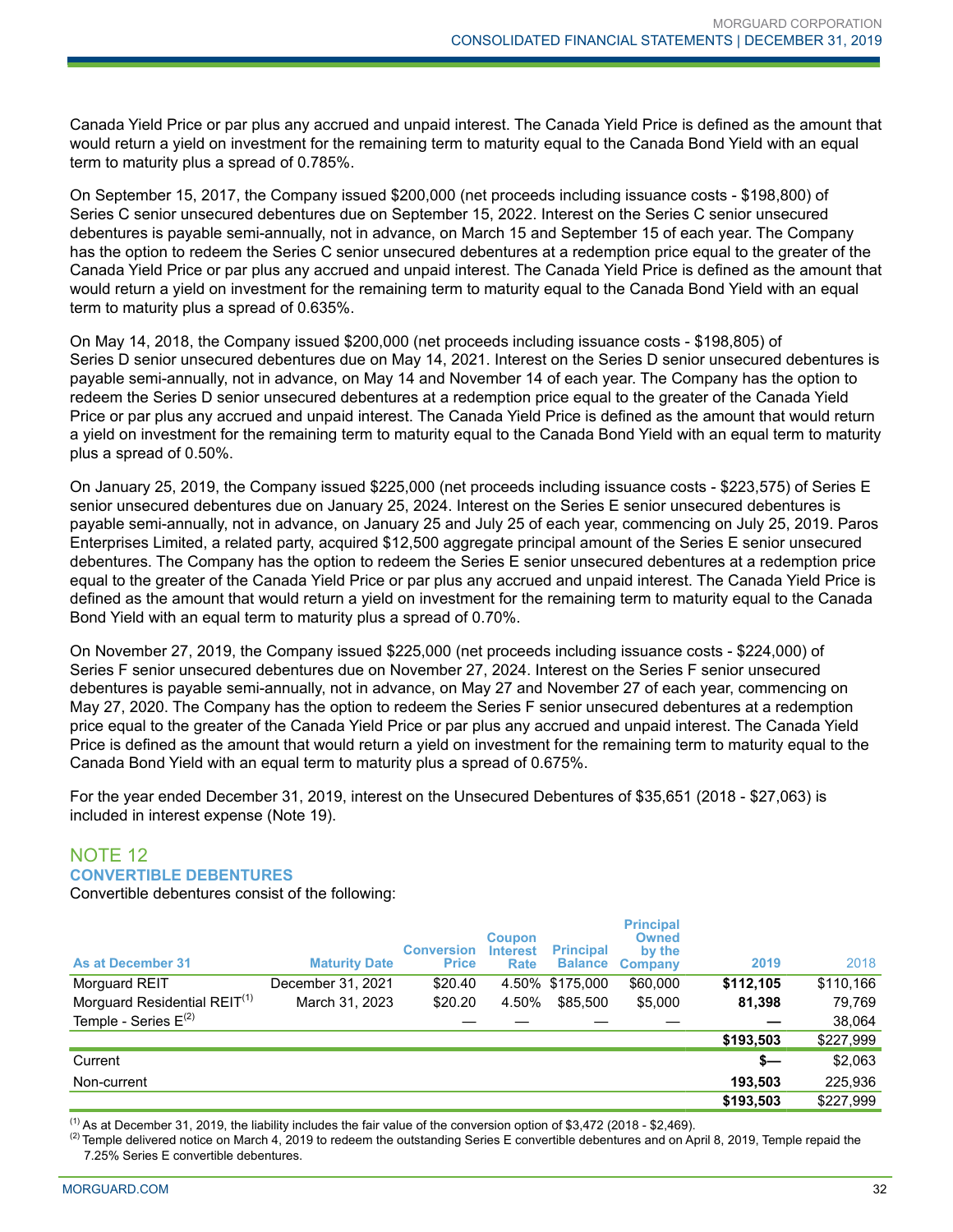## **Morguard REIT**

On December 30, 2016, Morguard REIT issued \$175,000 principal amount of 4.50% convertible unsecured subordinated debentures, and incurred issue costs of \$5,137 for net proceeds of \$169,863. Interest is payable semiannually, not in advance, on June 30 and December 31 of each year. The convertible debentures, with the exception of \$3,242, the value assigned to the holder's conversion option, have been recorded as debt on the consolidated balance sheets.

## **Morguard Residential REIT**

On March 15, 2013, Morguard Residential REIT issued \$60,000 principal amount of 4.65% convertible unsecured subordinated debentures. On February 23, 2018, \$23 of the debentures were converted into 1,483 Units, and on February 26, 2018, the remaining \$59,977 (\$54,977 excluding principal owned by the Company) of the debentures were redeemed in advance of their March 30, 2018 maturity date.

On February 13, 2018, Morguard Residential REIT issued \$75,000 principal amount of 4.50% convertible unsecured subordinated debentures maturing on March 31, 2023. On February 21, 2018, an additional principal amount of \$10,500 was issued pursuant to the exercise of the over-allotment option. Interest is payable semi-annually, not in advance, on March 31 and September 30 of each year. The underwriter's commission attributable to the debentures in the amount of \$3,375 have been capitalized and are being amortized over the term to maturity. Morguard owns \$5,000 aggregate principal amount of the 4.50% convertible unsecured subordinated debentures.

## **Temple Hotels Inc.**

On April 8, 2019, Temple fully repaid the remaining 7.25% Series E convertible debentures in the amount of \$40,647 (\$39,636 excluding principal owned by the Company).

For the year ended December 31, 2019, interest on convertible debentures net of accretion of \$12,089 (2018 - \$14,742) is included in interest expense (Note 19).

## NOTE 13

## **MORGUARD RESIDENTIAL REIT UNITS**

The Units issued by Morguard Residential REIT that are not held by the Company are classified as equity on Morguard Residential REIT's balance sheet but are classified as a liability on the Company's consolidated balance sheets. Morguard Residential REIT Units are redeemable at any time, in whole or in part, on demand by the holders. Upon receipt of the redemption notice by Morguard Residential REIT, all rights to and under the units tendered for redemption shall be surrendered, and the holder shall be entitled to receive a price per Unit equal to the lesser of: (i) 90% of the market price of the Units on the principal exchange market on which the Units are listed or quoted for trading during the 10 consecutive trading days ending immediately prior to the date on which the Units were surrendered for redemption; or (ii) 100% of the closing market price on the principal exchange market on which the Units are listed or quoted for trading on the redemption date.

On August 28, 2019, Morguard Residential REIT completed an offering for 5,226,200 Units sold for a price of \$19.75 per Unit for aggregate gross proceeds of \$103,217. The net proceeds after underwriters' commission and other closing costs totalling \$3,626, was \$99,591. The Company purchased 1,269,000 of the Units offered amounting to \$25,063.

As at December 31, 2019, the Company valued the non-controlling interest in the Morguard Residential REIT Units at \$516,462 (2018 - \$417,481) and classified the Units as a liability on the consolidated balance sheets. Due to the change in the market value of the Units and the distributions paid to external Unitholders, the Company recorded a fair value loss for the year ended December 31, 2019 of \$43,497 (2018 - \$69,469) in the consolidated statements of income (Note 20).

The components of the fair value loss on Morguard Residential REIT Units are as follows:

| <b>For the years ended December 31</b>             | 2019         | 2018       |
|----------------------------------------------------|--------------|------------|
| Fair value loss on Morguard Residential REIT Units | ( \$23, 889) | (\$51,541) |
| Distributions to external Unitholders (Note 4)     | (19,608)     | (17,928)   |
| Fair value loss on Morguard Residential REIT Units | (\$43,497)   | (\$69,469) |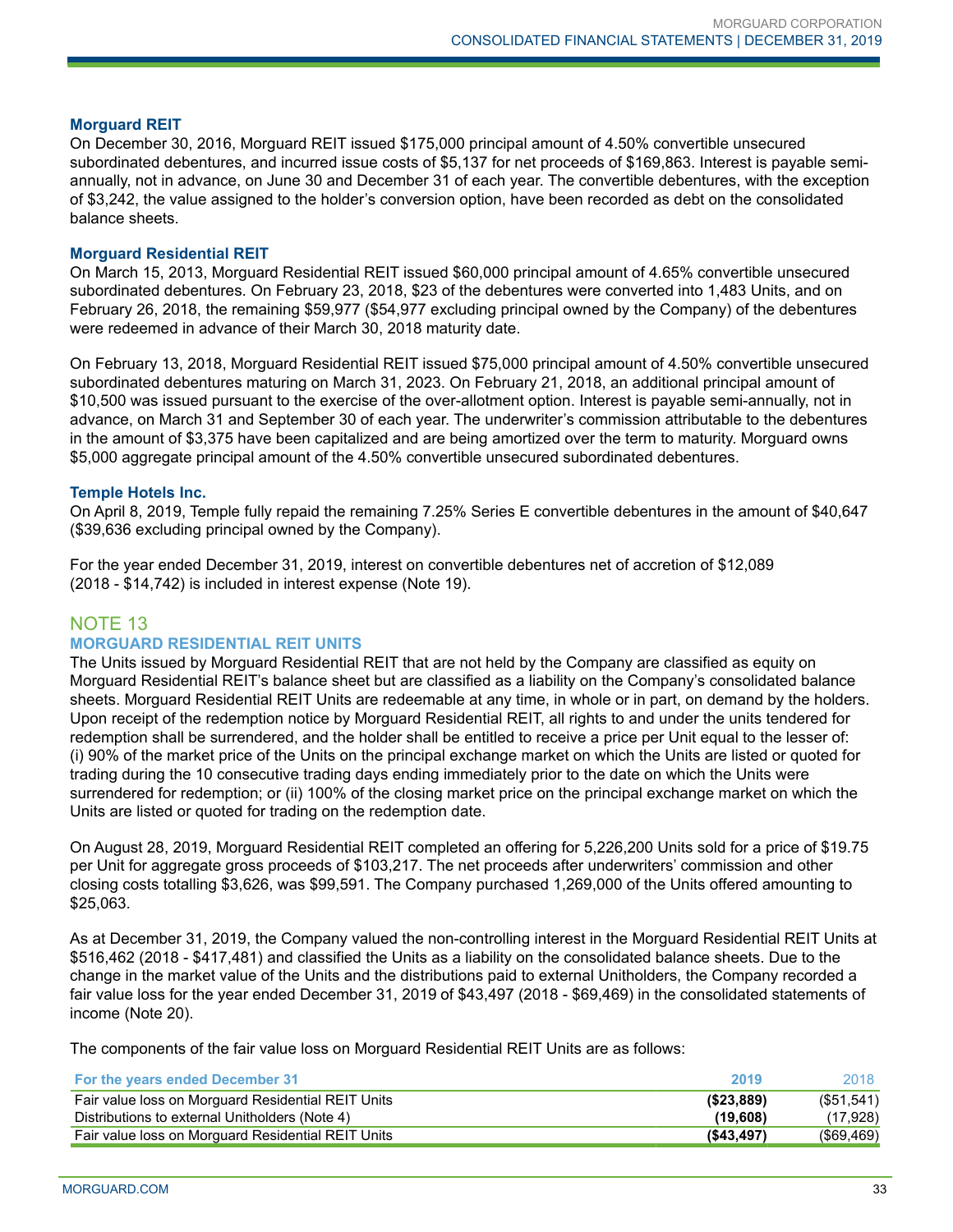## NOTE 14 **LEASE LIABILITIES**

The following table presents the change in the balance of lease liabilities:

| <b>As at December 31</b>                   | 2019      | 2018    |
|--------------------------------------------|-----------|---------|
| Balance, beginning of year                 | \$9,754   | \$8,970 |
| Adoption of IFRS 16 (Note 3)               | 161,614   |         |
| Interest on lease liabilities              | 9,679     |         |
| Payments                                   | (11, 778) |         |
| Additions                                  | 725       |         |
| Dispositions (Note 6)                      | (684)     |         |
| Extinguishment <sup><math>(1)</math></sup> | (2,664)   |         |
| Foreign exchange loss (gain)               | (502)     | 784     |
| Balance, end of year                       | \$166,144 | \$9,754 |
| Current (Note 15)                          | \$1,703   | $s-$    |
| Non-current                                | 164,441   | 9,754   |
|                                            | \$166,144 | \$9,754 |
| Weighted average borrowing rate            | 5.72%     | 4.96%   |

 $<sup>(1)</sup>$  On December 19, 2019, the Company acquired the remaining 50% interest in the underlying property where the Company has an office lease</sup> (Note 5). Since the property is now 100% owned, the lease liability and right-of-use asset (office lease) relating to the 50% interest previously not owned by the Company have been extinguished.

Future minimum lease payments under lease liabilities are as follows:

| <b>As at December 31</b>                | 2019       | 2018     |
|-----------------------------------------|------------|----------|
| Within 12 months                        | \$11,127   | \$425    |
| 2 to 5 years                            | 43,335     | 1.868    |
| Over 5 years                            | 364.195    | 12.806   |
| Total minimum lease payments            | 418.657    | 15.099   |
| Less: future interest costs             | (252, 513) | (5, 345) |
| Present value of minimum lease payments | \$166,144  | \$9,754  |

## NOTE 15 **ACCOUNTS PAYABLE AND ACCRUED LIABILITIES**

Accounts payable and accrued liabilities consist of the following:

| <b>As at December 31</b>                 | 2019      | 2018      |
|------------------------------------------|-----------|-----------|
| Accounts payable and accrued liabilities | \$185,904 | \$185.921 |
| Tenant deposits                          | 27,850    | 26.260    |
| <b>SARs liability</b>                    | 24,525    | 20.105    |
| Lease liability (Note 14)                | 1.703     |           |
| Other                                    | 2.691     | 2.630     |
|                                          | \$242,673 | \$234.916 |

## NOTE 16 **BANK INDEBTEDNESS**

As at December 31, 2019, the Company has operating lines of credit totalling \$374,000 (2018 - \$364,000), the majority of which can be borrowed in either Canadian or United States dollars and are subject to floating interest rates based on bankers' acceptance or LIBOR rates. As at December 31, 2019, the maximum amount that can be borrowed on the operating lines of credit is \$356,169 (2018 - \$344,911) which includes deducting issued letters of credit in the amount of \$13,790 (2018 - \$15,048) related to these facilities. The Company's investments in Morguard REIT and Morguard Residential REIT, marketable securities, amounts receivable, inventory, capital assets and a fixed-charge security on specific properties have been pledged as collateral on these operating lines of credit. As at December 31, 2019, the Company had borrowed \$101,100 (2018 - \$225,160) on its operating lines of credit.

The bank credit agreements include certain restrictive undertakings by the Company. As at December 31, 2019, the Company is in compliance with all undertakings.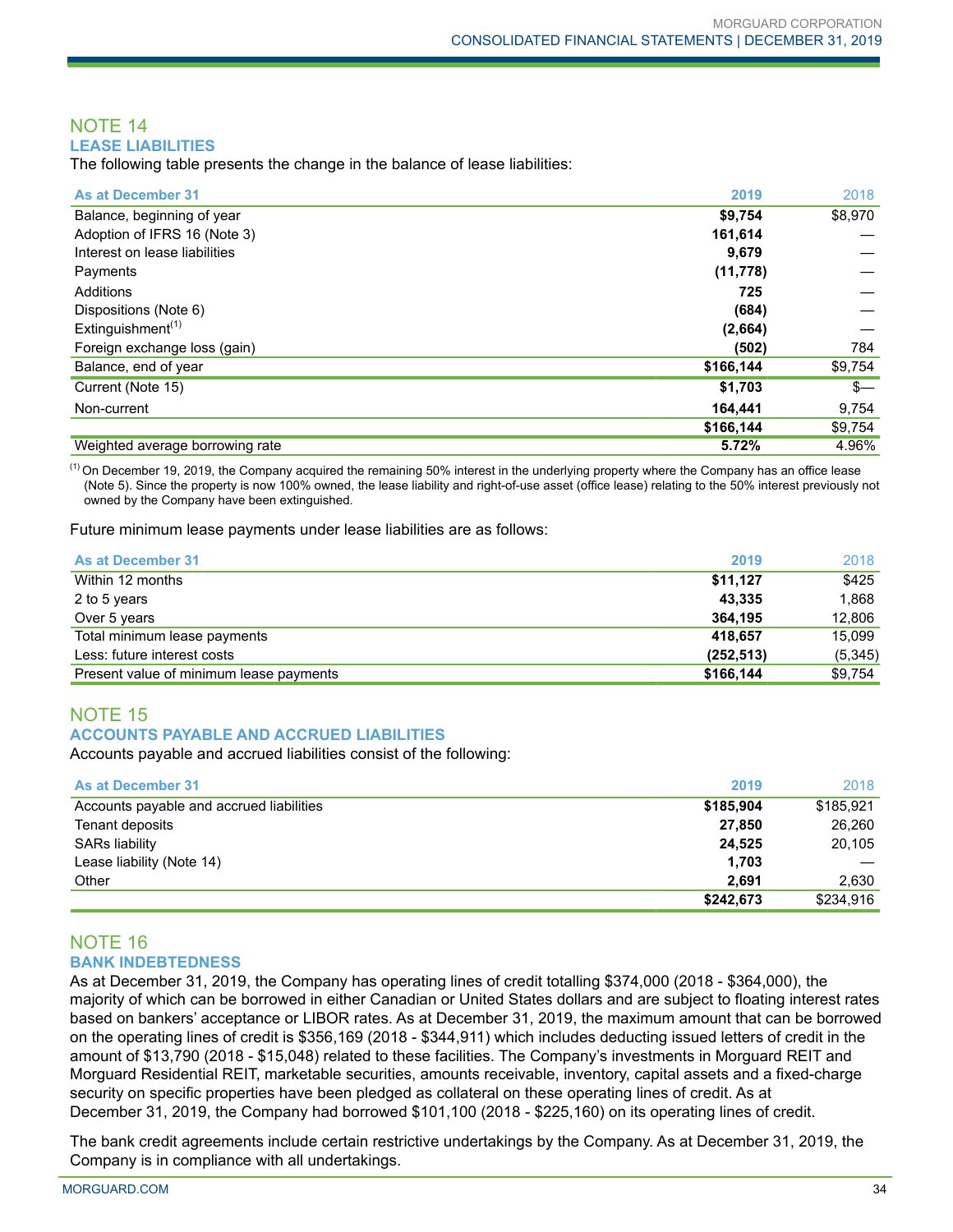## NOTE 17 **SHAREHOLDERS' EQUITY**

#### **(a) Share Capital Authorized**

Unlimited common shares, no par value. Unlimited preference shares, no par value, issuable in series.

|                                                      | <b>Number</b> | <b>Amount</b> |
|------------------------------------------------------|---------------|---------------|
| <b>Issued and Fully Paid Common Shares</b>           | (000s)        |               |
| Balance, December 31, 2017                           | 11.842        | \$106,952     |
| Common shares repurchased through the Company's NCIB | (515)         | (4,655)       |
| Common shares cancelled                              | (34)          |               |
| Dividend reinvestment plan                           |               | 139           |
| Balance, December 31, 2018                           | 11.294        | 102.436       |
| Common shares repurchased through the Company's NCIB | (11)          | (100)         |
| Dividend reinvestment plan                           |               | 90            |
| Balance, December 31, 2019                           | 11,283        | \$102,426     |

The Company had the approval of the TSX under its normal course issuer bid ("NCIB") to purchase up to 569,854 common shares. The program expired on September 21, 2019. On September 17, 2019, the Company obtained the approval of the TSX under its NCIB to purchase up to 564,117 common shares, being approximately 5% of the issued and outstanding common shares, and the program expires on September 21, 2020. The daily repurchase restriction for the common shares is 1,000. During the year ended December 31, 2019, 11,071 common shares were purchased for cash consideration of \$2,093 at a weighted average price of \$189.05 per common share.

Total dividends declared during the year ended December 31, 2019 amounted to \$6,770, or \$0.60 per common share (2018 - \$6,842, or \$0.60 per common share). On February 20, 2020, the Company declared a common share dividend of \$0.15 per common share to be paid in the first quarter of 2020.

## **(b) Contributed Surplus**

During the year ended December 31, 2019, Temple issued 50,044,658 common shares through two rights offering in aggregate amounting to net proceeds of \$80,902, of which, the Company acquired 39,807,004 common shares of Temple for cash consideration of \$64,972. The non-controlling interest share relating to Temple's rights offerings, net of transaction costs, amounted to \$15,930. The difference between the cash consideration and the carrying value of the non-controlling interest share amounted to \$2,498 and the amount has been recorded within retained earnings.

During the year ended December 31, 2018, the Company acquired 549,895 common shares of Temple for cash consideration of \$1,457. The difference between the cash consideration and the carrying value of the non-controlling interest acquired for the year ended December 31, 2018, amounted to \$312 and the amount has been recorded within retained earnings.

During the year ended December 31, 2019, Temple purchased for cancellation 27,772 common shares (2018 - 247,584 common shares) for cash consideration of \$49 (2018 - \$711), and the amount has been recorded within retained earnings.

During the year ended December 31, 2019, the Company acquired 563,441 Units of Morguard REIT (2018 - 2,078,693 Units) for cash consideration of \$6,616 (2018 - \$26,518). The difference between the cash consideration and the carrying value of the non-controlling interest acquired for the year ended December 31, 2019, amounted to \$6,418 (2018 - \$26,921) and the amount has been recorded within retained earnings.

During the year ended December 31, 2019, Morguard REIT purchased for cancellation nil Units (2018 - 37,100 Units) for cash consideration of \$nil (2018 - \$411) and the amount has been recorded within retained earnings.

During the year ended December 31, 2019, the Company acquired partial interests in three properties controlled by the Company located in Mississauga, Ontario, for a purchase price of \$8,014, including closing costs and the assumption of partial interest of the mortgages secured by the properties (Note 5).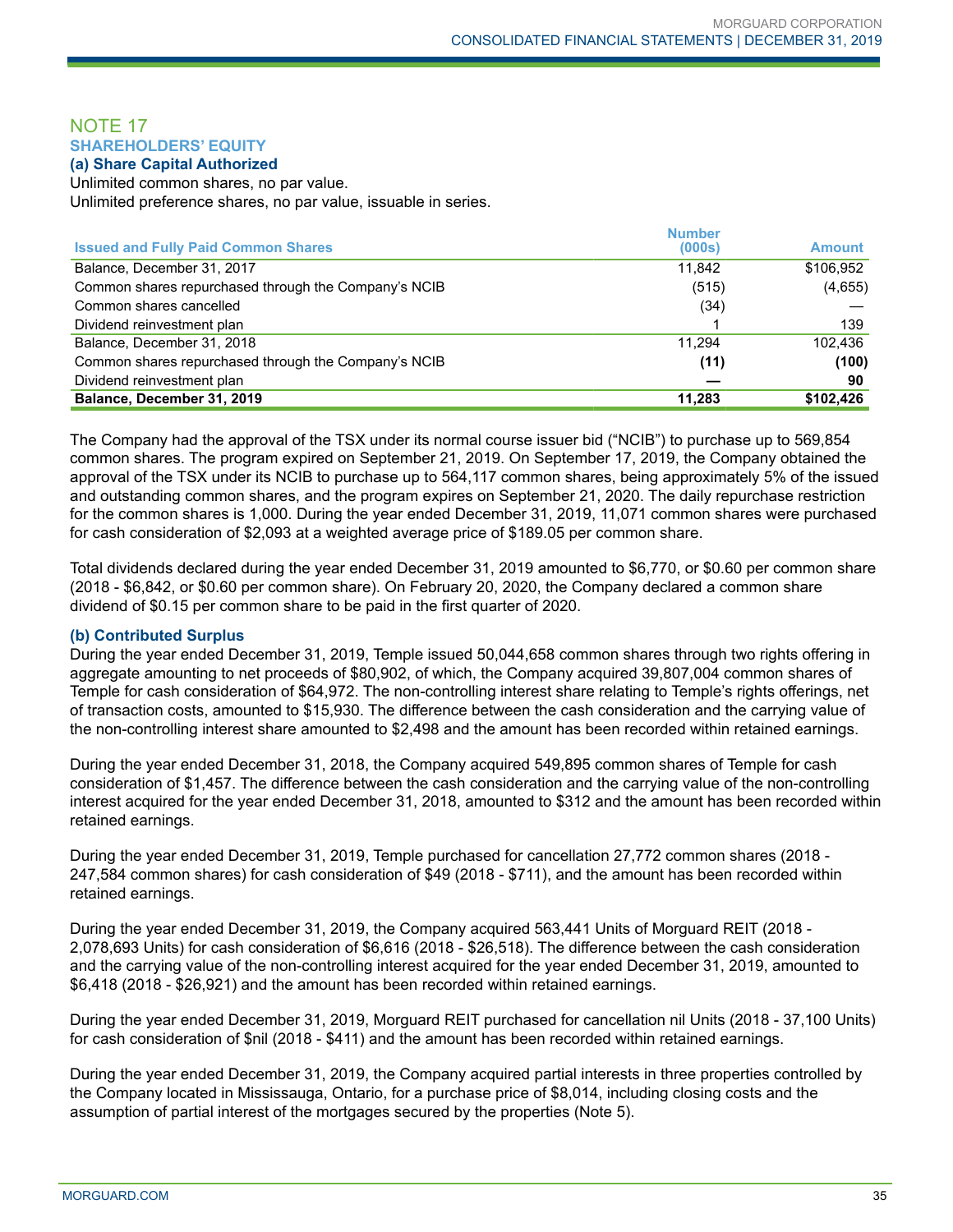## **(c) Stock Appreciation Rights Plan**

The SARs granted vest equally over 10 years subject to restrictions.

| As at December 31, 2019 |                       |               |                 |                  |                    |
|-------------------------|-----------------------|---------------|-----------------|------------------|--------------------|
| Date of Grant           | <b>Exercise Price</b> | <b>Issued</b> | <b>Redeemed</b> | <b>Cancelled</b> | <b>Outstanding</b> |
| March 20, 2008          | \$30.74               | 200,000       | (64,000)        | (53,500)         | 82,500             |
| November 2, 2010        | \$43.39               | 55,000        | (2,000)         | (8,000)          | 45,000             |
| May 13, 2014            | \$137.90              | 25,000        | (2,000)         | (8,000)          | 15.000             |
| May 13, 2015            | \$153.82              | 10.000        |                 |                  | 10.000             |
| January 11, 2017        | \$179.95              | 90.000        |                 |                  | 90.000             |
| May 18, 2018            | \$163.59              | 125.000       |                 |                  | 125,000            |
| August 8, 2018          | \$168.00              | 20,000        |                 |                  | 20,000             |
| November 8, 2018        | \$184.00              | 10,000        |                 |                  | 10,000             |
| Total                   |                       | 535,000       | (68,000)        | (69, 500)        | 397,500            |

During the year ended December 31, 2019, the Company recorded a fair value adjustment to increase compensation expense of \$4,598 (2018 - \$2,709). The expense is included in property management and corporate expenses in the consolidated statements of income, and the liability is classified as accounts payable and accrued liabilities (Note 15).

The fair value for the SARs was calculated using the Black-Scholes option pricing model. In determining the fair value of the SARs, management is required to make assumptions that could have a material impact on the valuation. The following are the assumptions that were used in determining the fair value as at December 31, 2019: a dividend yield of 0.30% (2018 - 0.34%), expected volatility of approximately 21.91% (2018 - 21.29%) and the 10-year Bank of Canada Bond Yield of 1.61% (2018 - 1.98%).

## **(d) Accumulated Other Comprehensive Income**

As at December 31, 2019, and 2018, accumulated other comprehensive income consists of the following amounts:

| <b>As at December 31</b>                        | 2019      | 2018      |
|-------------------------------------------------|-----------|-----------|
| Actuarial gain on defined benefit pension plans | \$49,410  | \$42.057  |
| Unrealized foreign currency translation gain    | 158.494   | 231.297   |
|                                                 | \$207.904 | \$273.354 |

#### NOTE 18 **REVENUE**

The components of revenue from real estate properties are as follows:

| <b>For the years ended December 31</b>   | 2019      | 2018      |
|------------------------------------------|-----------|-----------|
| Rental income                            | \$486,450 | \$472.259 |
| Realty taxes and insurance               | 134.347   | 128.508   |
| Common area maintenance recoveries       | 104.804   | 101.371   |
| Property management and ancillary income | 146.622   | 139.359   |
|                                          | \$872.223 | \$841.497 |

The components of revenue from hotel properties are as follows:

| <b>For the years ended December 31</b> | 2019      | 2018      |
|----------------------------------------|-----------|-----------|
| Room revenue                           | \$185,016 | \$178.058 |
| Other hotel revenue                    | 60.266    | 59.880    |
|                                        | \$245.282 | \$237,938 |

The components of management and advisory fees are as follows:

| <b>For the years ended December 31</b> | 2019     | 2018     |
|----------------------------------------|----------|----------|
| Property and asset management fees     | \$38.971 | \$40.249 |
| Other fees                             | 13.430   | 21.847   |
|                                        | \$52,401 | \$62,096 |

Included in property management and corporate expenses are services provided under third party managed contracts which are recoverable, amounting to \$23,159 (2018 - \$23,906).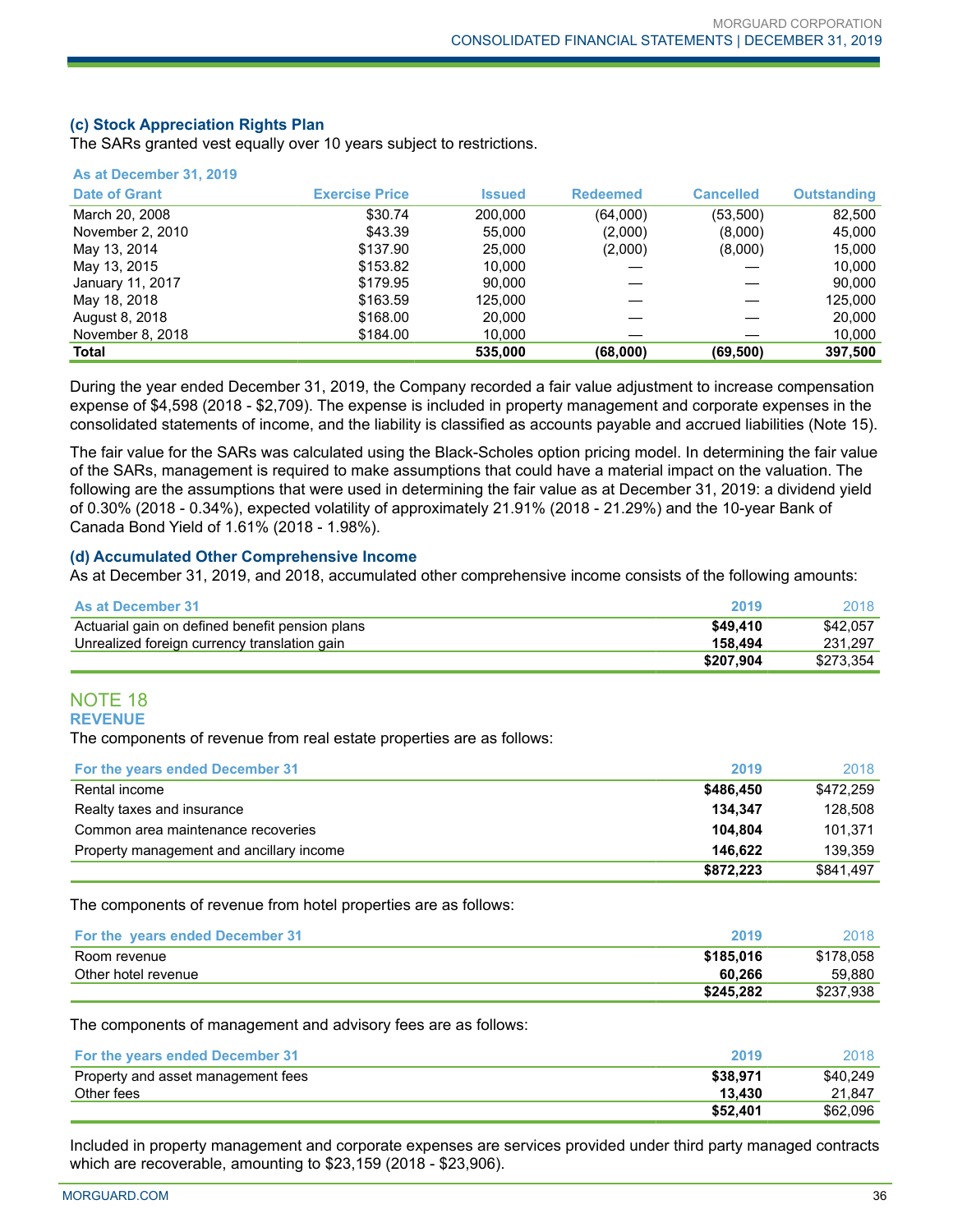## NOTE 19 **INTEREST EXPENSE**

The components of interest expense are as follows:

| For the years ended December 31                                | 2019      | 2018      |
|----------------------------------------------------------------|-----------|-----------|
| Interest on mortgages                                          | \$163,812 | \$159,717 |
| Interest on Unsecured Debentures (Note 11)                     | 35.651    | 27,063    |
| Interest on convertible debentures, net of accretion (Note 12) | 12,089    | 14,742    |
| Interest on bank indebtedness                                  | 5,089     | 6.275     |
| Interest on construction loans                                 |           | 756       |
| Interest on loans payable and other                            | 2.810     | 3.726     |
| Interest on lease liabilities (Note 14)                        | 9,679     | 389       |
| Amortization of mark-to-market adjustments on mortgages, net   | (5,501)   | (7,480)   |
| Amortization of deferred financing costs                       | 7,268     | 6.971     |
| Loss on extinguishment of mortgages payable                    | 561       |           |
|                                                                | 231,458   | 212,159   |
| Less: Interest capitalized to properties under development     | (563)     | (1,695)   |
|                                                                | \$230,895 | \$210.464 |

# NOTE 20 **FAIR VALUE GAIN, NET**

The components of fair value gain are as follows:

| For the years ended December 31                                              | 2019      | 2018      |
|------------------------------------------------------------------------------|-----------|-----------|
| Fair value gain on real estate properties, net                               | \$27,057  | \$238,973 |
| Financial assets (liabilities):                                              |           |           |
| Fair value loss on conversion option of MRG convertible debentures (Note 12) | (1,003)   | (1,587)   |
| Fair value loss on MRG Units (Note 13)                                       | (43, 497) | (69, 469) |
| Fair value gain on other real estate fund investments (Note 8(b))            | 7.086     | 2.222     |
| Fair value gain (loss) on investment in marketable securities                | 18.088    | (2,904)   |
| Total fair value gain, net                                                   | \$7,731   | \$167.235 |

## NOTE 21 **OTHER INCOME**

The components of other income are as follows:

| <b>For the years ended December 31</b>  | 2019    | 2018     |
|-----------------------------------------|---------|----------|
| Foreign exchange gain                   | \$588   | \$9.298  |
| Gain on sale of hotel property (Note 6) | 508     |          |
| Gain on finance lease                   |         | 2.692    |
| Other income                            | 1.739   | 1.434    |
|                                         | \$2,835 | \$13.424 |

## NOTE 22 **RELATED PARTY TRANSACTIONS**

In addition to the related party transactions disclosed in Notes 8 and 11, related party transactions also include the following:

## **(a) Paros Enterprises Limited ("Paros")**

Paros is the majority shareholder and ultimate parent of the Company. Paros is owned by the Company's Chairman and Chief Executive Officer, Mr. K. Rai Sahi. The Company entered into a demand loan agreement with Paros that provides for the Company to borrow up to \$22,000. The total loan payable outstanding from Paros as at December 31, 2019 was \$nil (2018 - \$12,500). During the year ended December 31, 2019, the Company incurred net interest expense of \$71 (2018 - \$28).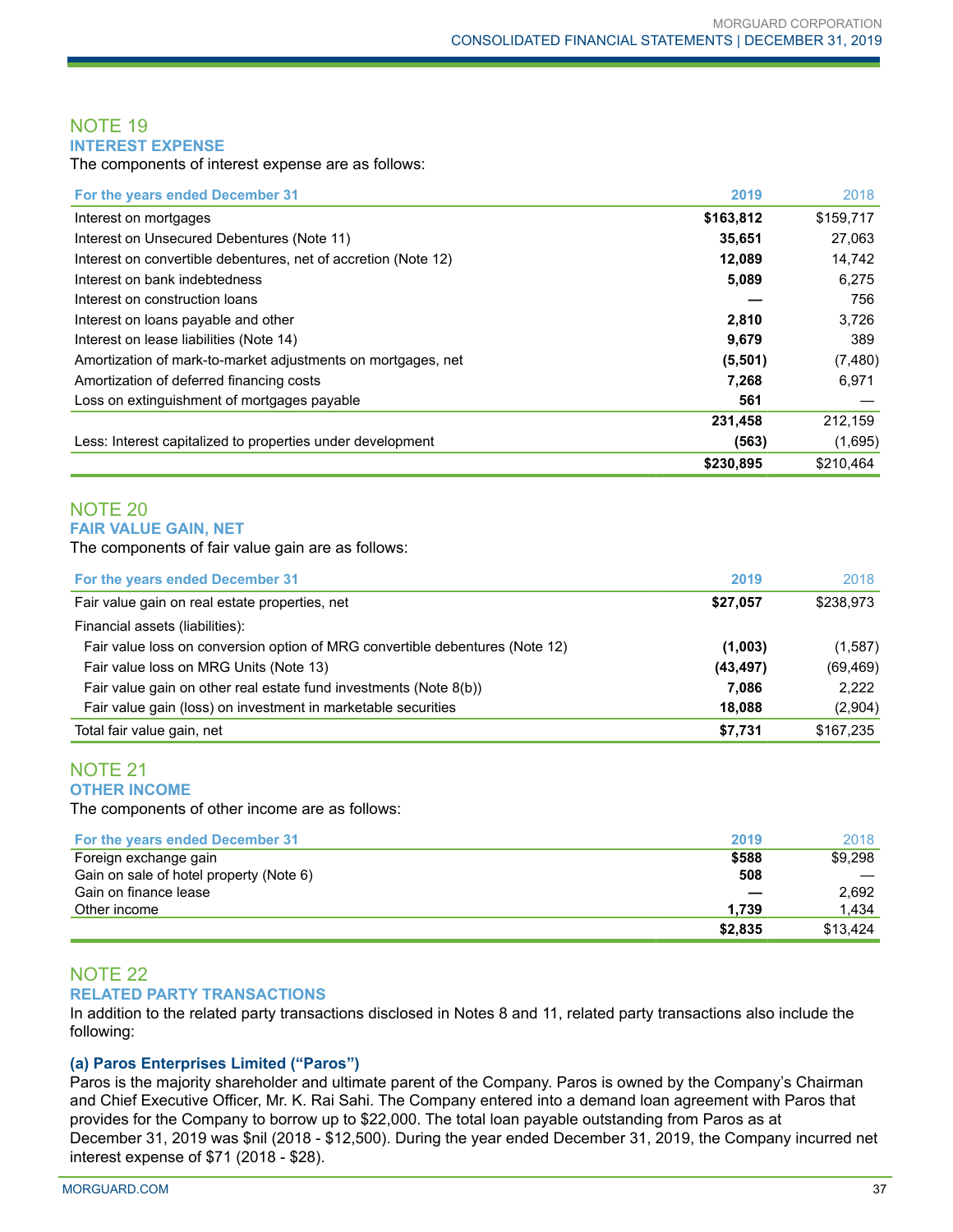## **(b) TWC Enterprises Limited ("TWC")**

The Company provides TWC with managerial and consulting services for its business and the business of its subsidiaries. Mr. K. Rai Sahi is Chairman and Chief Executive Officer and the majority shareholder of TWC through his personal holding companies, which include Paros. Pursuant to contractual agreements between the Company and TWC, for the year ended December 31, 2019, the Company received a management fee of \$1,305 (2018 - \$1,439), and paid rent and operating expenses of \$730 (2018 - \$680).

The Company has a revolving demand loan agreement with TWC that provides for either party to borrow up to \$50,000 at either the prime rate or the bankers' acceptance rate plus applicable stamping fees. The total loan payable as at December 31, 2019 was \$33,679 (2018 - \$47,809). During the year ended December 31, 2019, the Company paid net interest of \$1,489 (2018 - \$238).

## **(c) Share/Unit Purchase and Other Loans**

As at December 31, 2019, share/Unit purchase and other loans to officers and employees of the Company and its subsidiaries of \$5,504 (2018 - \$5,552) are outstanding. The loans are collateralized by their common shares of the Company, Units of Morguard REIT and Units of Morguard Residential REIT and are interest-bearing computed at the Canadian prime interest rate and are due on January 10, 2024. Other loans are secured against the underlying asset. The loans are classified as amounts receivable in the consolidated balance sheets. As at December 31, 2019, the fair market value of the common shares/Units held as collateral is \$101,756.

## **(d) Key Management Compensation**

Key management personnel are those having authority and responsibility for planning, directing and controlling the activities of the Company, directly or indirectly. The Company's key management personnel include the Chairman and Chief Executive Officer, Chief Financial Officer, Executive Vice President, Retail Asset Management (MIL), and Senior Vice President, Office/Industrial Asset Management (MIL).

The compensation paid or payable to key management for employee services is shown below:

| For the years ended December 31                 | 2019    | 2018    |
|-------------------------------------------------|---------|---------|
| Salaries and other short-term employee benefits | \$4.478 | \$6,635 |
| SARs                                            | 1.103   | 697     |
|                                                 | \$5.581 | \$7,332 |

## NOTE 23 **INCOME TAXES (a) Income Tax Expense:**

| For the years ended December 31                                           | 2019      | 2018      |
|---------------------------------------------------------------------------|-----------|-----------|
| Income before income taxes                                                | \$225,491 | \$416,068 |
| Statutory rate                                                            | 26.5%     | 26.5%     |
| Income taxes at the Canadian and provincial income tax rate               | \$59,755  | \$110,258 |
| Increase (decrease) in income taxes due to:                               |           |           |
| Non-deductible (non-taxable) items                                        | (195)     | 5,243     |
| Non-taxable income of Morguard Residential REIT and Morguard REIT         | (23, 013) | (39, 466) |
| Impact of ownership change in Morguard Residential REIT and Morguard REIT |           | 9,889     |
| Impact of subsidiary tax rate differential                                | 1,324     | (508)     |
| Impact of change in tax rates                                             | (8, 363)  |           |
| Non-recognition of the benefit of tax losses                              | 8,838     | 8,120     |
| Recognition of previously unrecognized benefit of tax losses              | (2, 414)  | (1,952)   |
| Adjustments to income tax estimates                                       |           | (17,968)  |
| Other                                                                     | 763       | (1,606)   |
| Income tax expense                                                        | \$36,695  | \$72.010  |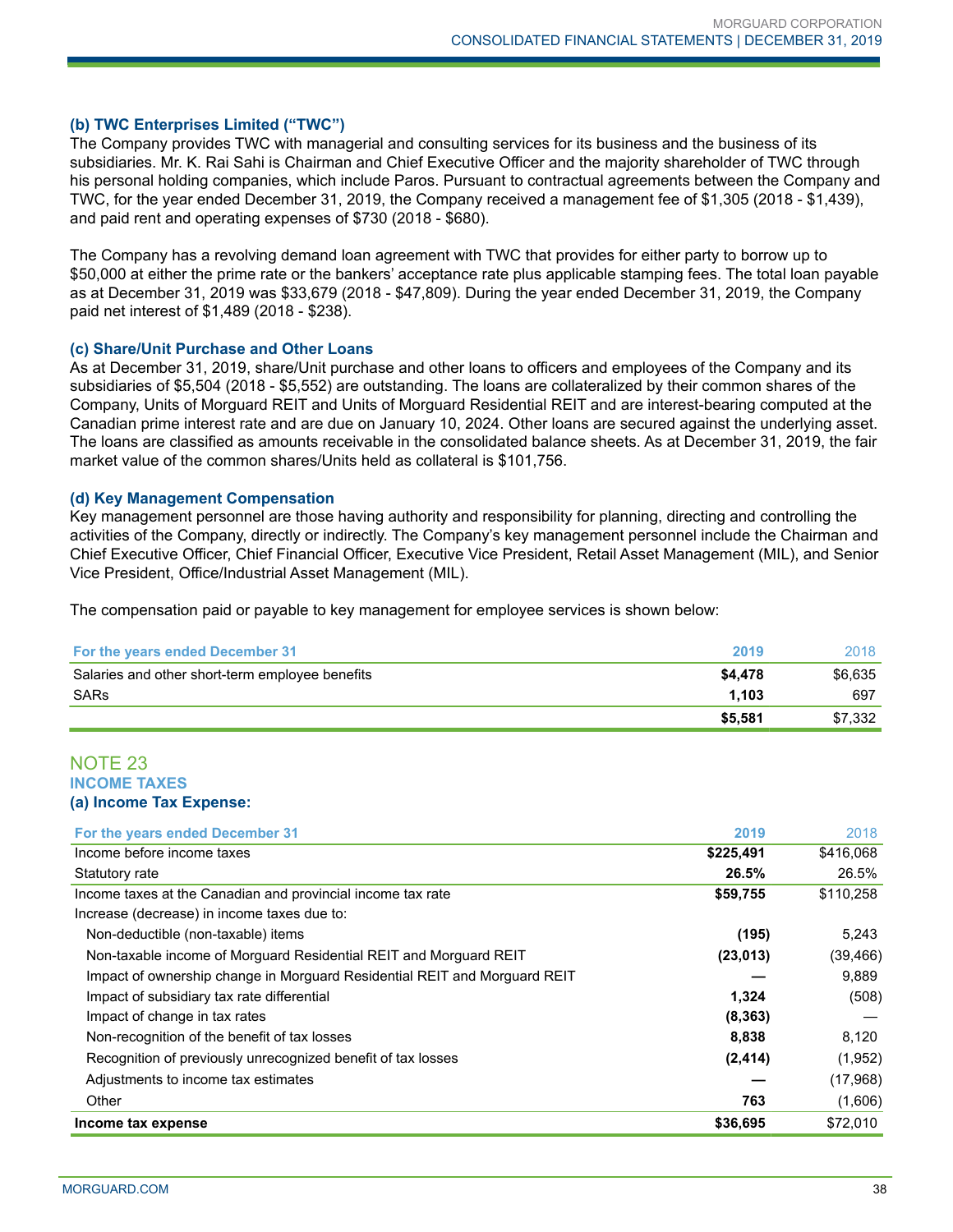|                                    | December 31, 2018 | Net income | Recognized in<br>OCI | Equity and<br>other | December 31, 2019 |
|------------------------------------|-------------------|------------|----------------------|---------------------|-------------------|
| Real estate properties             | \$691,660         | \$41.172   | (\$10,355)           | s—                  | \$722,477         |
| Investments                        | 9.301             | (19, 346)  |                      | (904)               | (10, 949)         |
| Pension assets                     | 19.067            | 1.707      | 2.472                |                     | 23,246            |
| Other                              | (2,085)           | 1.740      | (643)                |                     | (988)             |
| Total net deferred tax liabilities | \$717,943         | \$25,273   | (\$8,526)            | (\$904)             | \$733,786         |

## **(b) The Major Components of Deferred Tax Liabilities and Movements:**

|                                    | December 31, 2017 | Net income | Recognized in<br><b>OCI</b> | Equity and<br>other | December 31, 2018 |
|------------------------------------|-------------------|------------|-----------------------------|---------------------|-------------------|
| Real estate properties             | \$604,198         | \$70.934   | \$16,528                    | s—                  | \$691,660         |
| Investments                        | 17.291            | (7,990)    | (7,914)                     | 7.914               | 9.301             |
| Pension assets                     | 22.681            | (1,818)    | (1,796)                     |                     | 19.067            |
| Other                              | 2.714             | (4,332)    | (467)                       |                     | (2,085)           |
| Total net deferred tax liabilities | \$646.884         | \$56,794   | \$6,351                     | \$7.914             | \$717,943         |

## **(c) The Company's Tax Losses:**

As at December 31, 2019, the Company's U.S. subsidiaries have total net operating losses of approximately US\$81,266 (2018 - US\$84,395) of which no deferred tax assets were recognized in respect of US\$68,362 (2018 - US\$76,456) net operating losses as it is not probable that taxable income will be available against which they can be utilized. The net operating losses expire in varying years commencing 2030. As at December 31, 2019, the Company's U.S. subsidiaries have US\$12,904 (2018 - US\$7,939) net operating losses of which deferred tax assets were recognized. The Company's U.S. subsidiaries have a total of US\$14,329 (2018 - US\$13,124) of unutilized interest expense deductions, of which deferred tax assets were recognized.

As at December 31, 2019, the Company's Canadian subsidiaries have total net operating losses of approximately \$205,433 (2018 - \$191,263) of which no deferred tax assets were recognized as it is not probable that taxable income will be available against which they can be utilized. These losses expire in various years commencing 2022. As at December 31, 2019, the Company has other Canadian temporary differences, of which no deferred tax asset was recognized for approximately \$43,952 (2018 - \$26,360). These other temporary differences have no expiration date.

## **(d) Other Temporary Differences:**

As at December 31, 2019, the temporary differences associated with investments in subsidiaries and joint ventures, for which the deferred tax liability has not been recognized, amount to \$268,893 (2018 - \$274,810).

## NOTE 24 **NET INCOME PER COMMON SHARE**

| <b>For the years ended December 31</b>          | 2019      | 2018      |
|-------------------------------------------------|-----------|-----------|
| Net income attributable to common shareholders  | \$186,939 | \$319.851 |
| Weighted average number of common shares        |           |           |
| outstanding (000s) - basic and diluted          | 11.285    | 11.438    |
| Net income per common share - basic and diluted | \$16.57   | \$27.96   |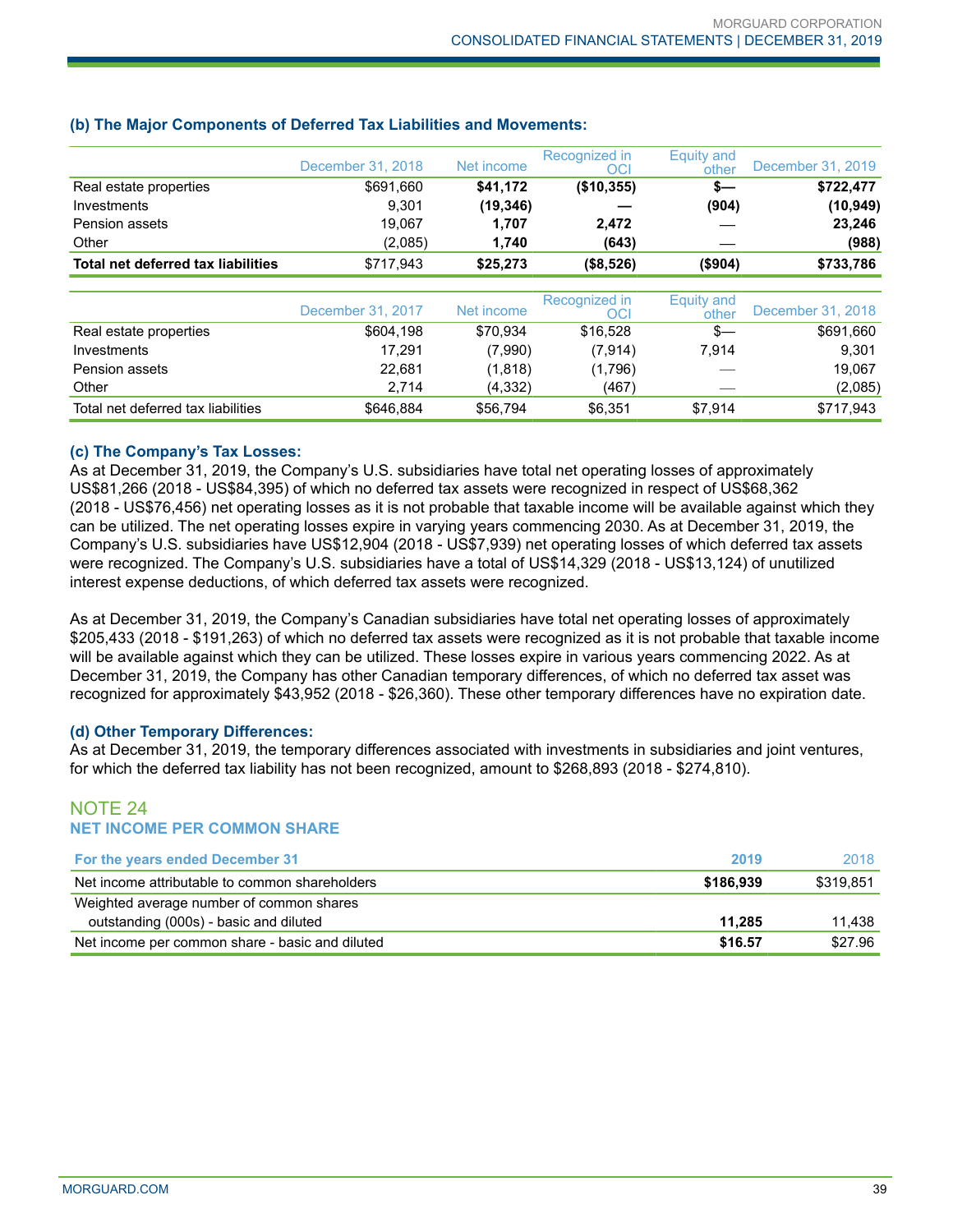## NOTE 25 **CONSOLIDATED STATEMENTS OF CASH FLOWS (a) Items Not Affecting Cash**

| For the years ended December 31                                              | 2019       | 2018        |
|------------------------------------------------------------------------------|------------|-------------|
| Fair value gain on real estate properties, net                               | (\$26,912) | (\$239,497) |
| Fair value loss on conversion option of MRG convertible debentures (Note 20) | 1,003      | 1,587       |
| Fair value loss on MRG Units (Note 13)                                       | 23,889     | 51,541      |
| Fair value gain on other real estate investment funds (Note 20)              | (7,086)    | (2,222)     |
| Fair value loss (gain) on investment in marketable securities (Note 20)      | (18,088)   | 2,904       |
| Equity loss from investments                                                 | 28,825     | 22,654      |
| Amortization of hotel properties                                             | 27,902     | 25,342      |
| Amortization of capital assets and other                                     | 8,250      | 6,518       |
| Amortization of deferred financing costs (Note 19)                           | 7,268      | 6,971       |
| Amortization of mark-to-market adjustments on mortgages, net (Note 19)       | (5,501)    | (7,480)     |
| Loss on extinguishment of mortgages payable (Note 19)                        | 561        |             |
| Amortization of tenant incentive                                             | 2,084      | 1,643       |
| Stepped rent - adjustment for straight-line method                           | 793        | (2,742)     |
| Deferred income taxes                                                        | 25,273     | 56,794      |
| Accretion of convertible debentures                                          | 2,516      | 2,401       |
| Gain on sale of hotel property (Note 21)                                     | (508)      |             |
| Gain on finance lease (Note 21)                                              |            | (2,692)     |
| Provision for impairment                                                     | 22,923     | 29,668      |
|                                                                              | \$93,192   | (\$46,610)  |

## **(b) Net Change in Operating Assets and Liabilities**

| For the years ended December 31                | 2019     | 2018    |
|------------------------------------------------|----------|---------|
| Amounts receivable                             | ( \$260) | \$2.902 |
| Prepaid expenses and other                     | 3.231    | 5.976   |
| Accounts payable and accrued liabilities       | (1.795)  | (7,281) |
| Net change in operating assets and liabilities | \$1.176  | \$1.597 |

## **(c) Supplemental Cash Flow Information**

| For the years ended December 31 | 2019      | 2018      |
|---------------------------------|-----------|-----------|
| Interest paid                   | \$241.455 | \$217.716 |
| Interest received               | 5.478     | 4,230     |
| Income taxes paid               | 22.905    | 20.266    |

During the year ended December 31, 2019, the Company issued non-cash dividends under the distribution reinvestment plan of \$90 (2018 - \$139).

## **(d) Reconciliation of Liabilities Arising from Financing Activities**

The following provides a reconciliation of liabilities arising from financing activities:

|                            | <b>Mortgages</b><br>payable | <b>Unsecured</b><br><b>debentures</b> | <b>Convertible</b><br>debentures | Lease<br><b>liabilities</b> | Loans<br>payable | <b>Bank</b><br><b>indebtedness</b> | Total       |
|----------------------------|-----------------------------|---------------------------------------|----------------------------------|-----------------------------|------------------|------------------------------------|-------------|
| Balance, beginning of year | \$4,362,701                 | \$597,697                             | \$227,999                        | \$9,754                     | \$60,309         | \$225,160                          | \$5,483,620 |
| Adoption of IFRS 16        |                             |                                       |                                  | 161,614                     |                  |                                    | 161,614     |
| Repayments                 | (110, 771)                  |                                       |                                  | (2,099)                     | (91, 996)        | (504, 404)                         | (709, 270)  |
| New financing, net         | 472,706                     | 447,575                               |                                  | 725                         | 69,212           | 380,344                            | 1,370,562   |
| Lump-sum repayments        | (371,260)                   |                                       | (39, 636)                        |                             |                  |                                    | (410, 896)  |
| Non-cash changes           | 78,581                      | 1.172                                 | 5.140                            | (3,348)                     |                  |                                    | 81.545      |
| Foreign exchange           | (66, 678)                   |                                       |                                  | (502)                       | (3,846)          |                                    | (71, 026)   |
| Balance, December 31, 2019 | \$4,365,279                 | \$1,046,444                           | \$193,503                        | \$166,144                   | \$33,679         | \$101,100                          | \$5,906,149 |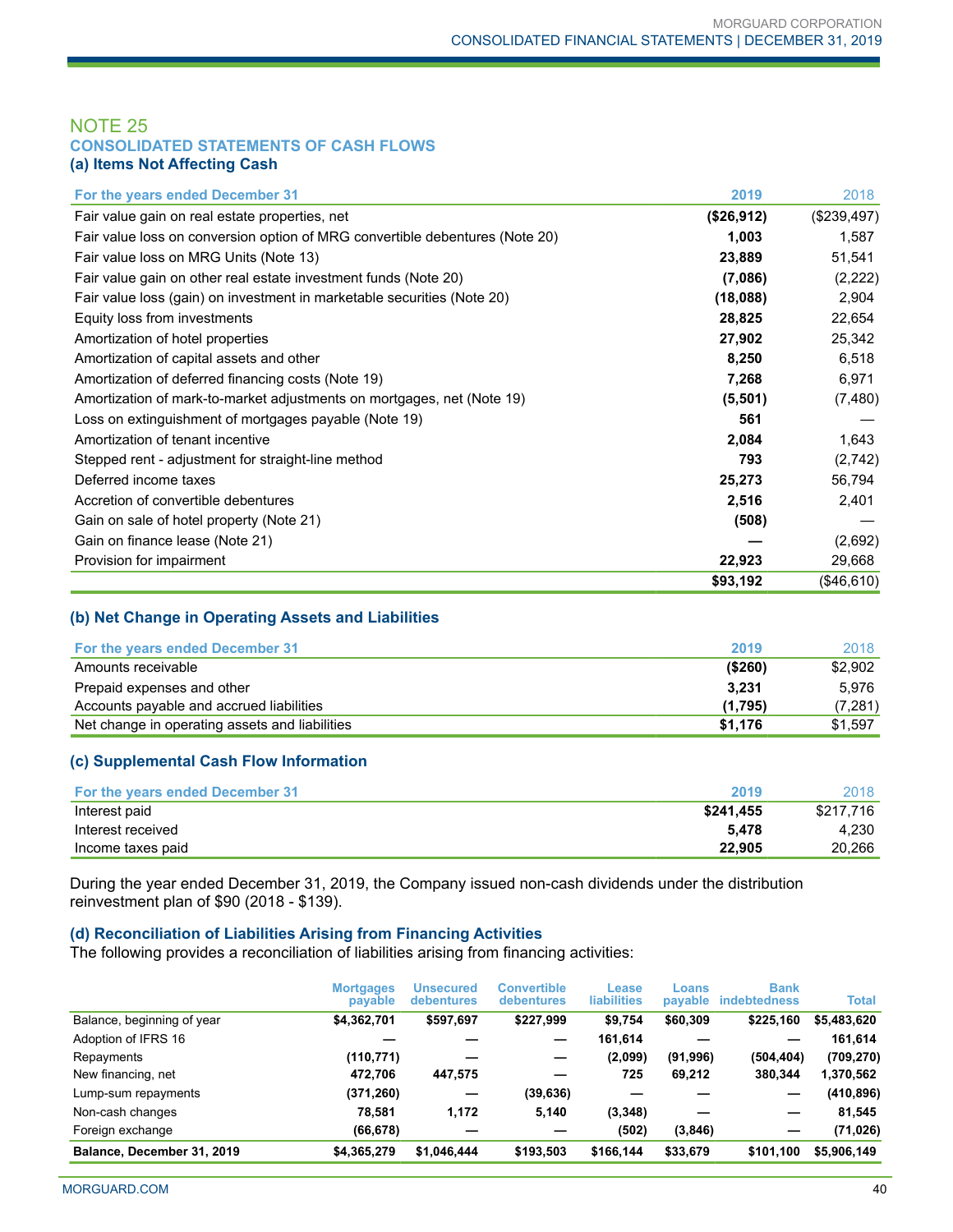## NOTE 26 **EMPLOYEE FUTURE BENEFITS**

The Company maintains a non-contributory defined benefit pension plan covering certain employees under the Morguard Corporation Employee Retirement Plan (the "Morguard Plan"). This plan provides benefits based on length of service and final average earnings. There is only one active member since the majority of members were employed in the Company's industrial products distribution business, which was sold in 1996. The pension obligations and related assets for the former employees remain part of the Company's defined benefit pension plan. The most recent actuarial valuation for the Morguard Plan was as at December 31, 2017.

Effective January 1, 2008, the Morguard Plan was amended and restated in its entirety to consist of the existing defined benefit provisions and new defined contribution provisions. Employees who accrued benefits under the Morguard Plan on December 31, 2007, will continue to participate in the defined benefit provisions of the Morguard Plan on and after January 1, 2008, and are not eligible to participate in the new defined contribution provisions. New employees of the Company participate under the defined contribution provisions upon completion of the applicable waiting period effective January 1, 2008.

Morguard Investments Limited Employees' Retirement Plan (the "MIL Plan") is a defined benefit plan that provides benefits based on years of service, years of contributions and annual earnings.

Effective January 1, 2008, all members of the MIL Plan ceased to accrue future benefits under the MIL Plan and commenced participation under the new defined contribution provisions of the Morguard Plan. No assets or liabilities will transfer from the MIL Plan to the new Morguard Plan with respect to benefits accrued to December 31, 2007, with respect to MIL Plan members. Accrued benefits under the MIL Plan will be determined using credited service and benefit entitlement as at December 31, 2007.

Membership is a requirement after a defined term of employment and age. Funding of the MIL Plan is provided by contributions from Morguard Investments Limited ("MIL"). Certain employees who commenced employment prior to January 1, 1997, elected to contribute to the MIL Plan and receive a higher benefit. The most recent actuarial valuation for the MIL Plan was as at December 31, 2016.

The significant actuarial assumptions adopted in measuring the Company's defined benefit pension plans for the years ended December 31, 2019, and 2018, are as follows:

| For the years ended December 31                    |                 | 2019       |                 | 2018       |
|----------------------------------------------------|-----------------|------------|-----------------|------------|
|                                                    | <b>Morguard</b> | <b>MIL</b> | <b>Morguard</b> | <b>MIL</b> |
| Assumptions for defined benefit pension obligation |                 |            |                 |            |
| Discount rate                                      | 3.10%           | 3.10%      | 3.75%           | 3.75%      |
| Rate of price inflation                            | 1.35%           | 1.35%      | 1.40%           | 1.40%      |
| Rate of pension increases - pre-retirement         |                 | 1.25%      |                 | 1.35%      |
| Rate of pension increases - post-retirement        |                 | 1.25%      |                 | 1.35%      |
| Assumptions for defined benefit expense            |                 |            |                 |            |
| Discount rate                                      | 3.75%           | 3.75%      | 3.50%           | 3.50%      |
| Rate of price inflation                            | 1.40%           | 1.40%      | 1.69%           | 1.69%      |
| Rate of compensation increase                      |                 |            | 2.69%           |            |
| Rate of pension increases - pre-retirement         |                 | 1.35%      |                 | 1.65%      |
| Rate of pension increases - post-retirement        |                 | 1.35%      |                 | 1.65%      |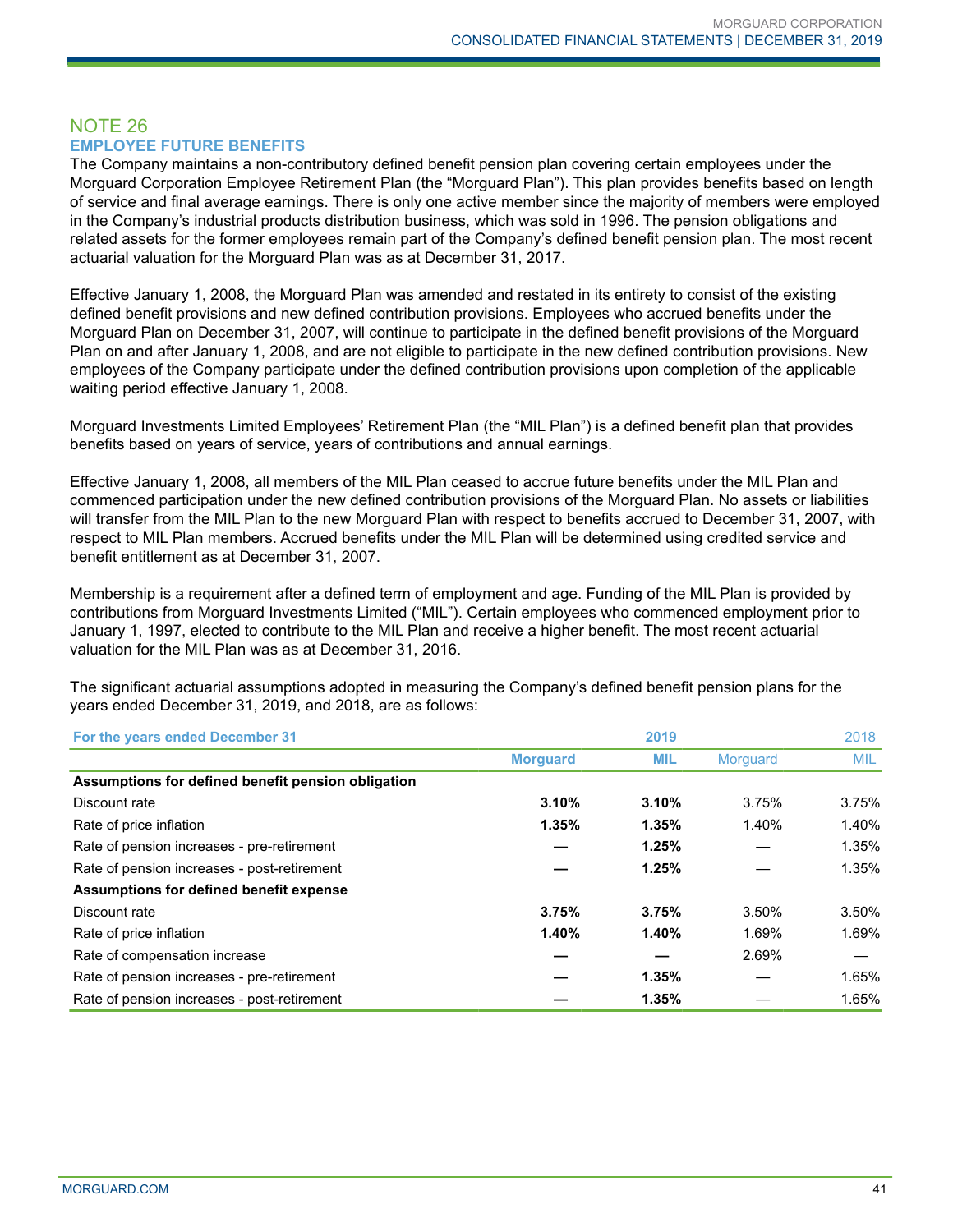Information about the Company's defined benefit pension plans is as follows:

| <b>As at December 31</b>           |                 |            | 2019         |            |            | 2018       |
|------------------------------------|-----------------|------------|--------------|------------|------------|------------|
|                                    | <b>Morguard</b> | <b>MIL</b> | <b>Total</b> | Morguard   | <b>MIL</b> | Total      |
| <b>Accrued benefit obligations</b> |                 |            |              |            |            |            |
| Balance at beginning of year       | (\$51,949)      | (\$37,344) | (\$89,293)   | (\$57,261) | (\$41,097) | (\$98,358) |
| Current service cost               | (6)             |            | (6)          | (16)       |            | (16)       |
| Interest cost                      | (1, 874)        | (1, 377)   | (3,251)      | (1,933)    | (1, 418)   | (3, 351)   |
| Benefits paid                      | 5,029           | 2,254      | 7,283        | 5,291      | 1,819      | 7,110      |
| Changes in:                        |                 |            |              |            |            |            |
| Financial assumptions              | (3, 169)        | (2,970)    | (6, 139)     | 1,246      | 3,341      | 4,587      |
| Experience adjustments             | 21              | 19         | 40           | 724        | 11         | 735        |
| Balance at end of year             | (\$51,948)      | (\$39,418) | (\$91,366)   | (\$51,949) | (\$37,344) | (\$89,293) |
| <b>Plan assets</b>                 |                 |            |              |            |            |            |
| Fair value at beginning of year    | \$122,548       | \$40,726   | \$163,274    | \$135,052  | \$44,146   | \$179,198  |
| Expected return on plan assets     | 4,468           | 1,501      | 5,969        | 4,606      | 1,522      | 6,128      |
| Administration expenses            | (451)           | (180)      | (631)        | (485)      | (168)      | (653)      |
| Return on plan assets              | 12,028          | 3,977      | 16,005       | (8,986)    | (2,955)    | (11, 941)  |
| Employer contributions             | (2, 414)        |            | (2, 414)     | (2,348)    |            | (2,348)    |
| Benefits paid                      | (5,029)         | (2, 254)   | (7, 283)     | (5,291)    | (1, 819)   | (7, 110)   |
| Balance at end of year             | \$131,150       | \$43,770   | \$174,920    | \$122,548  | \$40,726   | \$163,274  |
| <b>Net assets</b>                  | \$79,202        | \$4,352    | \$83,554     | \$70,599   | \$3,382    | \$73,981   |

In 2019, Morguard contributed \$2,414 to the defined contribution plan (2018 - \$2,348).

Details of the defined benefit expense (income) recorded in the consolidated statements of comprehensive income for the years ended December 31, 2019, and 2018, are provided below:

| For the years ended December 31           |                 |            | 2019      |           |            | 2018         |
|-------------------------------------------|-----------------|------------|-----------|-----------|------------|--------------|
|                                           | <b>Morguard</b> | <b>MIL</b> | Total     | Morguard  | <b>MIL</b> | <b>Total</b> |
| <b>Components of defined benefit cost</b> |                 |            |           |           |            |              |
| Current service cost                      | \$6             | s—         | \$6       | \$16      | $s-$       | \$16         |
| Interest cost                             | 1.874           | 1.377      | 3.251     | 1,933     | 1.418      | 3,351        |
| Expected return on plan assets            | (4, 468)        | (1,501)    | (5,969)   | (4,606)   | (1,522)    | (6, 128)     |
| Administrative expenses and taxes         | 375             | 175        | 550       | 376       | 175        | 551          |
| Net benefit plan expense (income)         | (\$2,213)       | \$51       | (\$2,162) | (\$2,281) | \$71       | (\$2,210)    |

Details of the defined benefit pension plan recorded in the consolidated statements of comprehensive income are provided below:

| For the years ended December 31                               |                 |            | 2019      |           |            | 2018         |
|---------------------------------------------------------------|-----------------|------------|-----------|-----------|------------|--------------|
|                                                               | <b>Morguard</b> | MIL        | Total     | Morguard  | MIL        | <b>Total</b> |
| Changes in:                                                   |                 |            |           |           |            |              |
| Financial assumptions                                         | \$3,169         | \$2,970    | \$6,139   | (\$1,246) | (\$3,341)  | (\$4,587)    |
| Experience adjustments                                        | (21)            | (19)       | (40)      | (724)     | (11)       | (735)        |
| Return of plan assets                                         | (11, 952)       | (3.972)    | (15, 924) | 9.095     | 2.948      | 12,043       |
| Net actuarial loss (gain) on defined benefit<br>pension plans | (\$8,804)       | ( \$1,021) | (\$9,825) | \$7,125   | $($ \$404) | \$6,721      |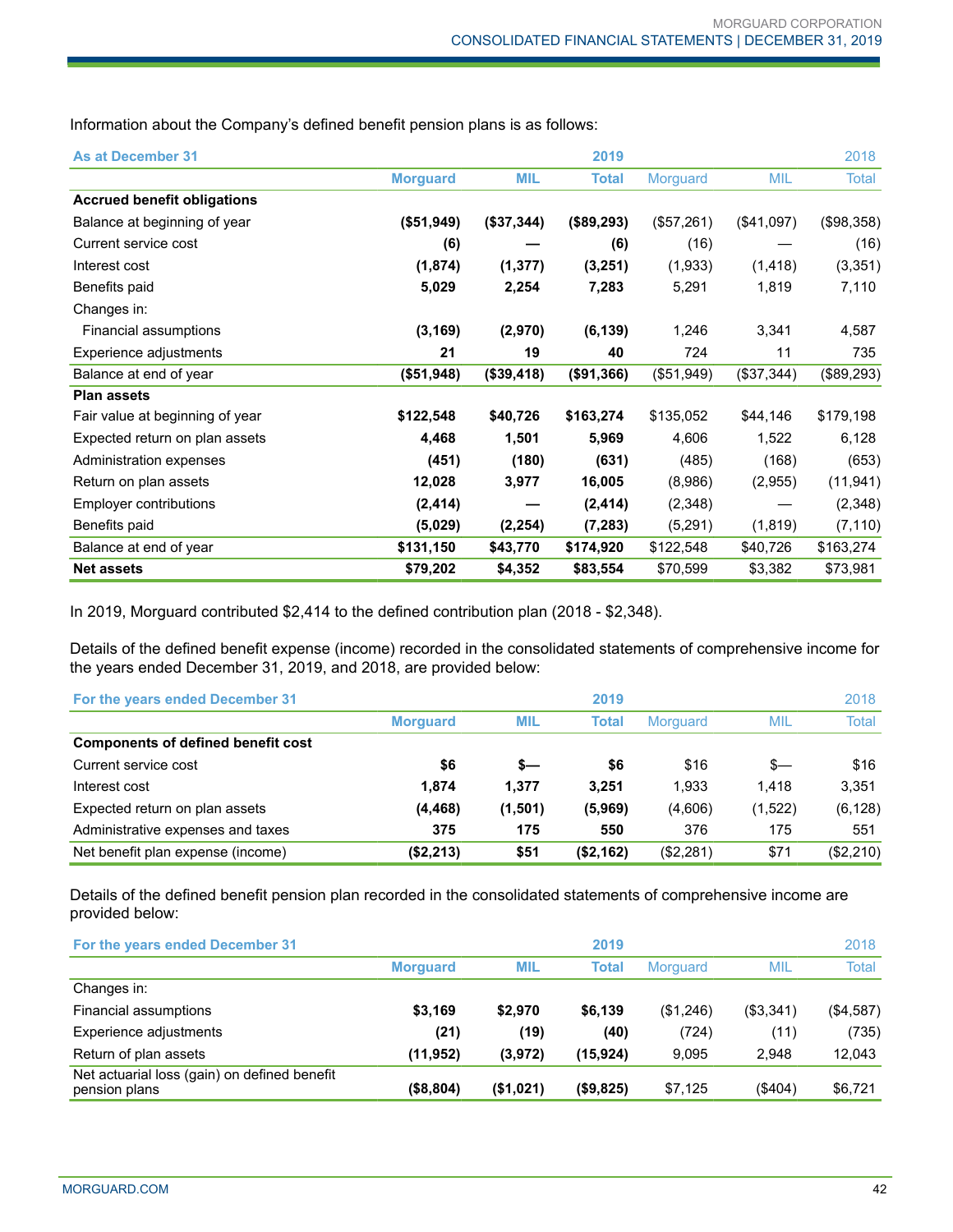| For the years ended December 31                  |                 |         | 2019     |                 |         | 2018     |
|--------------------------------------------------|-----------------|---------|----------|-----------------|---------|----------|
|                                                  | <b>Morguard</b> | MIL     | Total    | <b>Morguard</b> | MIL     | Total    |
| Net defined benefit asset, beginning of the year | \$70.599        | \$3,382 | \$73.981 | \$77.791        | \$3.049 | \$80,840 |
| Net benefit plan income (expense)                | 2,213           | (51)    | 2.162    | 2,281           | (71)    | 2.210    |
| Net actuarial gain (loss)                        | 8.804           | 1.021   | 9.825    | (7, 125)        | 404     | (6, 721) |
| Employer contribution                            | (2, 414)        |         | (2, 414) | (2,348)         |         | (2,348)  |
| Net defined benefit asset, end of the year       | \$79,202        | \$4,352 | \$83,554 | \$70.599        | \$3,382 | \$73,981 |

Reconciliation of net accrued pension assets for the years ended December 31, 2019, and 2018, is as follows:

Details of the defined benefit obligation by participant status as at December 31, 2019, and 2018, are as follows:

| For the years ended December 31             |                 |            | 2019     |          |          | 2018     |
|---------------------------------------------|-----------------|------------|----------|----------|----------|----------|
|                                             | <b>Morguard</b> | <b>MIL</b> | Total    | Morguard | MIL      | Total    |
| Actives, suspended and long-term disability | \$11.952        | \$26,664   | \$38,616 | \$11.549 | \$23,676 | \$35,225 |
| Vested deferred                             | 2,268           | 3.134      | 5.402    | 2,281    | 2.765    | 5.046    |
| Retirees                                    | 37.728          | 9.620      | 47.348   | 38.119   | 10.903   | 49.022   |
| Total                                       | \$51,948        | \$39,418   | \$91.366 | \$51.949 | \$37,344 | \$89,293 |

The Morguard Plan and the MIL Plan have a sole investment in the Morguard Master Trust Fund (the "Master Trust"), and the assets of the Morguard Plan and the MIL Plan are combined in the Master Trust. The fair value of the investments in the Master Trust is as follows:

| For the years ended December 31 | 2019      | 2018      |
|---------------------------------|-----------|-----------|
| Cash and cash equivalents       | \$2,549   | \$3,392   |
| Fixed-income securities         | 36,226    | 29.139    |
| Convertible securities          |           | 2.078     |
| Canadian equities               | 112.521   | 105.954   |
| Canadian pooled funds           | 23,624    | 21,882    |
| Other                           |           | 829       |
| Total investments               | \$174,920 | \$163,274 |

The following is a quantitative sensitivity analysis of the impact on the accrued pension benefits obligation as a result of the following changes in the significant pension assumptions:

|                                                       | Increase (Decrease) in |                                   |              |  |
|-------------------------------------------------------|------------------------|-----------------------------------|--------------|--|
|                                                       |                        | <b>Pension Benefit Obligation</b> |              |  |
| Year ended December 31, 2019                          | <b>Morguard</b>        | <b>MIL</b>                        | <b>Total</b> |  |
| Discount rate                                         |                        |                                   |              |  |
| Discount rate -100 basis points                       | \$5,785                | \$6.628                           | \$12,413     |  |
| Discount rate +100 basis points                       | (4, 713)               | (5, 314)                          | (10, 027)    |  |
| Pension increase rate                                 |                        |                                   |              |  |
| Pension increase rate -50 basis points                |                        | (3,283)                           | (3, 283)     |  |
| Pension increase rate +50 basis points                |                        | 3,647                             | 3,647        |  |
| Mortality                                             |                        |                                   |              |  |
| Mortality - life expectancy for member age 65 -1 year | (2, 424)               | (1,632)                           | (4,056)      |  |
| Mortality - life expectancy for member age 65 +1 year | 2,395                  | 1,602                             | 3,997        |  |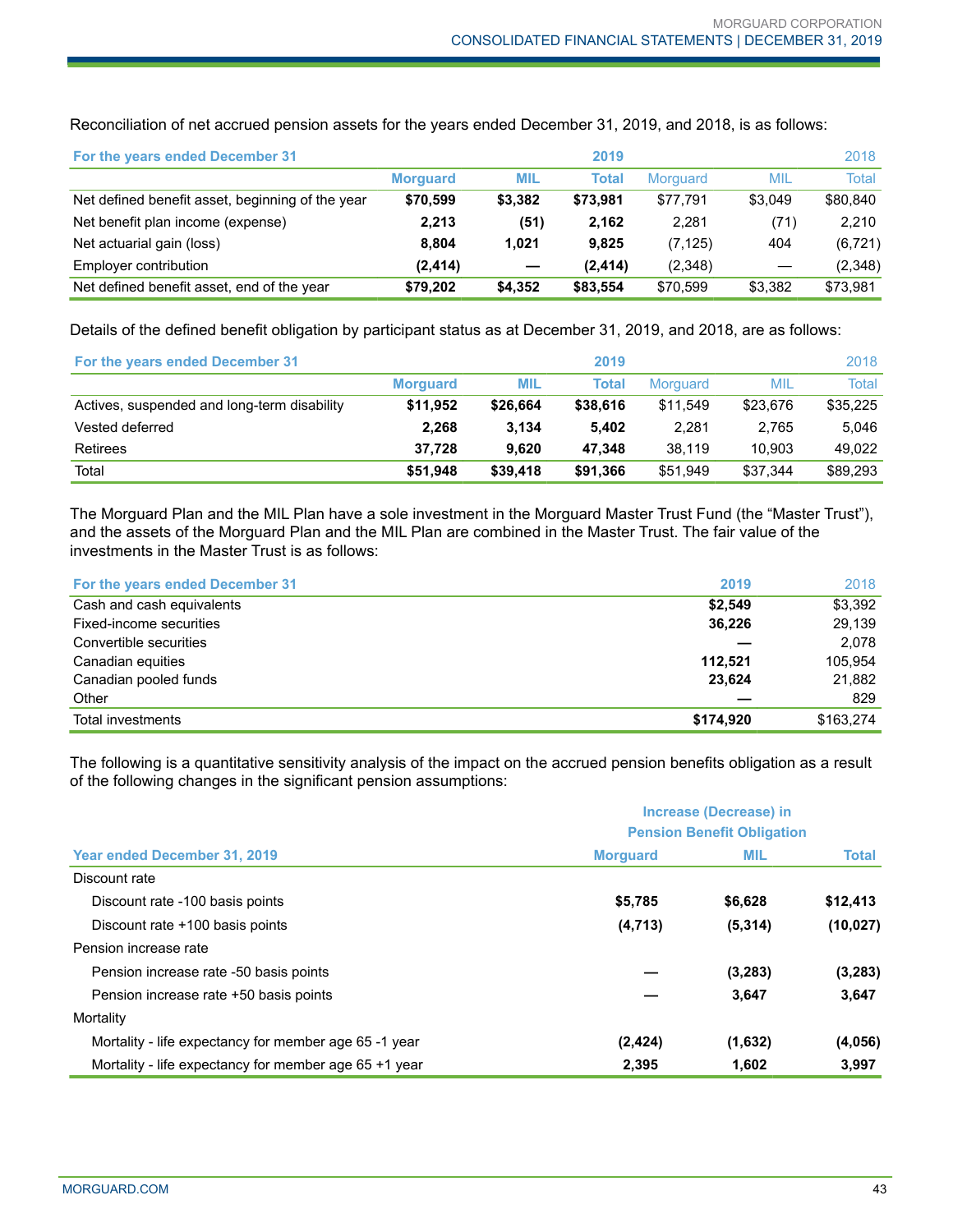The following are the expected benefits payments to be made in the next 10 years from the defined benefit plan obligations:

| Year ended December 31, 2019 | <b>Morguard</b> | MIL     | <b>Total</b> |
|------------------------------|-----------------|---------|--------------|
| Year 1                       | \$3,855         | \$1,413 | \$5,268      |
| Year 2                       | 3,770           | 1,484   | 5,254        |
| Year 3                       | 3,704           | 1,637   | 5,341        |
| Year 4                       | 3,671           | 1,684   | 5,355        |
| Year 5                       | 3,597           | 1,734   | 5,331        |
| Next 5 years                 | 16,639          | 10,178  | 26,817       |

The Morguard Plan holds directly 336,618 common shares of the Company and 80,962 Units of Morguard REIT. Net benefit plan income is recorded in property management and corporate expenses.

## NOTE 27

## **CONTINGENCIES**

## **(a) Commitments**

Future minimum annual rental payments for land leases, office premises and equipment operating leases that expire at various dates ending in 2113 are payable over the next five years and thereafter as follows:

| 2020       | \$15,501  |
|------------|-----------|
| 2021       | 14,504    |
| 2022       | 13,828    |
| 2023       | 12,685    |
| 2024       | 11,099    |
| Thereafter | \$460,966 |

The Company is a lessee under eight ground leases that expire at various dates, the latest of which is 2113. Annual rental expenses for each of the ground leases are as follows:

| <b>Ground Lease #1</b>                     | Annual rental expense                                                                                                                                                                      |
|--------------------------------------------|--------------------------------------------------------------------------------------------------------------------------------------------------------------------------------------------|
| From July 1, 2010 to June 30, 2030         | \$8,760 (see Note 28(b))                                                                                                                                                                   |
| From July 1, 2030 to June 30, 2050         | Fair market value of land at June 2030 multiplied by 6%                                                                                                                                    |
| From July 1, 2050 to June 30, 2060         | Fair market value of land at June 2050 multiplied by 6%                                                                                                                                    |
| <b>Ground Lease #2</b>                     | Annual rental expense                                                                                                                                                                      |
| From March 1, 2011 to February 28, 2021    | \$714                                                                                                                                                                                      |
| From March 1, 2021 to February 28, 2065    | Fair market value of land at February 2021 multiplied by 8.5%                                                                                                                              |
| <b>Ground Lease #3</b>                     | Annual rental expense                                                                                                                                                                      |
| From October 1, 2019 to September 30, 2024 | <b>US\$342</b>                                                                                                                                                                             |
| From October 1, 2024 to September 30, 2029 | 396                                                                                                                                                                                        |
| Every 5 years thereafter                   | The greater of: (i) 1.1 times the rent for the fifteenth lease year<br>(2029) and the last year of each fifth year lease year increment<br>thereafter until 2113; or (ii) Index Adjustment |

The Company has the option to purchase the land pertaining to Ground Lease #3 in September 2029 for US\$7,150.

The Company has five other ground leases that expire between March 1, 2020 and July 21, 2069. The Company is required to pay an annual base rent totalling \$502. In addition, the Company has a commitment to purchase the land of one of the ground leases that expires on May 31, 2022. The purchase price of the land will be based on the market value of the land at the end of the lease term.

The Company has entered into various leasing agreements and contracts for the development of properties. As at December 31, 2019, committed leasing costs, capital and development expenditures are estimated to be \$41,642.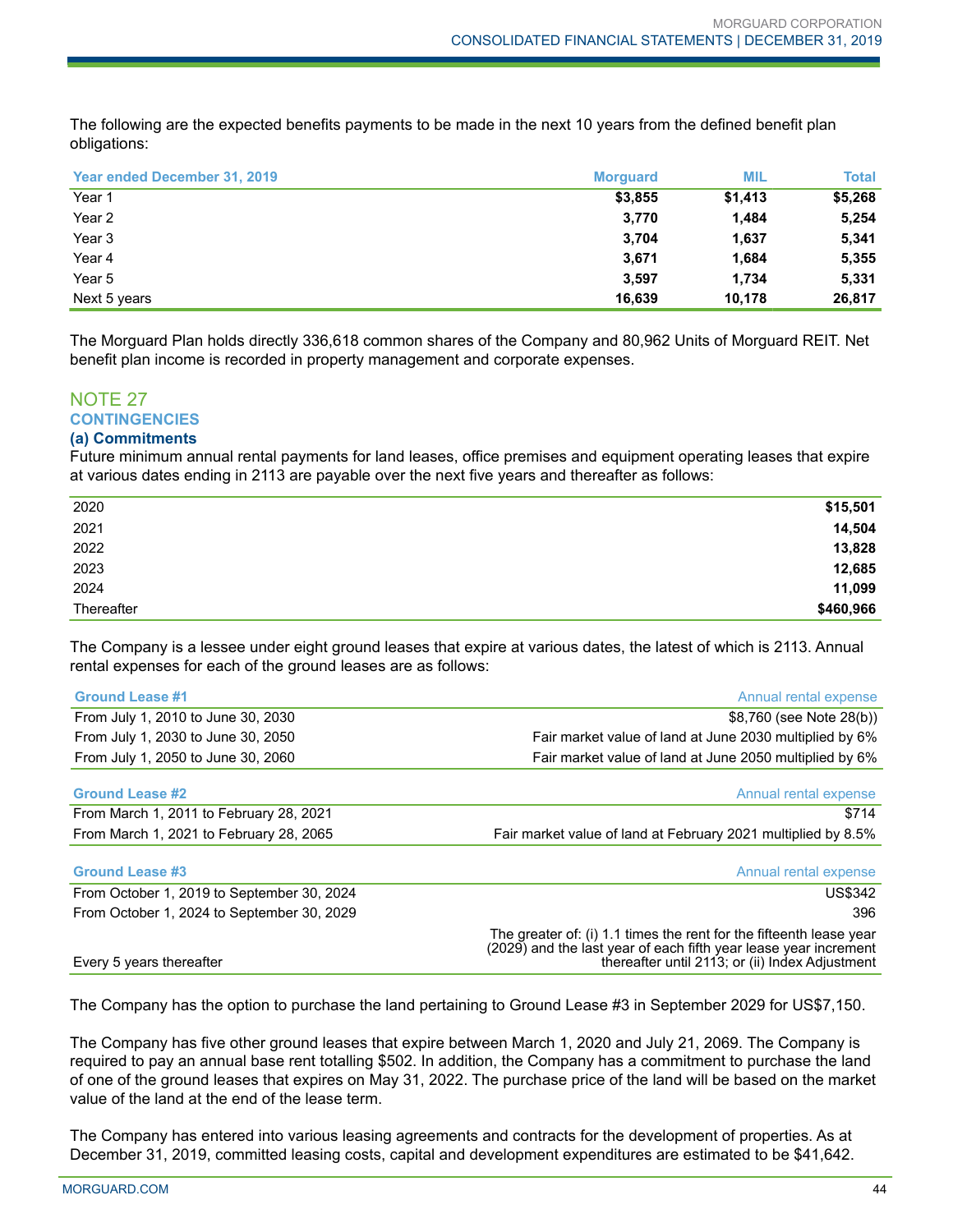## **(b) Contingencies**

Ground Lease #1 represents the lease associated with the land underlying a mixed-use property located in Toronto, Ontario. Since the lessor and the Company were not able to reach an agreement on the fair market value of the land on the last scheduled reset date of July 1, 2010, the matter was appointed to an arbitration tribunal (the "Arbitrators"). On June 21, 2013, a majority of the Arbitrators awarded their decision and concluded on a land value that resulted in the annual land rent increasing from \$2,779 to \$10,962 (the "Majority Decision"). In accordance with the Majority Decision, the Company has recorded the land rent based on the increased annual rent of \$10,962.

As indicated above, the Majority Decision for Ground Lease #1 was an annual land rent of \$10,962, compared to the decision delivered by the minority of the Arbitrators, which would have resulted in an annual land rent of \$3,600. The Company appealed the Majority Decision, and on December 23, 2014, the appeal decision determined that the Majority Decision was to be set aside, and a new arbitration has been ordered in accordance with instructions provided by the court. A further appeal by the landlord was heard in early 2016, which concluded the matter would revert back to the Arbitrators to re-examine certain facts affecting the determination of fair market value of the land.

On April 27, 2018, the Company reached an agreement on the fair market value of the land for the period from July 1, 2010 through June 30, 2030 that resulted in the annual land rent increasing from \$2,779 to \$8,760. The Company settled and paid an amount of \$15,759 for arrears of rent and interest from July 1, 2010 to April 30, 2018. In accordance with the Majority Decision, for the period from July 1, 2010 to April 30, 2018, the Company had recorded annual land rent of \$10,962 and reversed \$17,250 (pre-tax) of land rent previously expensed.

As at December 31, 2019, the Company has issued irrevocable letters of credit relating to normal course development activity amounting to \$18,274 (2018 - \$19,550).

In addition, the Company is contingently liable with respect to litigation, claims and environmental matters that arise from time to time, including those that could result in mandatory damages or other relief, which could result in significant expenditures. While the final outcome of these matters cannot be predicted with certainty, in the opinion of management, any uninsured liability that may arise from such contingencies would not have a material adverse effect on the financial position or results of operations of the Company. Any settlement of claims in excess of amounts recorded will be charged to operations as and when such determination is made.

## **(c) Franchise Agreements**

Under the terms of the franchise agreements expiring through August 31, 2038, annual payments for franchise fees are payable for 22 hotel properties owned by the Company. The franchise fees paid are based on a percentage of revenue and fixed annual fees.

## NOTE 28

## **MANAGEMENT OF CAPITAL**

The Company defines capital that it manages as the aggregate of its shareholders' equity, mortgages payable, Unsecured Debentures, convertible debentures, loans payable, bank indebtedness and lease liabilities. The Company's objective when managing capital is to ensure that the Company will continue as a going concern so that it can sustain daily operations and provide adequate returns to its shareholders.

The Company is subject to risks associated with debt financing, including the possibility that existing mortgages may not be refinanced or may not be refinanced on as favourable terms or with interest rates as favourable as those of the existing debt. The Company mitigates these risks by its continued efforts to stagger the maturity profile of its long-term debt, enhance the value of its real estate properties, maintain high occupancy levels and foster excellent relations with its lenders. The Company manages its capital structure and makes adjustments to it in light of changes in economic conditions and the risk characteristics of the underlying assets.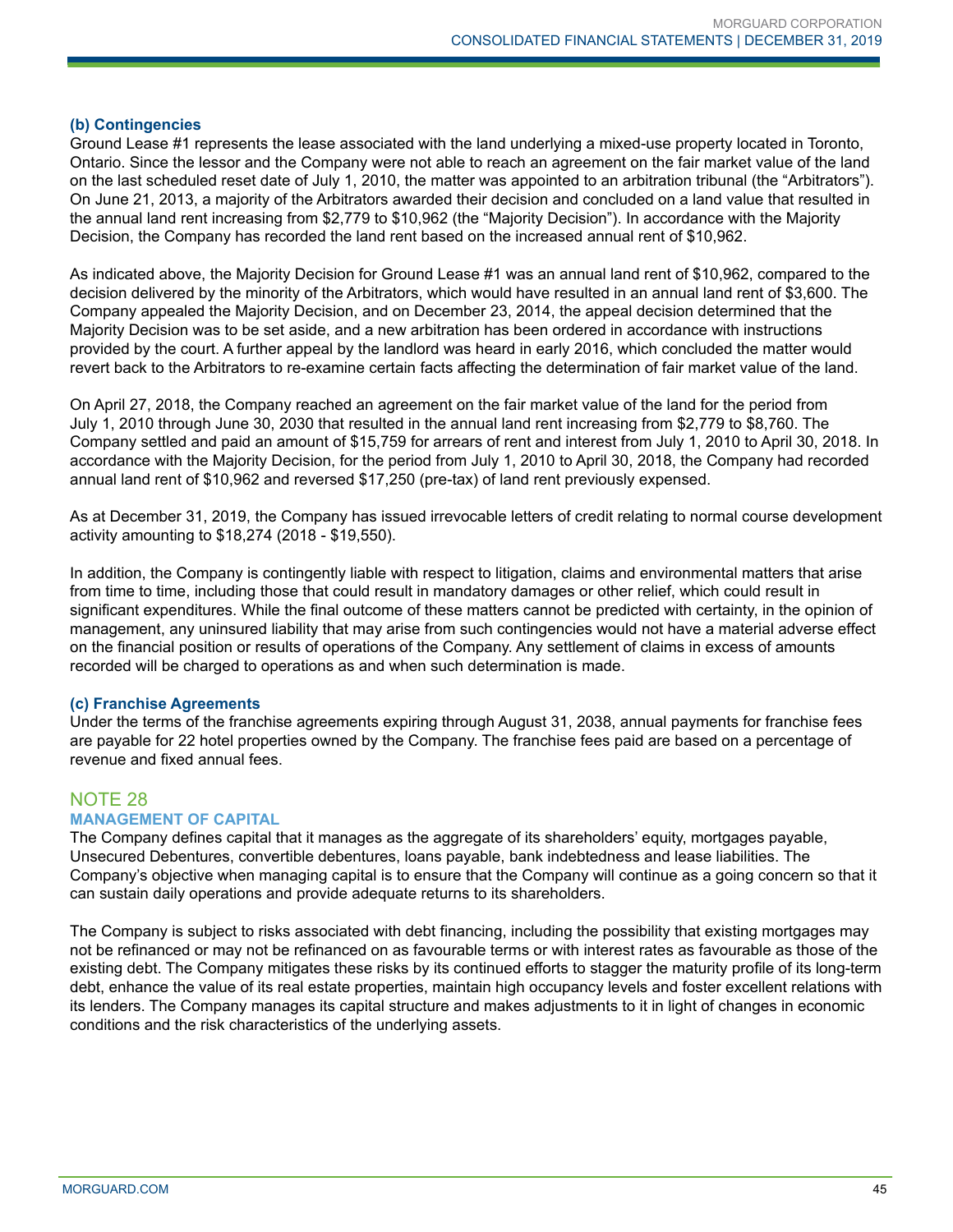The total managed capital for the Company as at December 31, 2019, and 2018, is summarized below:

| <b>As at December 31</b>                  | 2019        | 2018        |
|-------------------------------------------|-------------|-------------|
| Mortgages payable, principal balance      | \$4,375,947 | \$4,369,811 |
| Unsecured Debentures, principal balance   | 1,050,000   | 600,000     |
| Convertible debentures, principal balance | 195.500     | 235,136     |
| Loans payable                             | 33,679      | 60,309      |
| <b>Bank indebtedness</b>                  | 101,100     | 225,160     |
| Lease liabilities                         | 166.144     | 9.754       |
| Shareholders' equity                      | 3,548,906   | 3,431,366   |
|                                           | \$9,471,276 | \$8,931,536 |

The Company monitors its capital structure based on an interest coverage ratio and a debt to gross book value ratio. These ratios are used by the Company to manage an acceptable level of leverage and are calculated in accordance with the terms of the specific agreements with creditors and are not considered measures in accordance with IFRS, nor is there an equivalent IFRS measure.

The Company's Unsecured Debentures contain covenants that are calculated on a non-consolidated basis, which represents the Company's consolidated results prepared in accordance with IFRS as shown on the Company's most recently published annual audited consolidated financial statements, adjusted, as required, to account for the Company's public entity investments in Morguard Residential REIT, Morguard REIT and Temple using the equity method. The covenants that the Company must maintain are a non-consolidated interest coverage ratio above 1.65 times, a non-consolidated debt to gross book value ratio not to exceed 65% and a minimum non-consolidated equity requirement of at least \$300,000. If the Company does not meet these covenants, the Unsecured Debentures will become immediately due and payable unless the Company is able to remedy the default or obtain a waiver from lenders. The Company is in compliance with all Unsecured Debenture covenants.

## NOTE 29

## **FINANCIAL INSTRUMENTS AND RISK MANAGEMENT**

The Company's financial assets and financial liabilities comprise cash, restricted cash, amounts receivable, mortgages and loans receivable, accounts payable and accrued liabilities, bank indebtedness, mortgages payable, loans payable, lease liabilities, Unsecured Debentures and convertible debentures (excluding any conversion option). Fair values of financial assets and financial liabilities and a discussion of risks associated with financial assets and liabilities are presented as follows.

## **Fair Value of Financial Assets and Financial Liabilities**

The fair values of cash, restricted cash, amounts receivable, accounts payable and accrued liabilities and bank indebtedness approximate their carrying values due to the short-term maturity of those instruments. The fair values of construction financing payable and mortgages and loans receivable are based on the current market conditions for financing loans with similar terms and risks. The loans payable are reflected at fair value since they are based on a floating interest rate and reflect the terms of current market conditions.

Mortgages payable, Unsecured Debentures, convertible debentures, lease liabilities and finance lease receivable are carried at amortized cost using the effective interest rate method of amortization. The estimated fair values of longterm borrowings have been determined based on market information, where available, or by discounting future payments of interest and principal at estimated interest rates expected to be available to the Company.

The fair value of the mortgages payable has been determined by discounting the cash flows of these financial obligations using December 31, 2019, market rates for debts of similar terms (Level 2). Based on these assumptions, the fair value as at December 31, 2019, of the mortgages payable before deferred financing costs and mark-to-market adjustments is estimated at \$4,406,348 (2018 - \$4,428,532), compared with the carrying value of \$4,375,947 (2018 - \$4,369,811). The fair value of the mortgages payable varies from the carrying value due to fluctuations in interest rates since their issue.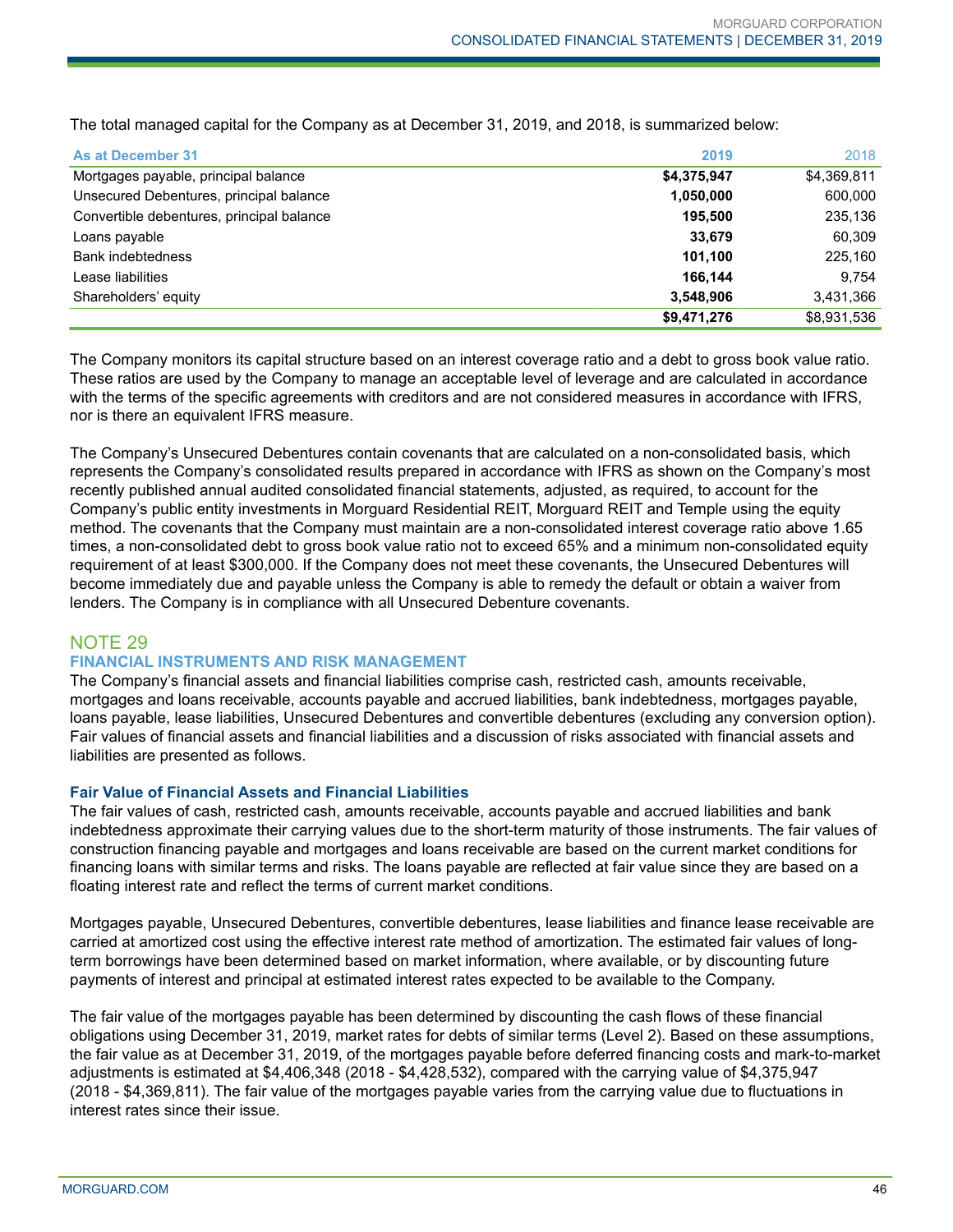The fair value of the Unsecured Debentures liability is based on its closing bid price (Level 1). As at December 31, 2019, the fair value of the Unsecured Debentures has been estimated at \$1,070,033 (2018 - \$603,624) compared with the carrying value of \$1,050,000 (2018 - \$600,000).

The fair value of the convertible debentures liability is based on their market trading prices (Level 1). As at December 31, 2019, the fair value of the convertible debentures before deferred financing costs has been estimated at \$202,838 (2018 - \$229,797), compared with the carrying value of \$195,500 (2018 - \$235,136).

The fair value of the finance lease receivable is determined by discounting the cash flows of the finance lease receivable using December 31, 2019, market rates for debt on similar terms (Level 3). Based on these assumptions, as at December 31, 2019, the fair value of the finance lease receivable has been estimated at \$56,574 (2018 - \$55,941).

The fair value hierarchy of financial instruments and real estate properties measured at fair value in the consolidated balance sheets is as follows:

|                                                 | <b>December 31, 2019</b> |         |              | December 31, 2018 |         |             |
|-------------------------------------------------|--------------------------|---------|--------------|-------------------|---------|-------------|
| As at                                           | Level 1                  | Level 2 | Level 3      | Level 1           | Level 2 | Level 3     |
| <b>Assets:</b>                                  |                          |         |              |                   |         |             |
| Real estate properties                          | s—                       | s—      | \$10,201,283 | $s-$              | s—      | \$9,645,596 |
| Investments in real estate funds                |                          |         | 109.712      |                   |         | 103.984     |
| Investment in marketable securities             | 142.911                  |         |              | 38.606            |         |             |
| <b>Financial liabilities:</b>                   |                          |         |              |                   |         |             |
| <b>Morguard Residential REIT Units</b>          |                          | 516,462 |              |                   | 417.481 |             |
| Conversion option on MRG convertible debentures |                          | 3.472   |              |                   | 2.469   |             |

## **Risks Associated with Financial Assets and Financial Liabilities**

The Company is exposed to financial risks arising from its financial assets and financial liabilities. The financial risks include market risk relating to interest rates and foreign exchange rates, credit risk and liquidity risk. The Company's overall risk management program focuses on establishing policies to identify and analyze the risks faced by the Company, to set appropriate risk limits and controls and to monitor risks and adherence to limits. Risk management policies and systems are reviewed regularly to reflect changes in market conditions and the Company's activities. The Company aims to develop a disciplined control environment in which all employees understand their roles and obligations.

## **(a) Market Risk**

The risk that the fair value or future cash flows of financial assets or financial liabilities will fluctuate due to movements in market prices includes the effect of interest rate risk and foreign exchange risk.

## *Interest Rate Risk*

The Company is subject to the risks associated with debt financing, including the risk that mortgages and credit facilities will not be refinanced on terms as favourable as those of the existing indebtedness. Interest on the Company's bank indebtedness and certain mortgages is subject to floating interest rates. For the year ended December 31, 2019, the increase or decrease in annual net income for each one percent change in interest rates on floating-rate debt amounts to \$2,946.

The Company's objective in managing interest rate risk is to minimize the volatility of the Company's income. As at December 31, 2019, interest rate risk has been minimized because the majority of long-term debt is financed at fixed interest rates with maturities scheduled over a number of years. Mortgages payable totalling \$278,025 are subject to floating interest rates.

## *Foreign Exchange Risk*

The Company is exposed to foreign exchange risk as it relates to its U.S. investments due to fluctuations in the exchange rate between the Canadian and United States dollars. Changes in the exchange rate may result in a reduction or an increase of reported earnings and other comprehensive income. For the year ended December 31, 2019, a \$0.05 change in the United States to Canadian dollar exchange rate would have resulted in a \$1,598 change to net income or loss and a \$56,143 change to comprehensive income or loss.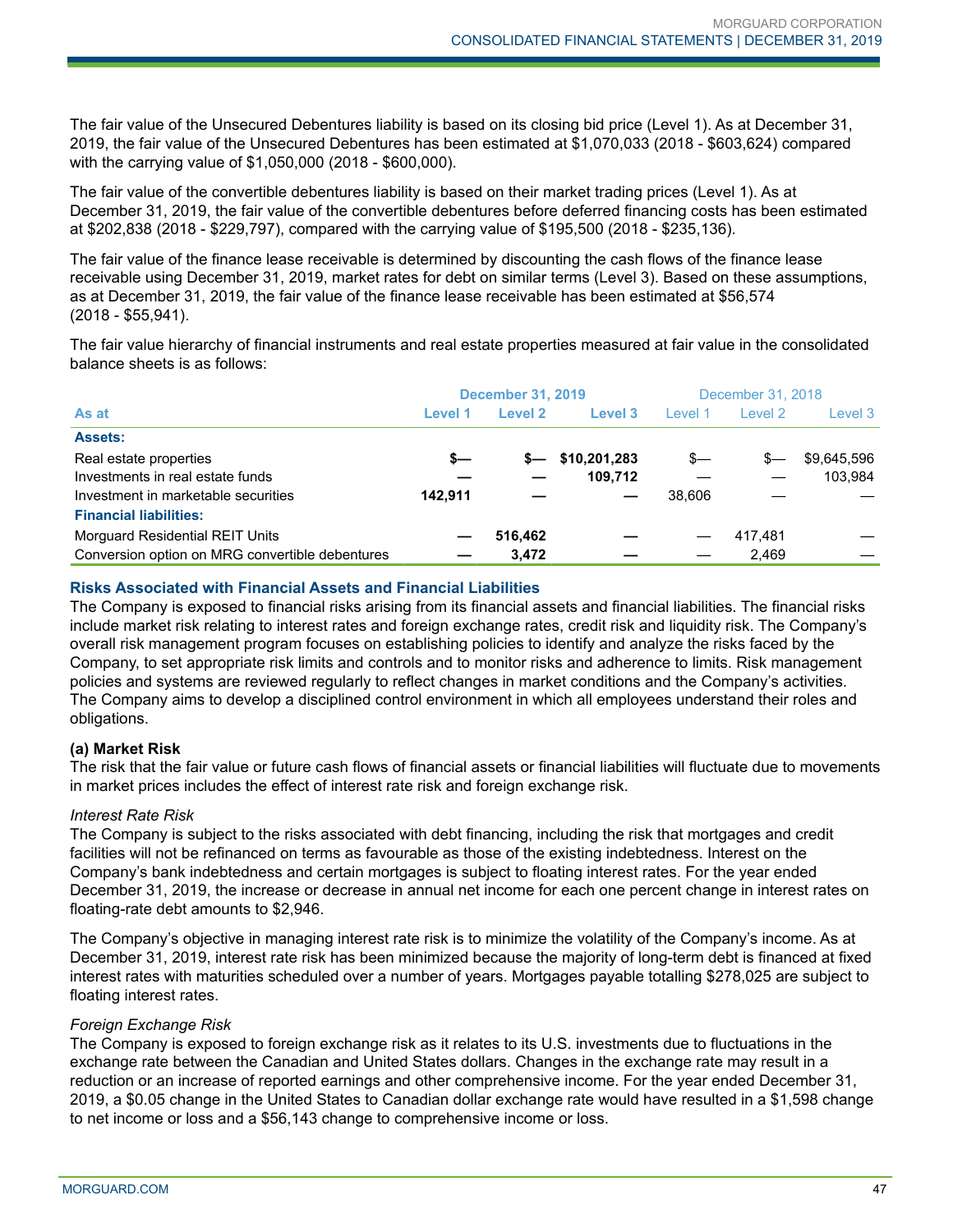The Company's objective in managing foreign exchange risk is to mitigate the exposure from fluctuations in the exchange rate by maintaining U.S.-denominated debt against its U.S. assets. The Company currently does not hedge translation exposures.

## **(b) Credit Risk**

Credit risk arises from the possibility that tenants and/or debtors may experience financial difficulty and be unable or unwilling to fulfil their lease commitments. The Company mitigates the risk of loss by investing in well-located properties in urban markets that attract quality tenants, by ensuring that its tenant mix is diversified and by limiting its exposure to any one tenant. A tenant's success over the term of its lease and its ability to fulfil its obligations are subject to many factors. There can be no assurance that a tenant will be able to fulfil all of its existing commitments and leases up to the expiry date.

The Company's commercial leases typically have lease terms between five and 10 years and may include clauses to enable periodic upward revision of the rental rates and contractual extensions at the option of the lessee.

Future minimum rentals under non-cancellable tenant operating leases are as follows:

| <b>As at December 31</b>                           | 2019        | 2018        |
|----------------------------------------------------|-------------|-------------|
| Not later than one year                            | \$339,827   | \$327,957   |
| Later than one year and not longer than five years | 864.117     | 876.791     |
| Later than five years                              | 503.671     | 572.749     |
|                                                    | \$1,707,615 | \$1,777,497 |

The objective in managing credit risk is to mitigate exposure through the use of approved credit policies governing the Company's credit practices that limit transactions according to counterparties' credit quality.

The carrying amount of amounts receivable is reduced through the use of an allowance account, and the amount of the loss is recognized in the consolidated statements of income within property operating expenses. When a receivable balance is considered uncollectible, it is written off against the allowance for doubtful accounts. Subsequent recoveries of amounts previously written off are credited against operating expenses in the consolidated statements of income.

The following table sets forth details of trade receivables and the related allowance for doubtful accounts:

| <b>As at December 31</b>              | 2019     | 2018     |
|---------------------------------------|----------|----------|
| Trade receivables                     | \$17.487 | \$19.051 |
| Less: Allowance for doubtful accounts | (2,719)  | (1,768)  |
| Trade receivables, net                | \$14.768 | \$17.283 |

## **(c) Liquidity Risk**

Liquidity risk is the risk the Company will encounter difficulties in meeting its financial liability obligations. The Company will be subject to the risks associated with debt financing, including the risk that mortgages and credit facilities will not be able to be refinanced. The Company's objectives in minimizing liquidity risk are to maintain appropriate levels of leverage on its real estate assets and to stagger the debt maturity profile. As at December 31, 2019, the Company was holding cash of \$123,168 and had undrawn lines of credit available to it of \$255,069.

# NOTE 30 **SEGMENTED INFORMATION**

## **(a) Operating Segments**

The Company has the following five reportable segments after aggregation: (i) multi-suite residential, (ii) retail, (iii) office, (iv) industrial, and (v) hotel. The Company has applied judgment by aggregating its operating segments according to the nature of the property operations. Such judgment considers the nature of operations, types of customers and an expectation that operating segments within a reportable segment have similar long-term economic characteristics.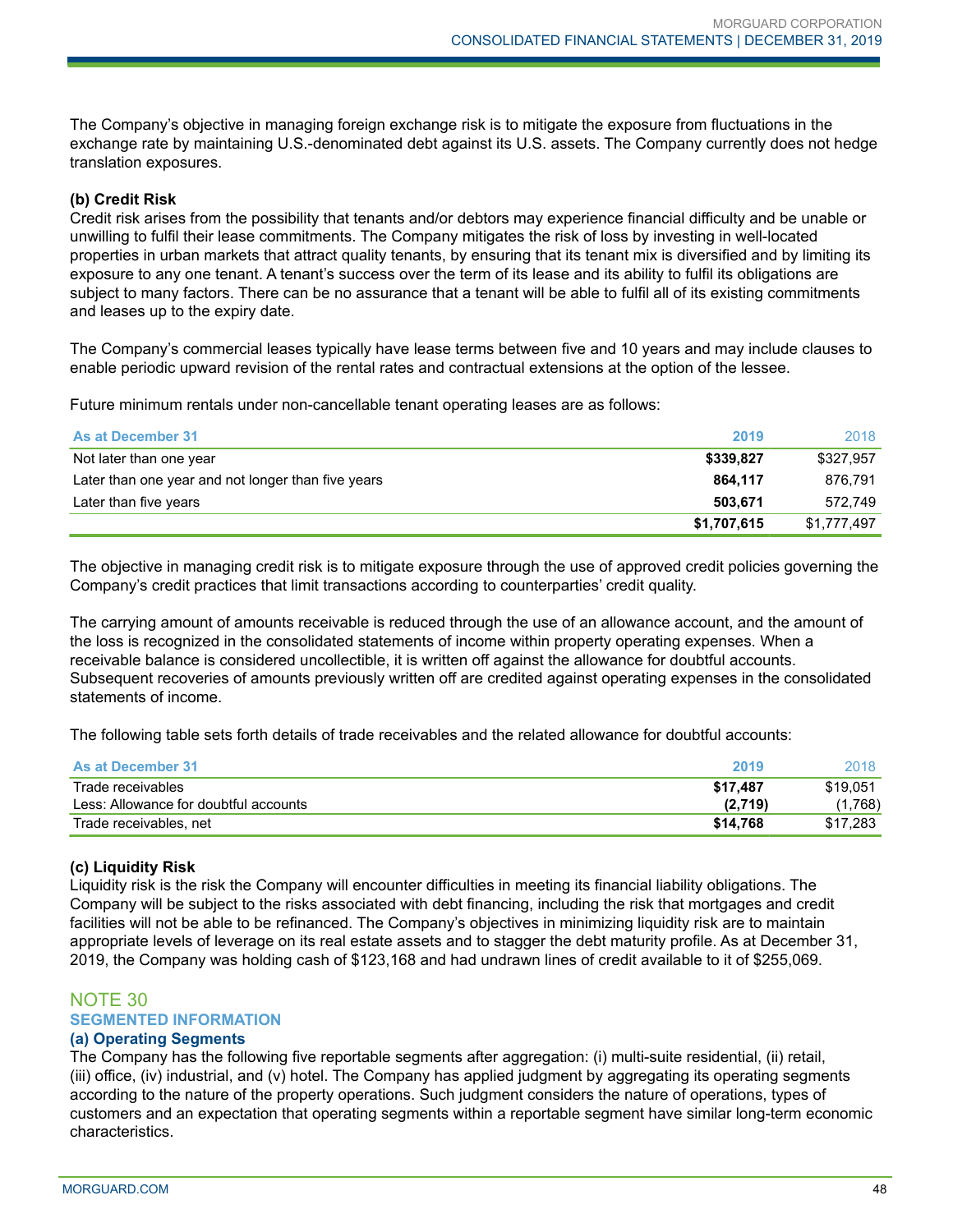The following summary presents certain financial information regarding the Company's operating segments:

|                                                  | <b>Multi-suite</b> |               |             |                          |              |              |
|--------------------------------------------------|--------------------|---------------|-------------|--------------------------|--------------|--------------|
| For the year ended December 31, 2019             | <b>Residential</b> | <b>Retail</b> |             | <b>Office Industrial</b> | <b>Hotel</b> | <b>Total</b> |
| Revenue from real estate/hotel properties        | \$366,705          | \$251,957     | \$240,623   | \$12,938                 | \$245,282    | \$1,117,505  |
| Property/hotel operating expenses                | (154, 800)         | (108, 510)    | (104, 143)  | (4, 143)                 | (189, 728)   | (561, 324)   |
| Net operating income                             | \$211,905          | \$143,447     | \$136,480   | \$8,795                  | \$55,554     | \$556,181    |
|                                                  |                    |               |             |                          |              |              |
|                                                  | Multi-suite        |               |             |                          |              |              |
| For the year ended December 31, 2018             | <b>Residential</b> | <b>Retail</b> | Office      | <b>Industrial</b>        | Hotel        | <b>Total</b> |
| Revenue from real estate/hotel properties        | \$351,605          | \$245,957     | \$230,127   | \$13,808                 | \$237,938    | \$1,079,435  |
| Property/hotel operating expenses                | (149, 947)         | (113, 188)    | (100, 673)  | (4, 414)                 | (180, 488)   | (548, 710)   |
|                                                  | \$201,658          | \$132,769     | \$129,454   | \$9,394                  | \$57,450     | \$530,725    |
| Land rent arbitration settlement                 |                    |               |             |                          |              | 17,250       |
| Net operating income                             |                    |               |             |                          |              | \$547,975    |
|                                                  | <b>Multi-suite</b> |               |             |                          |              |              |
|                                                  | <b>Residential</b> | <b>Retail</b> |             | <b>Office Industrial</b> | <b>Hotel</b> | <b>Total</b> |
| As at December 31, 2019                          |                    |               |             |                          |              |              |
| Real estate/hotel properties                     | \$4,889,129        | \$2,744,442   | \$2,402,757 | \$164,955                | \$628,783    | \$10,830,066 |
| Mortgages payable                                | \$2,099,509        | \$909,400     | \$973,631   | \$30,970                 | \$351,769    | \$4,365,279  |
|                                                  |                    |               |             |                          |              |              |
| For the year ended December 31, 2019             |                    |               |             |                          |              |              |
| Additions to real estate/hotel properties        | \$228,584          | \$57,027      | \$162,502   | \$755                    | \$17,876     | \$466,744    |
| Fair value gain (loss) on real estate properties | \$75,140           | (\$49,911)    | (\$12,272)  | \$14,100                 | \$—          | \$27,057     |
|                                                  |                    |               |             |                          |              |              |
|                                                  | Multi-suite        |               |             |                          |              |              |
|                                                  | <b>Residential</b> | <b>Retail</b> | Office      | <b>Industrial</b>        | <b>Hotel</b> | <b>Total</b> |
| As at December 31, 2018                          |                    |               |             |                          |              |              |
| Real estate/hotel properties                     | \$4,586,202        | \$2,642,745   | \$2,250,514 | \$166,135                | \$666,078    | \$10,311,674 |
| Mortgages payable                                | \$2,010,392        | \$913,478     | \$983,750   | \$31,826                 | \$423,255    | \$4,362,701  |
| For the year ended December 31, 2018             |                    |               |             |                          |              |              |
| Additions to real estate/hotel properties        | \$147,952          | \$92,183      | \$239,875   | \$45,532                 | \$52,062     | \$577,604    |
| Fair value gain (loss) on real estate properties | \$275,203          | (\$49,086)    | \$6,279     | \$6,577                  | \$—          | \$238,973    |

## **(b) Regional Segments**

The following summary presents financial information by the regions in which the Company operates:

| <b>As at December 31</b>                      | 2019         | 2018         |
|-----------------------------------------------|--------------|--------------|
| <b>Real estate and hotel properties</b>       |              |              |
| Canada                                        | \$7,740,218  | \$7,376,407  |
| <b>United States</b>                          | 3,089,848    | 2,935,267    |
|                                               | \$10,830,066 | \$10,311,674 |
|                                               |              |              |
| For the years ended December 31               | 2019         | 2018         |
| Revenue from real estate and hotel properties |              |              |
| Canada                                        | \$863,748    | \$836,613    |
| <b>United States</b>                          | 253,757      | 242,822      |
|                                               | \$1,117,505  | \$1,079,435  |